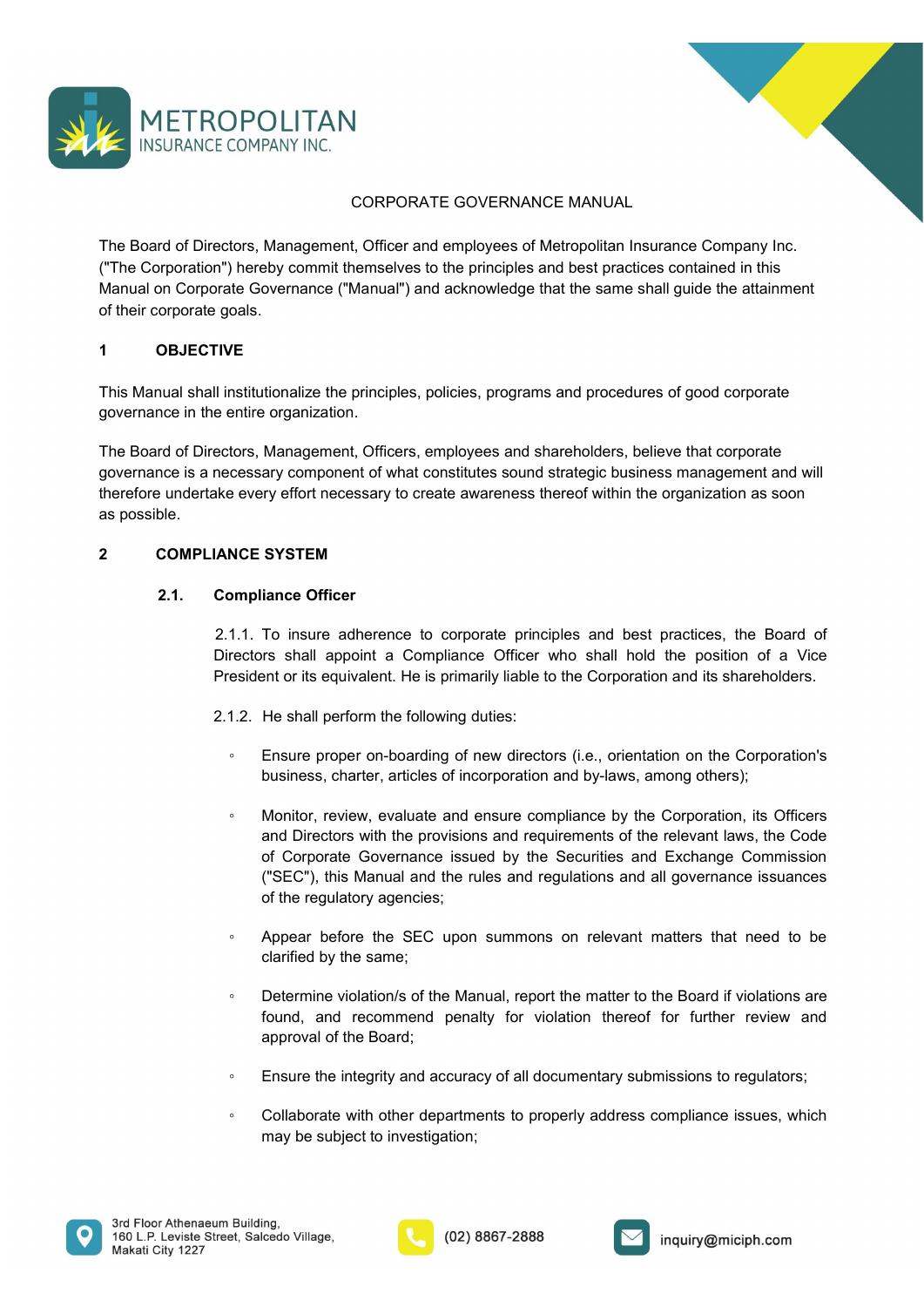

- <p>② <b>POLITAN</b></p>\n<p>COMPANY INC.</p>\n<p>Attest on the extent of the Corporation's compliance with this Manual and the <b>SEC</b> Code of Corporate Government, and the code of the later's deviation from the same, in each case, where necessary or required by applicable laws, rules and regulations;</p>\n<p>Identify, monitor and control compliance risks and possible areas of compliance issues and work towards the resolution of the same:</p> **SECT ANT ANTIFUM**<br>
FANY INC.<br>
Attest on the extent of the Corporation's compliance with this Manual and the<br>
SEC Code of Corporate Governance explaining the reason/s of the latter's<br>
deviation from the same, in each case, **DLITAN**<br>PANY INC.<br>Attest on the extent of the Corporation's compliance with this Manual and the<br>SEC Code of Corporate Governance explaining the reason's of the latter's<br>deviation from the same, in each case, where necessa **DLITAN**<br>PANY INC.<br>Attest on the extent of the Corporation's compliance with this Manual and the<br>SEC Code of Corporate Governance explaining the reason/s of the latter's<br>deviation from the same, in each case, where necessa ◦ Identify, monitor and control compliance risks and possible areas of compliance **ICTER AN**<br>ARRY INC.<br>Afterst on the extent of the Corporation's compliance with this Manual and the<br>Aftest on the same, in each case, where necessary or required by applicable<br>laws, rules and regulations;<br>Identify, monitor **ENGUITANN**<br>
ECOMPANY INC.<br>
• Attest on the extent of the Corporation's compliance with this Manual and the<br>
SEC code of Corporate Governance explaining the reason/s of the latter's<br>
deviation from the same, in each case, **EXECT THE SECT OF A SECT AND THE SECT OF A SECT OF A SECT OF A SECT Code of Corporate Governance explaining the reason's of the latter's deviation from the same, in each case, where necessary or required by applicable<br>
FO** 2.1.3. The appointment of the Compliance officer shall be immediately increased to the Compliance of Septembent of the SEC Code of Corporate Governance explaining the reason's of the latter's deviation from the same, in ea THE COMPANY INC.<br>
CE COMPANY INC.<br>
Attest on the extent of the Corporation's compliance with this Manual and the<br>
SEC Code of Corporate Governance explaining the reason's of the latter's<br>
deviation from the same, in each c SCOPOLITAN<br>
SECOMPANY INC.<br>
Aftest on the extent of the Corporation's compliance with this Manual and the<br>
SEC Code of Corporate Governance explaining the reason's of the latter's<br>
deviation from the same, in each case, wh
	-
	- and
	-

DRANCE COMPANY INC.<br>
2.2. Plan of the extent of the Corporation's compliance with this Manual SEC Code of Corporate Governance explaining the reason's of the dividuo from the same, in each case, where necessary or require SEC Code of Corporate Governance explaining the reason/s of the division from the same, in each case, where necessary or required by<br>
laws, rules and regulations;<br>
laws, rules and regulations;<br>
laws and work towards the re deviation from the same, in each case, where necessary or required by applicable<br>
leaws, rules and regulations;<br>
Essues and work towards the resolution of the same;<br>
Ensure the attendance of Board members and key Officers The Corporation shall be control compliance risks and possible areas of compliance<br>
issues and work towards the resolution of the same;<br>
Form such to attend<br>
and<br>
The attend and the divelse and responsibilities as may be p the Corporation, monitor and control compliance risks and possible areas of compliance<br>issues and work towards the resolution of the same;<br>Figure 1.3. The appointment of the Compliance Officer shall be immediately disclose

since and work towards the resolution of compliance raisks and possible areas of compliance<br>
Ensure the attendance of Board members and key Officers to relevant trainings;<br>
and<br>
Perform such other duties and responsibiliti Firsure the attendance of Board members and key Officers to relevant trainings;<br>
and<br>
9 Perform such the rduties and responsibilities as may be provided by the SEC.<br>
2.1.3. The appointment of the Compliance Officer shall b Finsure the attendance of Board members and key Officers to relevant trainings;<br>
and<br>
Perform such other duties and responsibilities as may be provided by the SEC.<br>
2.1.3. The appointment of the Compliance Officer shall be and<br>
•• Perform such other duties and responsibilities as may be provided by the SEC.<br>
2.1.3. The appointment of the Compliance Officer shall be immediately disclosed to<br>
the SEC on SEC Form 17-C. All correspondence relati experience of the Board of Directors with a collective working knowled in the membershill also and the membershill be addressed to the Compliance officer shall be immediately disclosed to the SEC on SEC Form 17-C. All corr <sup>2</sup> Perform such other duties and responsibilities as may be provided by the SEC.<br>
2.1.3. The appointment of the Compliance Officer shall be immediately disclosed to<br>
the SEC on SEC Form 17-C. All correspondence relative t 2.1.3. The appointment of the Compliance Officer shall be immediately disclosed to<br>the SEC on SEC Form 17-C. All correspondence relative to his functions as such<br>shall be addressed to the Compliance Officer.<br>2.2. **Plan of** 2.1.3. The appointment of the Compliance Officer shall be immediately disclosed to<br>the SEC on SEC Form 17-C. All correspondence relative to his functions as such<br>shall be addressed to the Compliance Officer.<br>2.2. Plan of C the SEC on SEC Form 17-C. All correspondence relative to his f<br>shall be addressed to the Compliance Officer.<br>2.2. Plan of Compliance<br>2.2.1. Board of Directors<br>Compliance with the principles of good corporate governance sha 2.2. Plan of Compliance<br>
2.2.1. Board of Directors<br>
Compliance with the principles of good corporate governance shall start with the Board of Directors.<br>
The Corporation shall be headed by a competent, working Board to fos 2.2. Plan of Compliance<br>
2.2.1.Board of Directors<br>
Compliance with the pinciples of good corporate governance shall start with the Board of Directors.<br>
Compliance with the pinciples of good corporate governance shall start 2.2.1. Board of Directors Compliance with the principles of good corporate governance shall start with the Board of Directors.<br>The Corporation shall be headed by a competent, working Board to foster the long-term success o **Example the properties** of good corporate governance shall start with the Board of Directors.<br>
Compliance with the principles of good corporate, working Board to foster the long-term success of<br>
the Corporation, and to su orporation, and to sustain its competitiveness and prominaliny in a manner consistent with a the bag-<br>translation, and to subset be located of Directors shall not be less than five (5) but not more than fifted<br>amembers of The members of the Board of Directors what hote less than five (5) but not more than fifteen<br>and shall be elected in accordance with the Corporation's by-laws and applicable laws. The<br>shall be composed of Directors with a members of the Board of Directors shall not be less than five (5) but not more than fifteen<br>
and shall be elected in accordance with the Corporation's by-laws and applicable laws. The<br>
shall be competed of Directors with a and shall be elected in accordance with the Corporation's by-laws and applicable laws. The<br>dishall be composed of Directors with a cellective working knowledge, experience or<br>diste that is networked of Directors with a cel

balances.

d shall be composed of Directors with a collective working knowledge, experience or<br>states that is relevant to the Corporator's industry/sector. The Board shall always resure that<br>tise and sponsibilities and concernation i tise that is relevant to the Corporation's industry/sector. The Board shall always ensure that<br>a an appropriate mix of competence and expertise and that its members remain qualifies for<br>positions individually and collectiv an appropriate mix of competence and expertise and that its members remain qualified for positions individually and collectively, to enable it to fulfill its roles and responsibilities and more methods of the clear of Dire positions individually and collectively, to enable it to fulfill its roles and responsibilities and<br>mond to the needs of the organization based on the evolving business environment and<br>nembership of the Board of Directors





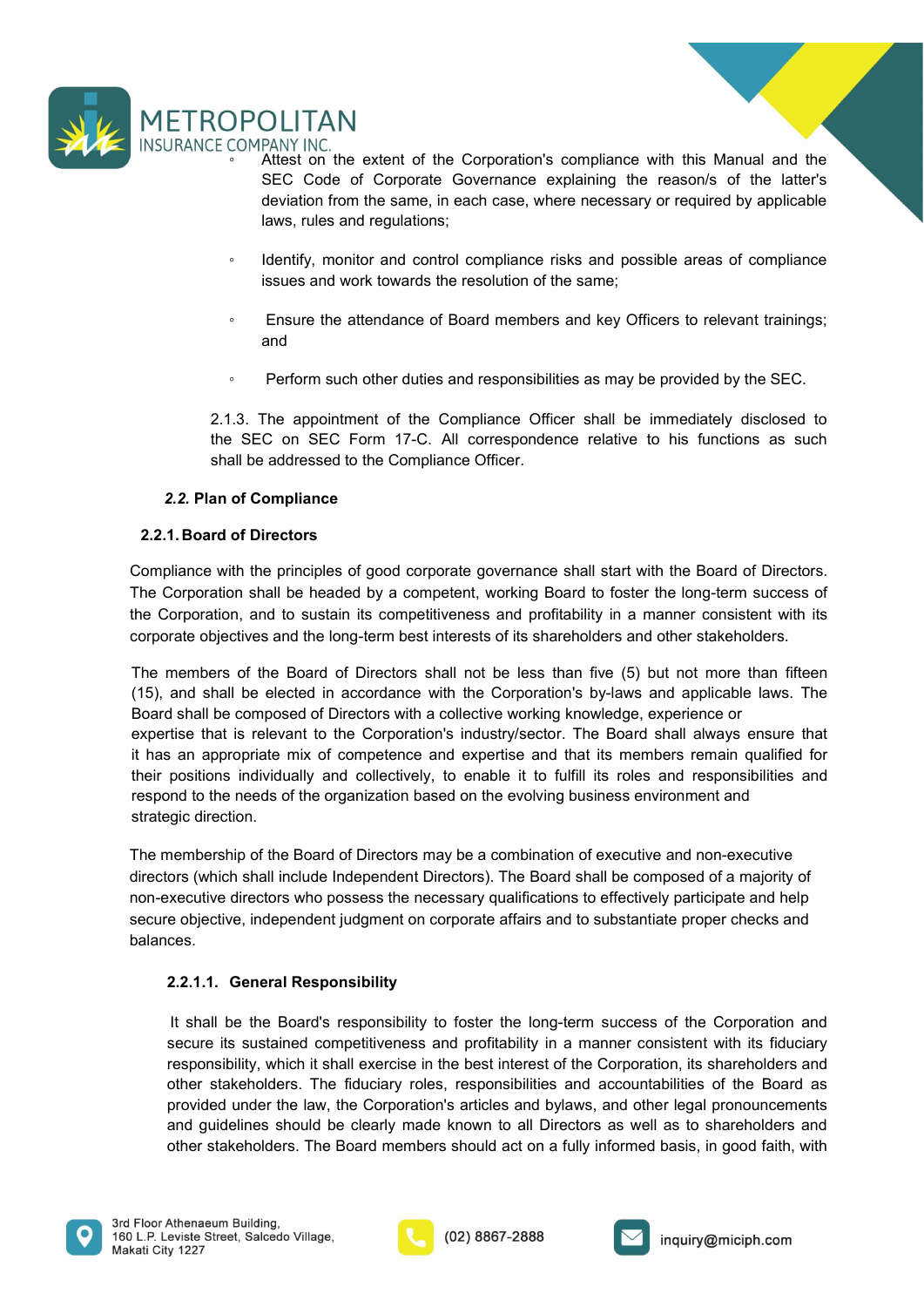

stakeholders.

ETROPOLITAN<br>DRANCE COMPANY INC.<br>due diligence and care, and in the best interest of the company and all shareholders and other<br>stakeholders.<br>The Board should oversee the development of and approve the Corporation's busines ETROPOLITAN<br>
IRANCE COMPANY INC.<br>
Idue diligence and care, and in the best interest of the company and all shareholders and other<br>
the Board should oversee the development of and approve the Corporation's business<br>
bigecti ETROPOLITAN<br>
JRANCE COMPANY INC.<br>
JRANCE COMPANY INC.<br>
due diligence and care, and in the best interest of the company and all shareholders and other<br>
stakeholders.<br>
The Board should oversee the development of and approve ETROPOLITAN<br>JRANCE COMPANY INC.<br>due diligence and care, and in the best interest of the company and all shareholders and other<br>stakeholders.<br>The Board should oversee the development of and approve the Corporation's busines ETROPOLITAN<br>Vision, mission, mission, and in the best interest of the company and all shareholders and other<br>stakeholders.<br>The Board should oversee the development of and approve the Corporation's business<br>objectives and s ETROPOLITAN<br>
ERANCE COMPANY INC.<br>
due diligence and care, and in the best interest of the company and all shareholders and other<br>
stakeholders.<br>
The Board should oversee the development of and approve the Corporation's bus ETROPOLITAN<br>ERANCE COMPANY INC.<br>Blue diligence and care, and in the best interest of the company and all shareholders and other<br>the Board should oversee the development of and approve the Corporation's business<br>bbjectives ETROPOLITAN<br>
JRANCE COMPANY INC.<br>
JRANCE COMPANY INC.<br>
JRANCE COMPANY INC.<br>
JRANCE COMPANY INC.<br>
The Board should oversee the development of and approve the Corporation's to<br>
bigetives and strategy, and monitor their imple ETROPOLITAN<br>
ERANCE COMPANY INC.<br>
SHARANCE COMPANY INC.<br>
State disperse and care, and in the best interest of the company and all shareholders and other<br>
stateholders.<br>
The Board should oversee the development of and appro ETROPOLITAN<br>DRANCE COMPANY INC.<br>due diligence and care, and in the best interest of the company and all shareholders and other<br>stakeholders.<br>Objectives and strategy, and monitor their implementation, in order to sustain th ETROPOLITAN<br>JRANCE COMPANY INC.<br>THE RORICE COMPANY INC.<br>stakeholders.<br>The Board should oversee the development of and approve the Corporation's business.<br>bothgettives and strategy, and monitor their implementation, in orde ETROPOLITAN<br>
HANCE COMPANY INC.<br>
HAR difference and care, and in the best interest of the company and all shareholders and other<br>
stakeholders.<br>
The Board should oversee the development of and approve the Corporation's bus The Transparency and file the state of the company and all shareholders and other<br>due diligence and care, and in the best interest of the company and all shareholders and other<br>stakeholders.<br>The Board should oversee the de Mixital Cominary in the best interest of the company and all shareholders and other<br>tiskeholders.<br>The Board should oversee the development of and approve the Corporation's business<br>beliefclives and strategy, and monitor th The Board should oversee the development of and approve the Corporation's business<br>conjectives and strategly, and monitor their implementation, in order to sustain the Corporation's<br>ong-term viability and stength. The Boar objectives and strategy, and monitor their implementation, in order to sustain the Corpton-<br>the iong-term viaibility and strength. The Board is responsible for formulating the Corpton, mission, strategic objectives, polici

progress. Members of the Board are duty-bound to apply high ethical stand procedures when the conportation, installing the means to effectively monitor Management's performance.<br>The Board shall conduct itself with utmost honesty and The Board shall conduct itself with utmost honesty and integrity in the discharge of its duties,<br>functions and responsibilities.<br>To show full commitment to the Corporation, a director should devote the time and attention<br>n The Board shall conduct itself with utmost honesty and integrity in the discharge of its duties,<br>
functions and responsibilities.<br>
To show full committment to the Corporation, a director should devote the time and attentio To show full commitment to the Corporation, a director should devote the time and attention<br>necessary to property and effectively perform his duties and responsibilities, including sufficient<br>time to be familiar with the c show full commitment to the Corporation, a director should devote the time and attention<br>staspy to properly and effectively perform ins duties and responsibilities, including sufficient<br>to be familiar with the corporation'

- 
- issary to properly and effectively perform his duties and responsibilities, including sufficient<br>to the familiar with the corporation's business.<br>retector's office is one of trust and confidence. He shall act in a manner c A director's office is one of trust and confidence. He shall act in a manner characterized by<br>transparency, accountability and fairness, and in the best interest of the Corporation. He should<br>exercise leadership, prudence irector's office is one of trust and confidence. He shall act in a manner characterized by<br>paparency, accountability and fairness, and in the best interest of the Corporation. He should<br>cise leadership, prudence and integr sparency, accountability and fairness, and in the best interest of the Corporation. He should<br>cise leadership, prudence and integrity in directing the Corporation towards sustained<br>reses.<br><br>
1.2. Specific Duties and Functio ricise leadership, prudence and integrity in directing the Corporation towards sustained<br>ress.<br>The retirement age for Directors and Functions<br>and the rests of all stakeholders.<br>The retirement are high standard of best prac Corporation; Members of the Board are duty-bound to apply high ethical standards, taking into account the<br>
interests of all stakeholders.<br>
2.2.1.2. Specific Duties and Functions<br>
To ensure a high standard of best practice for the Corpo ests of all stakeholders.<br>
1.2. Specific Duties and Functions<br>
ensure a high standard of best practice for the Corporation, its stockholders and other<br>
enholders, the Board shall:<br>
Implement a process of selection aligned 1.2. Specific Duties and Functions<br>
ensure a high standard of best practice for the Corporation, its stockholders and other<br>
ensure a mix of competent Directors and Officers who can did value and contribute<br>
implementation To ensure a high standard of best practice for the Corporation, its stockholders and other<br>stakeholders, the Board shall:<br>
"Implement a process of selection aligned with the strategic direction of the Corporation to<br>
ensur <p>\n Implement a process of selection aligned with the strategic direction of the Corporation to ensure a mix of competent Direction and Officer who can add value and contribute independent judgment to the formulation of sound corporate strategies and policies;\n</p>\n<p>\n Appoint computer, professional, honest and highly-motivated Management offfiers and adopt an effective successful planning program for Management and key Offífers (or further) and a continued increase in the stareholders' value, including a policy on the retirement age for Directors and key Offfers, and to promote dynamic and very offrefers (or a particular program is a sustainable, and the programs to sustain the Corporation's longer, making a strategy of the programs to sustain the Corporation's long-term liability and strength, and periodically evaluate and monitor the implementation of such policies and strategies;\n</p>\n<p>\n Ensure that the Corporation compiles with all relevant laws, regulations and best business practices;\n</p>\n<p>\n All the remuneration of key Offfers and Implement a process of selection aligned with the strategic direction of the Corporation to<br>ensure a mix of competent Directors and Officers who can add value and contribute<br>independent judgment to the formulation of sound ensure a mix of competent Directors and Officers who can add value and contribute<br>Independent judgment to the formulation of sound corporate strategies and policies;<br>Appoint competent, professional, honest and highly-motiv
- 
- practices;
- 





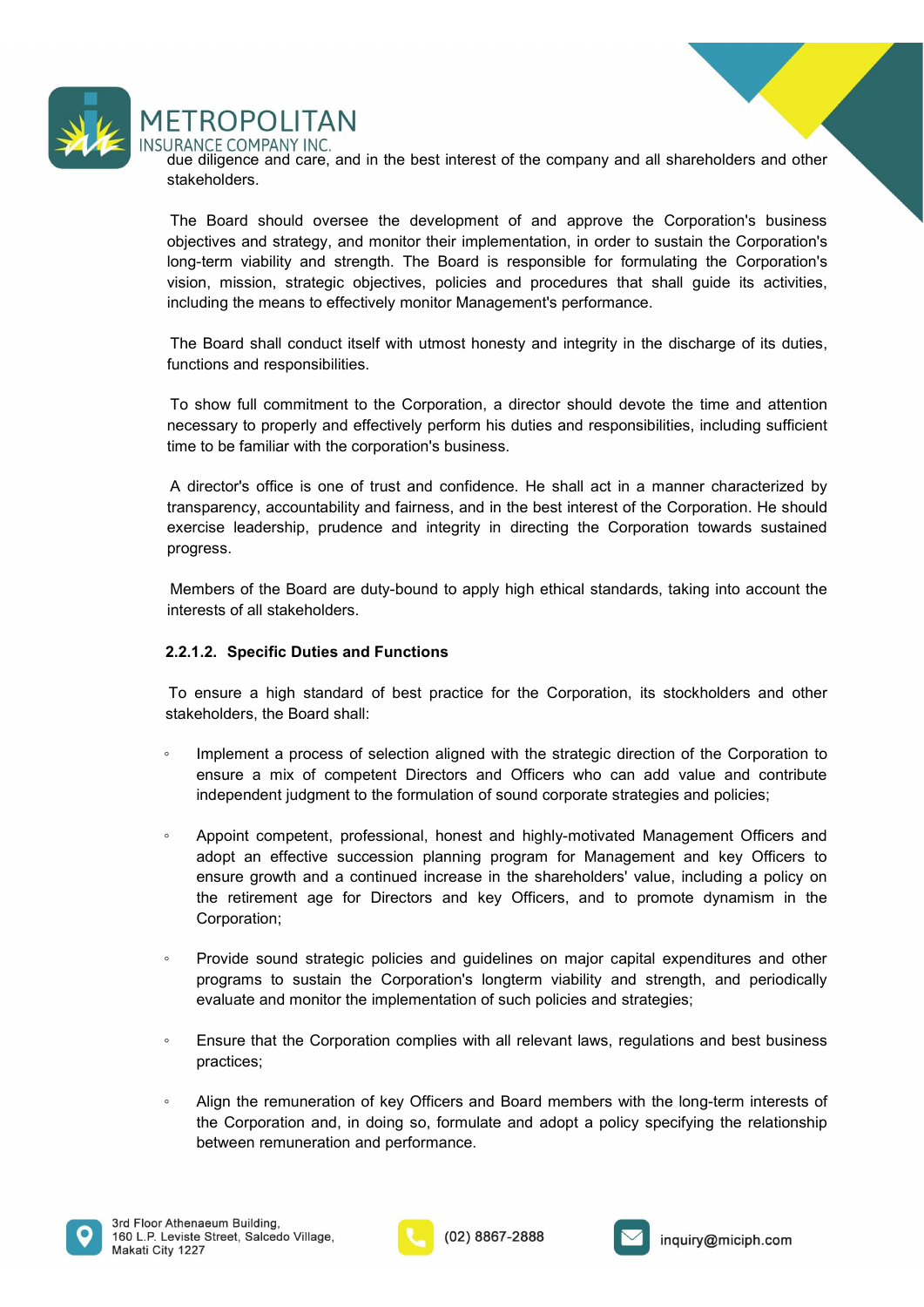

- ETROPOLITAN<br>
URANCE COMPANY INC.<br>
 Identify the stakeholders of the Corporation in the community in which it operates or are<br>
directly affected by its operations, and formulate corporate disclosure policies and<br>
procedure ROPOLITAN<br>
NCE COMPANY INC.<br>
Identify the stakeholders of the Corporation in the community in which it operates or are<br>
directly affected by its operations, and formulate corporate disclosure policies and<br>
corporations to ROPOLITAN<br>
NCE COMPANY INC.<br>
Identify the stakeholders of the Corporation in the community in which it operates or are<br>
directly affected by its operations, and formulate corporate disclosure policies and<br>
communication to **ROPOLITAN**<br>
NCE COMPANY INC.<br>
NCE COMPANY INC.<br>
directly affected by its operations, and formulate corporate disclosure policies and<br>
procedures to ensure comprehensive, accurate, reliable, timely and effective<br>
communica ROPOLITAN<br>
NCE COMPANY INC.<br>
Meentify the stakeholders of the Corporation in the community in which it operates or are<br>
directly affected by its operations, and formulate corporate disclosure policies and<br>
procedures to en ROPOLITAN<br>
VCC COMPANY INC.<br>
Weldentify the stakeholders of the Corporation in the community in which it operates or are<br>
directly affected by its operations, and formulate corporate disclosure policies and<br>
procedures to ETROPOLITAN<br>
ERANCE COMPANY INC.<br>
Constraintly the stabeholders of the Corporation in the community in which it operates or are<br>
directly affected by its operations, and formulate corporate disclosure policies and<br>
procedu ROPOLITAN<br>
RCE COMPANY INC.<br>
Identify the stakeholders of the Corporation in the community in which it operates or are<br>
directly affected by its operations, and formulate corporate disclosure policies and<br>
procedures to en ROPOLITAN<br>
REE COMPANY INC.<br>
Hierdity the stakeholders of the Corporation in the community in which it operates or are<br>
directly affected by its operations, and formulate corporate disclosure policies and<br>
procedures to en ROPOLITAN<br>RCE COMPANY INC.<br>Identify the stakeholders of the Corporation in the community in which it operates or are<br>directly affected by its operations, and formulate corporate disclosure policies and<br>procedures to ensure ETROPOLITAN<br>
URANCE COMPANY INC.<br>
Comparation is discussion of the comparation in the community in which it operates or are<br>
directly affected by its operations, and formulate corporate disclosure policies and<br>
procedures ETROPOLITAN<br>
URANCE COMPANY INC.<br>
• Identify the stakeholders of the Corporation in the community in which it operates or are<br>
directly affected by its operations, and formulate corporate disclosure policies and<br>
procedure ROPOLITAN<br>NCE COMPANY INC.<br>Metallity the stakeholders of the Corporation in the community in which it operates or are<br>directly affected by its operations, and formulate corporate disclosure policies and<br>procedures to ensur TVCF UNDET THATH (NET THATH) INCT THATH (NET THATH) INCT THATH (Here states of and diretify the states of are directly affected by its operations, and formulate corporate disclosure policies and procedures to ensure compre Nethim/Nimitative incorperation in the computity in which it operates or are<br>directivy affected by its operations, and formulate corporate disclosure policies and<br>procedures to ensure comprehensive, accurate, reliable, tim directly affected by its operations, and formulate corporate disclosure policies and<br>procedures to ensure comprehensive, accurate, reliable, timely and effective<br>communication to the Corporation; shareholders and other sta
- 
- thereof;
- communication to the Corporation's shareholders and other stakeholders, as well as<br>agencies regulating the Corporation, in a manner that gives a fair and complete picture of<br>the Corporation's financial condition, results a agencies regulating the Corporation, in a manner that gives a fair and complete picture of<br>the Corporation's financial condition, results and business operations;<br>
Establish and maintain an effective investor relations pro ◦ Identify key risk areas and key performance indicators and monitor these factors with due Corporation. If feasible, the Corporation's Chief Finance Officer shall exercise oversight<br>
esponsibility over this program;<br>
Adopt a system of internal checks and balances, and to review regularly the effectiveness<br>
there responsibility over this program;<br>
Adopt a system of internal checks and balances, and to review regularly the effectiveness<br>
thereof;<br>
Adopt a Code of Business Conduct and Ethics, which would provide standards for<br>
profes Adopt a system of internal checks and balances, and to review regularly the effectiveness<br>thereof;<br>Adopt a Code of Business Conduct and Ethics, which would provide standards for<br>professional and ethical behavior, as well a
- 
- diligence;
- 
- thereof;<br>
 Adopt a Code of Business Conduct and Ethics, which would provide standards for<br>
professional and ethical behavior, as well as articulate acceptable and unacceptable<br>
conduct and practices in internal and exte Adopt a Code of Business Conduct and Ethics, which would provide standards for<br>professional and ethical behavior, as well as articulate acceptable and unacceptable<br>conduct and practices in internal and external dealings. T Adopt a Code of Business Conduct and Ethics, which would provide standards for<br>professional and ethical behavior, as well as articulate accoptable and unacceptable<br>conduct and practices in internal and external dealings. T professional and ethical behavior, as well as articulate acceptable and unacceptable<br>conduct and practices in internal and external dealings. The Code should be properly<br>disseminated to the Board, senior management and emp conduct and practices in internal and external dealings. The Code should be properly diseareminated to the Board, senior management and employees. It should also be disclosed and made available to the public through the Co disseminated to the Board, senior management and employees. It should also be disclosed<br>and made available to the public through the Corporation's website;<br>Ensure the proper and efficient implementation and monitoring of c and made available to the public through the Corporation's website;<br>Ensure the proper and efficient implementation and monitoring of compliance with the Code<br>of Business Conduct and Ethics and internal policies;<br>ldentify k Ensure the proper and efficient implementation and monitoring of compliance with the Code<br>of Business Conduct and Ethics and internal policies;<br>ldentify key risk areas and key performance indicators and monitor these facto Ensure the proper and efficient implementation and monitoring of compliance with the Code<br>of Business Conduct and Ethics and internal policies;<br>ldentify key risk areas and key performance indicators and monitor these facto of Business Conduct and Ethics and internal policies;<br>Identify key risk areas and key performance indicators and monitor these factors with due<br>diligence;<br>Properly discharge Board functions by meeting regularly or at such <ul>\n<li>Identify key risk areas and key performance indicators and monitor these factors with due differences.</li>\n<li>Property discharge Board functions by meeting regularly or at such times and frequency as may be needed. Independent views during Board meetings shall be given due consideration. All such meetings shall be duty minutes; and procedures that would ensure the integrity and transparency of related party transactions; ("RPTs") between and among the Corporation and its parent company, joint ventures, substitutions, associations, and dependent siblings and parents, office and directory, and other unusual or infrequently occurring transactions, particularly those which pass central methods of material. This, the bad, and other unusual or infrequently occurring transactions, particularly those which pass certain thresholds of material. RPTs, which guarantee fairness and transparency of the transactions, and encompass all entities within the group, taking into account their size, structure, risk profile and complexity of operations;</li>\n<li>Keep Board authority within the powers of the instructions.</li>\n<li>Reep Board authority within the powers of the instructions.</li>\ diligence;<br>
Properly discharge Board functions by meeting regularly or at such times and frequency as<br>
may be needed. Independent views during Board meetings shall be given due<br>
consideration. All such meetings shall be du ◦ Encourage use of alternative modes of dispute resolution that can amicably settle conflicts may be needed. Independent views during Board meetings shall be given due<br>consideration. All such meetings shall be duly minuted;<br>Formulate and implement policies and procedures that would ensure the integrity and<br>Formulat consideration. All such meetings shall be duly minuted;<br>Formulate and implement policies and procedures that would ensure the integr<br>transparency of related party transactions ("RPTs") between and among the Corp<br>shareholde
- 
- 





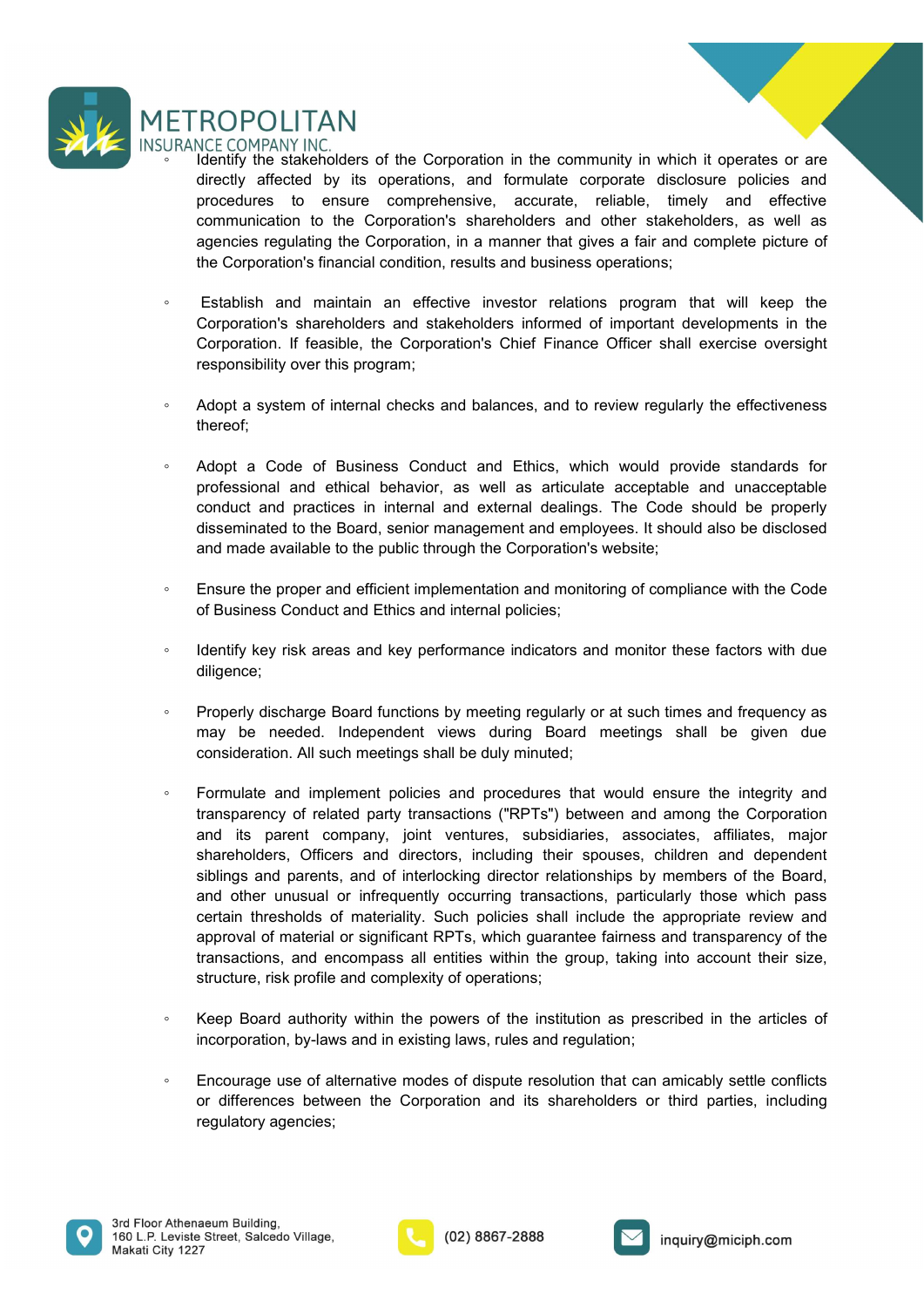

- 
- ETROPOLITAN<br>
URANCE COMPANY INC.<br>
Constitute an Audit and Risk Oversight Committee and such other committees it deems<br>
necessary to assist the Board in the performance of its duties and responsibilities; and<br>
Appoint a Com ROPOLITAN<br>
NCE COMPANY INC.<br>
Constitute an Audit and Risk Oversight Committee and such other committees it deems<br>
necessary to assist the Board in the performance of its duties and responsibilities; and<br>
Appoint a Complian ETROPOLITAN<br>
URANCE COMPANY INC.<br>
• Constitute an Audit and Risk Oversight Committee and such other committees it deems<br>
• necessary to assist the Board in the performance of its duties and responsibilities; and<br>
• Appoint **ECOMPAINT INC.**<br>Constitute an Audit and Risk Oversight Committee and such other committees it deems<br>necessary to assist the Board in the performance of its duties and responsibilities; and<br>Appoint a Compliance Officer as ROPOLITAN<br>
NCE COMPANY INC.<br>
Constitute an Audit and Risk Oversight Committee and such other committees it d<br>
necessary to assist the Board in the performance of its duties and responsibilities; and<br>
Appoint a Compliance O

THETROPOLITAN<br>
SURANCE COMPANY INC.<br>
"Constitute an Audit and Risk Oversight Committee and such other committees it deems<br>
recessary to assist the Board in the performance of its duties and responsibilities; and<br>
Appoint a THROPOLITAN<br>
SURANCE COMPANY INC.<br>
Constitute an Audit and Risk Oversight Committee and such other committees it deems<br>
necessary to assist the Board, the performance of its duties and responsibilities; and<br>
a popoint a Co **CORPOLITAN**<br>
SURANCE COMPANY INC.<br>
CORSIDED an Audit and Risk Oversight Committee and such other committees it deems<br>
necessary to assist the Board in the performance of its duties and responsibilities; and<br>
a Appoint a C THETROPOLITAN<br>
SURANCE COMPANY INC.<br>
The Constitute an Audit and Risk Oversight Committee and such other committees it deems<br>
recessary to assist the Board in the performance of its duties and responsibilities; and<br>
Appoin **ETROPOLITAN**<br>
SURANCE COMPANY INC.<br>
Constitute an Audit and Risk Oversight Committee and such other committees it deems<br>
mecessary to assist the Board in the performance of its duties and responsibilities; and<br>
Appoint a ETROPOLITAN<br>
URANCE COMPANY INC.<br>
Constitute an Audit and Risk Oversight Committee and such other committees it deems<br>
coessary to assist the Board in the performance of its duties and responsibilities; and<br>
recessary to a TROPOLITAN<br>
NCE COMPANY INC.<br>
CONFORMY INC.<br>
CONFORMY INC.<br>
CONFORMY INC.<br>
CONFORMY INC.<br>
INCE COMPANY INC.<br>
INCE COMPANY INC.<br>
INCE COMPANY INC.<br>
INCE CONFORM of BOARD in the performance of its duties and responsibilities

- of appropriate, adequate, strong and effective internal control mechanisms: Constitute an Audit and Risk Oversight Committee and such other committees it deems<br>
are cossary to assist the Board in the performance of its duties and responsibilities; and<br>
Appoint a Compliance Officer as provided in s ssary to assist the Board in the performance of its duties and responsibilities; and<br>
bint a Compliance Officer as provided in section 2.1 of this Manual. In the absence of<br>
ppliance Officer.<br> **ernal Controls and Enterpris** sint a Compliance Officer as provided in section 2.1 of this Manual. In the absence of<br>ppointment by the Board, the Corporate Secretary, preferably a lawyer, shall act as<br>pliance Officer.<br> **ernal Controls and Enterprise Ri** int a Compliance Officer as provided in section 2.1 of this Manual. In the absence of<br>popintment by the Board, the Corporate Secretary, preferably a lawyer, shall act as<br>pliance Officer.<br>**ernal Controls and Enterprise Risk** ppointment by the Board, the Corporate Secretary, preferably a lawyer, shall act as<br>pliance Officer.<br> **ernal Controls and Enterprise Risk Management**<br>
the integrity, transparency and proper governance in the conduct of its **3. Internal Controls and Enterprise Risk Management**<br>sure the integrity, transparency and proper governance in the conduct of its affairs, the<br>ration shall have an adequate and effective internal control system and an ent ernal Controls and Enterprise Risk Management<br>
the integrity, transparency and proper governance in the conduct of its affairs, the<br>
nshall have an adequate and effective internal control system and an enterprise<br>
general the integrity, transparency and proper governance in the conduct of its affairs, the<br>
In shall have an adequate and effective internal control system and an enterprise<br>
geneent framework in the conduct of its business, tak the integrity, transparency and proper governance in the conduct of its affairs, the<br>
shall have an adequate and effective internal control system and an enterprise<br>
system and a metaplete and effective internal control sy n shall have an adequate and effective internal control system and an enterprise<br>geoment framework in the conduct of its business, taking into account its size, risk<br>complexity of operations.<br>
Internal Control System<br>Board and complexity of operations.<br>
3.1. Internal Control System<br>
The Board shall have the following oversight responsibilities for ensuring the presence<br>
priate, adequate, strong and effective internal control mechanisms:<br>
Est experience of the following oversight responsibilities for ensuring the presence<br>
Board shall have the following oversight responsibilities for ensuring the presence<br>
Establish organizational and poerational controls comme Internal Control System<br>
Board shall have the following oversight responsibilities for ensuring the presence<br>
e, adequate, strong and effective internal control mechanisms:<br>
Establish organizational and operational control Board shall have the following oversight responsibilities for ensuring the presence<br>
e, adequate, strong and effective internal control mechanisms:<br>
Establish organizational and operational controls commensurate with, amon • Establish organizational and operations characteristics....<br>
Establish organizational and operations comensuate with, among others,<br>
the nature and complexity of the business of the Corporation and its culture, volume,<br>
	- Exausian or synarizon and operation and operation and the Corporation and the studing, wolume, size and complexity of transactions; degree of risks involved, degree of cnetralization and delegation of authtrolty; extent are mature and omplexity of transactions; degree of risks involved, degree of centralization<br>and delegation of authority; extent and effectiveness of information technology; and<br>extent of regulatory compliance; scentra eff size and completing or a transactions, explored or instant and delegation of authority; extert and effectiveness of information technology; and<br>extent of regulatory compliance;<br>Ensure that an independent audit mechanism is extent of regulatory compliance;<br>
	■ Ensure that an independent audit mechanism is in place to monitor the adequacy and<br>
	effectiveness of the Corporation's governance, operations and information systems,<br>
	including the re Ensure that an independent audit mechanism is in place to monitor the adequacy and<br>effectiveness of the Corporation's governance, operations and information systems,<br>fincluding the reliability and integrity of financial an
	- controls; electiveness of the Corporation's governance, operations and information systems,<br>including the reliability and integrity of financial and operational information, the<br>effectiveness and efficiency of operations, the safegu effectiveness and efficiency of operations, the safeguarding of assets, and compliance<br>with laws, rules, regulations and contracts;<br>
	Setel and appoint a Chief Executive Officer who possesses the ability, integrity and<br>
	exp with laws, rules, regulations and contracts;<br>Select and appoint a Chief Executive Officer who possesses the ability, integrity and<br>expertise essential for the position, and define, with the assistance of the Corporate<br>Gove Select and appoint a Chief Executive Officer who possesses the ability, integrity and<br>expertise essential for the position, and define, with the assistance of the Corporate<br>Governance Committee, the duties and responsibili
	-
	-
	-
	-
	-





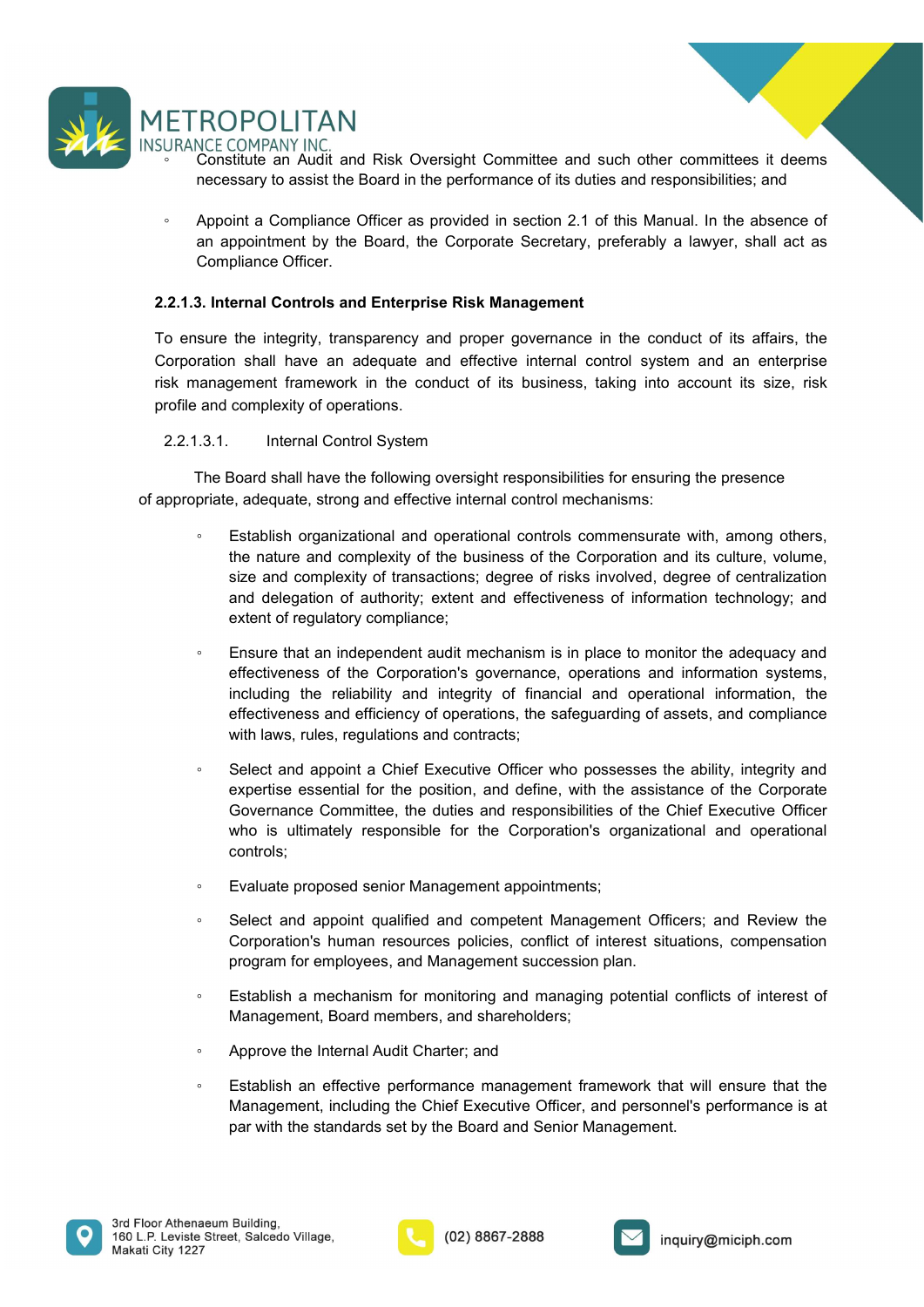



ETROPOLITAN<br>
2.2.1.3.2. Enterprise Risk Management<br>
2.2.1.3.2. Enterprise Risk Management<br>
The Board shall oversee that a sound enterprise risk management ("ERM") framework is in<br>
place to effectively identify, monitor, as TROPOLITAN<br>
ANCE COMPANY INC.<br>
..1.3.2. Enterprise Risk Management<br>
The Board shall oversee that a sound enterprise risk management ("ERM") framework is in<br>
place to effectively identify, monitor, assess and manage key bus TROPOLITAN<br>
ANCE COMPANY INC.<br>
.1.3.2. Enterprise Risk Management<br>
The Board shall oversee that a sound enterprise risk management ("ERM") framework is in<br>
place to effectively identify, monitor, assess and enterprise-leve TROPOLITAN<br>ANCE COMPANY INC.<br>The Board shall oversee that a sound enterprise risk management ("ERM") framework is in<br>place to effectively identify, monitor, assess and manage key business risks, which will guide<br>the Board TROPOLITAN<br>ANCE COMPANY INC.<br>The Board shall oversee that a sound enterprise risk management ("ERM") framework is in<br>place to effectively identify, monitor, assess and manage key business risks, which will guide<br>the Board **ERM FUNCT THE SET SET AND SEPARATE AND SEPARATE AND SEPARATE ASSESS AND SET ASSESS AN ALL SET ASSESS AND SERVE THE BOARD SHOWS IN THE BOARD SHOWS IN THE BOARD IN INCREDIBLE THE COMPOSER SO THE WAY THE SERM FUNCTION OF A S** TROPOLITAN<br>
ANCE COMPANY INC.<br>
.1.3.2. Enterprise Risk Management<br>
The Board shall oversee that a sound enterprise risk management ("ERM") framework is in<br>
place to effectively identify, monitor, assess and manage key busi TROPOLITAN<br>
ANCE COMPANY INC.<br>
2.1.3.2. Enterprise Risk Management<br>
The Board shall oversee that a sound enterprise risk management ("ERM") framework is in<br>
the Board shall oversee that a sound enterprise risk management ( **COMPANY INC.**<br>
ECOMPANY INC.<br>
2. Enterprise Risk Management<br>
Board shall oversee that a sound enterprise risk management ("ERM") framework is in<br>
Board in identifying units/business lines and enterprise-level risk exposur <p>CPDCLITAN</p>\n<p>ECOMPANY INCC.</p>\n<p>Enter of Risk Management</p>\n<p>Board shall over the data sound enterprise risk management ("ERM") framework is in the effective identity, monthly, monitors, assessed management strategies. The Corporation shall consider establishing pareERM function to identify, assays and monkey between the first frequency size, risk, which will guide the first frequency size, risk profile and complexity of operations.</p>\n<p>size, risk profile and complexity of operations.</p>\n<p>3.2.1. The ERM function involves the following activities, among others:</p>\n<ul>\n<li>Defining a risk management strategy.</li>\n<li>Refining an isk management strategy.</li>\n<li>Refining an isk management strategy.</li>\n<li>Refining an isk management strategy.</li>\n</ul>\n<p>Equating and analyzing key risks exposure relating to economic, environmental, social and governance factors and the achievement of **Social And Society**<br>Social and a social and anomeration of the achievement ("ERM") framework is in<br>effectively identify, monitor, assess and manage key business risks, which will guide<br>din identifying units/business lines **POLITAN**<br>
IMPANY INC.<br>
Interprise Risk Management<br>
Interprise Risk Management<br>
Interprise Risk Management<br>
Interprise Risk Management<br>
Interprise Risk management ("ERM") framework is ir<br>
interprise Risk (including in this COMPANY INC.<br>
ECOMPANY INC.<br>
ECOMPANY INC. THE RISK Management<br>
Board shall oversee that a sound enterprise risk management ("ERM") framework is in<br>
the to effectively identify, monitor, assess and anearge key business ri Enterprise Kisk Management<br>
and all oversee that a sound enterprise risk management ("ERM") framework is in<br>
dreflectively identifying units/business lines and enterprise-level risk exposures, as well as<br>
di in identifying beat shall owerse that a sound enterprise risk management ("ENW") rramework is not defined by defictively identify, monitor, assess and manage key business risks, which will glude<br>
Board in identifying units/business line Soard in identifying units/business lines and enterprise-level risk exposures, as well as<br>
so frisk management strategies. The Corporation shall consider establishing<br>
size, risk profile and complexity of operations.<br>
3.2

- 
- 
- 
- 
- 
- tiveness of risk management strategies. The Corporation shall consider establishing<br>the ERM function to identify, assess and monitor key risk exposures, corresponding<br>r, risk profile and complexity of operations.<br>1. The ER parate ERM function to identify, assess and monitor key risk exposures, corresponding<br>
size, risk profile and complexity of operations.<br>
3.2.1. The ERM function involves the following activities, among others:<br>
• Defining strategic and complexity of operations.<br>
1. The ERM function involves the following activities, among others:<br>
Defining a risk management strategy.<br>
Identifying and analyzing key risks exposure relating to economic, enviro 1. The ERM function involves the following activities, among others:<br>
Defining a risk management strategy.<br>
Identifying and analyzing key risks exposure relating to economic, environmental,<br>
social and governance factors a Management

The Board shall oversee that a sound enterprise risk management ("ERM") framework is stategic objectives and governance factors and the achievement of the organization's strategic objectives ;<br>
Similarly and categorizing e <ul>\n<li> Defining a risk management strategy.</li>\n<li>Identifying and analyzing key risks exposure relating to economic, environmental, social and governance factors and the achievement of the organization's strategic objectives;</li>\n<li>Evaluating and categorizing each identified risk using the Corporation's predefined risk categories and parameters;</li>\n<li>Estabilishing a risk register with clearly defined, prioritized and residual risks;</li>\n<li>Developing a risk mitigation plan for the most important risks to the Corporation, as defined by the risk management strategy;</li>\n<li>Commutating and reporting significant risk exposures including business risks (i.e., strategic, compliance, operational, financial and reputational risks), control issues and risk mitigation plan to the Board. financial that the population of the board Risk Oversight Committee; an Enterprise Risk Management.</li>\n<li>The Board shall oversee that a sound enterprise risk management ("ERM") framework is a good to effectively identify, individuals in the same step key business risks, which will guide the Board in identifying unitst Identifying and analyzing key risks exposure relating to economic, environmental,<br>social and governance factors and the achievement of the organization's strategic<br>objectives;<br>Fraulating and categorizing each identified ri well as the effective of the board is the effective of restaining the corporation's strategic<br>
social and governance factors and the achievement of the organization's strategic<br>
strategining a risk register with clearly de establishing and categorizing each identified risk using the Corporation's predefined<br>
risk categories and parameters ;<br>
Establishing a risk register with clearly defined, prioritized and residual risks;<br>
9. Developing a r Fivaluating and categorizing each identified risk using the Corporation's predefined<br>
risk categories and parameters ;<br>
Establishing a risk register with clearly defined, prioritized and residual risks;<br>
Developing a risk risk categories and parameters ;<br>
2.2.1.3.2.1. The ERM function involves the following activities of the corporation, as<br>
4.2.2.1.1.2.1.1.2.1.1.2.1.1.2.1.1.2.1.1.2.1.1.2.1.1.2.1.1.2.1.1.2.1.1.2.1.1.1.2.1.1.1.1.1.1.1.1.1.1. Establishing a risk register with clearly defined, prioritized and residual risks;<br>
Developing a risk mitigation plan for the most important risks to the Corporation, as<br>
defined by the risk management strategy;<br>
Communica Developing a risk mitigation plan for the most important risks to the Corporation, as<br>
defined by the risk management strategy;<br>
Communicating and reporting significant risk exposures including business risks (i.e.,<br>
Commu fined by the risk management strategy;<br>
sommunicating and reporting significant risk exposures including business risks (i.e.,<br>
atelegic, compliance, operational, financial and reputational risks), control issues<br>
d risk m strategic, compliance, operational, financial and reputational risks), control issues<br>
and risk mitigation plan to the Board Risk Oversight Committee; an Enterprise Risk<br>
Management<br>
Board shall oversee that a sound enterp d risk mitigation plan to the Board Risk Oversight Committee; an Enterprise Risk<br>anagement<br>ard shall oversee that a sound enterprise risk management ("ERM") framework is<br>to to effectively identify, monitor, assess and mana Management<br>
Board shall oversee that a sound enterprise risk management ("ERM") framework is<br>
lace to effectively identify, monitor, assess and manage key business risks, which will<br>
de the Board in identifying units/busin Board shall oversee that a sound enterprise risk management ("ERM") framework is<br>take to effectively identify, monitor, assess and manage key business risks, which will<br>de the Board in identifying units/business lines and

- 
- objectives;
- 
- 
- 





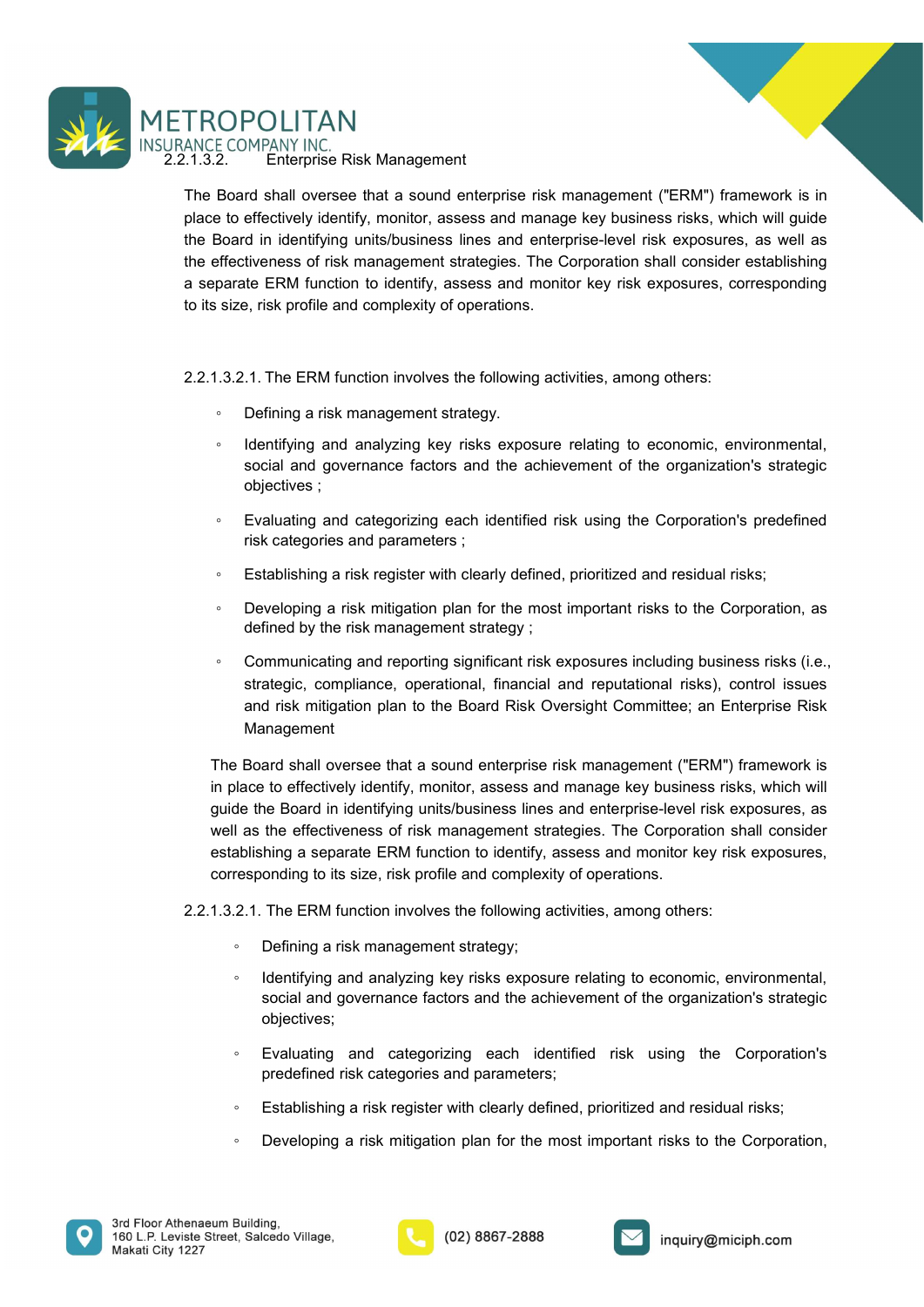



**COLITAN**<br>FANY INC.<br>as defined by the risk management strategy;<br>Communicating and reporting significant risk exposures including business risks<br>(i.e., strategic, compliance, operational, financial and reputational risks), FOLITAN<br>
SERVING ANTIAC ASSOCIATED AND A SURFAINTING as defined by the risk management strategy;<br>
Communicating and reporting significant risk exposures including business risks<br>
(i.e., strategic, compliance, operational, COMBANY INC.<br>
THE TRANY INC.<br>
Sa defined by the risk management strategy;<br>
Communicating and reporting significant risk exposures including business risks<br>
(i.e., strategic, compliance, operational, financial and reputatio **ICTAN**<br>FANY INC.<br>Sa defined by the risk management strategy;<br>Communicating and reporting significant risk exposures including business risks<br>(i.e., strategic, compliance, operational, financial and reputational risks), co

**ENTER AN**<br>
FANY INC.<br>
THE SERVIE AND TRISK Management strategy;<br>
Communicating and reporting significant risk exposures including business risks<br>
(i.e., strategic, compliance, operational, financial and reputational risks THE COMPANY INC.<br>
THE COMPANY INC.<br>
THE BOARD SALL OF THE SALL OF THE SALL OF THE SALL OF THE SALL OF THE SALL OF THE SALL OF THE SURVEY (i.e., strategic, compliance, operational, financial and reputational risks), control **ECOMPLITAIN**<br>
IF COMPANY INC.<br>
INCECTIVE TO A SURFALL AND A SURFALL AND A SURFALL AND A SURFALL AND A SURFALL AND A SURFALL A SURFALL AND INCELL STAT THE BOAT STAK Management<br>
IF THE BOAT SHAK INTEGRATION plan to the BOar ROPOLITAN<br>ECOMPANY INC.<br>
as defined by the risk management strategy;<br>
. Communicating and reporting significant risk exposures including business risks<br>
(i.e., strategic, compliance, operational, financial and reputational WELLTAN<br>
WELGOMPANY INC.<br>
So defined by the risk management strategy;<br>
Communicating and reporting significant risk exposures including business risks<br>
(i.e., strategic, compilance, operational, financial and reputational establishing a separate through the separate through the separate through the separate of the stategic, compliance, operational, financial and reputational risks), control<br>issues and risk mitigation plan to the Board Risk COPOLITAN<br>
CECOMPANY INC.<br>
as defined by the risk management strategy;<br>
communicating and reporting significant risk exposures including business risks<br>
(i.e., strategic, complinace, operational, financial and reputational TROPOLITAN<br>
ANCE COMPANY INC.<br>
as defined by the risk management strategy;<br>
communicating and reporting significant risk exposures including business risks<br>
(i.e., stategic, compilance, operational, financial and reputatio **EXECT AN AN**<br>
COMPANY INC.<br>
as defined by the risk management strategy;<br>
communicating and reporting significant risk exposures including business risks<br>
(i.e., strategic, compliance, operational, financial and reputation ◦ Identifying and analyzing key risks exposure relating to economic, environmental, social and governance factors and the achievement of the comporations of the complete compliance, operational, financial and reputational risks), control (i.e., strategic, compliance, operational, financial and reputationa (i.e., strategic, compliance, operational, financial and reputational risks), control<br>
issues and risk mitagation plan to the Board Risk Oversight Committee; an<br>
Enterprise Risk Management<br>
Board shall oversee that a sou issues and risk mitigation plan to the Board Risk Oversight Committee; an Enterprise Risk Management<br>Enterprise Risk Management<br>ard shall oversee that a sound enterprise risk management ("ERM") framework is<br>to effectively Enterprise Risk Management<br>
Board shall oversee that a sound enterprise risk management ("ERM") framework is<br>
lace to effectively identify, monitor, assess and manage key business risks, which will<br>
de the Board in identi Board shall oversee that a sound enterprise risk management ("ERM") framework is<br>lace to effectively identify, monitor, assess and manage key business risks, which will<br>de the Board in identifying units/business lines and to the effectively identify, monitor, assess and manage key business risks, which will<br>abe Board in identifying unita/business lines and enterprise-level risk exposures, as<br>the effectiveness of risk management strategies. • Leader Communication and reportion is a the effectiveness of risk management strategies. The Corporation shall consider<br>abilishing a separate ERM function to identify, assess and monitor key risk exposures,<br>responding t

- 
- objectives; The ERM functions of the interaction is discussed. The Supplication is the proportion is the size, risk profile and complexity of operations.<br>The ERM function involves the following activities, among others:<br>Defining a ris inning a separate Livit unitation to userinty, assess and internal resy instructionally of the ERM function involves the following activities, among others:<br>The ERM function involves the following activities, among others:
- 
- 
- 
- 
- 

2.1. The ERM function involves the following activities, among others:<br>
• Defining an ist management strategy;<br>
• Identifying and analyzing key risks exposure relating to economic, environmental,<br>
social and governance fa The Extivi tunction involves the blowwing activities, anilong orders.<br>
Defining a risk management strategy;<br>
Identifying and analyzing key risks exposure relating to economic, environmental,<br>
social and governance factors Leminig a risk management stategy,<br>
a lemitifying and analyzing key risk exposure relating to economic, environmental,<br>
social and governance factors and the achievement of the organization's strategic<br>
objectives;<br>
Eval A dentifying and analyzing key risks exposure relating to economic, environmental,<br>social and governance factors and the achievement of the organization's strategic<br>objectives;<br>Favorities and categorizing each identified r social and governance factors and the achievement of the organization's strategic<br>cobjectives;<br>
Exaluating and categorizing each identified risk using the Corporation's<br>
predefined risk categories and parameters;<br>
Establis bijectives;<br>
• Evaluating and categorizing each identified risk using the Corporation's<br>
predefined risk categories and parameters;<br>
• Establishing a risk register with clearly defined, prioritized and residual risks;<br>
• D Evaluating and categorizing each identified risk using the Corporation's<br>
predefined risk categories and parameters;<br>
Establishing a risk register with clearly defined, prioritized and residual risks;<br>
Developing a risk mi defined risk categories and parameters;<br>ablishing a risk register with clearly defined, prioritized and residual risks;<br>veloping a risk mitigation plan for the most important risks to the Corporation,<br>defined by the risk m ablishing a risk register with clearly defined, prioritized and residual risks;<br>veloping a risk mitigation plan for the most important risks to the Corporation<br>defined by the risk management strategy;<br>mmunicating and repor Developing a risk mitigation plan for the most important risks to the Corporation,<br>as defined by the risk management strategy;<br>Communicating and reporting significant risk exposures including business risks<br>(i.e., strategi defined by the risk management strategy;<br>mmunicating and reporting significant risk exposures including business risks<br>on the same strategic, compliance, operational, financial and reputational risks), control<br>the same dis (i.e., strateginc, compliance, operational, financial and reputational rass), control<br>issues and risk mitigation plan to the Board Risk Oversight Committee; and<br>Monitoring and evaluating the effectiveness of the organizati the Sand risk mitigation pian to the Board Risk Oversight Committee; and<br>
mintoring and evaluating the effectiveness of the organization's risk<br>
magement processes.<br>
managing the Corporation's ERM system, the Corporation s

- 
- Committee;
- 





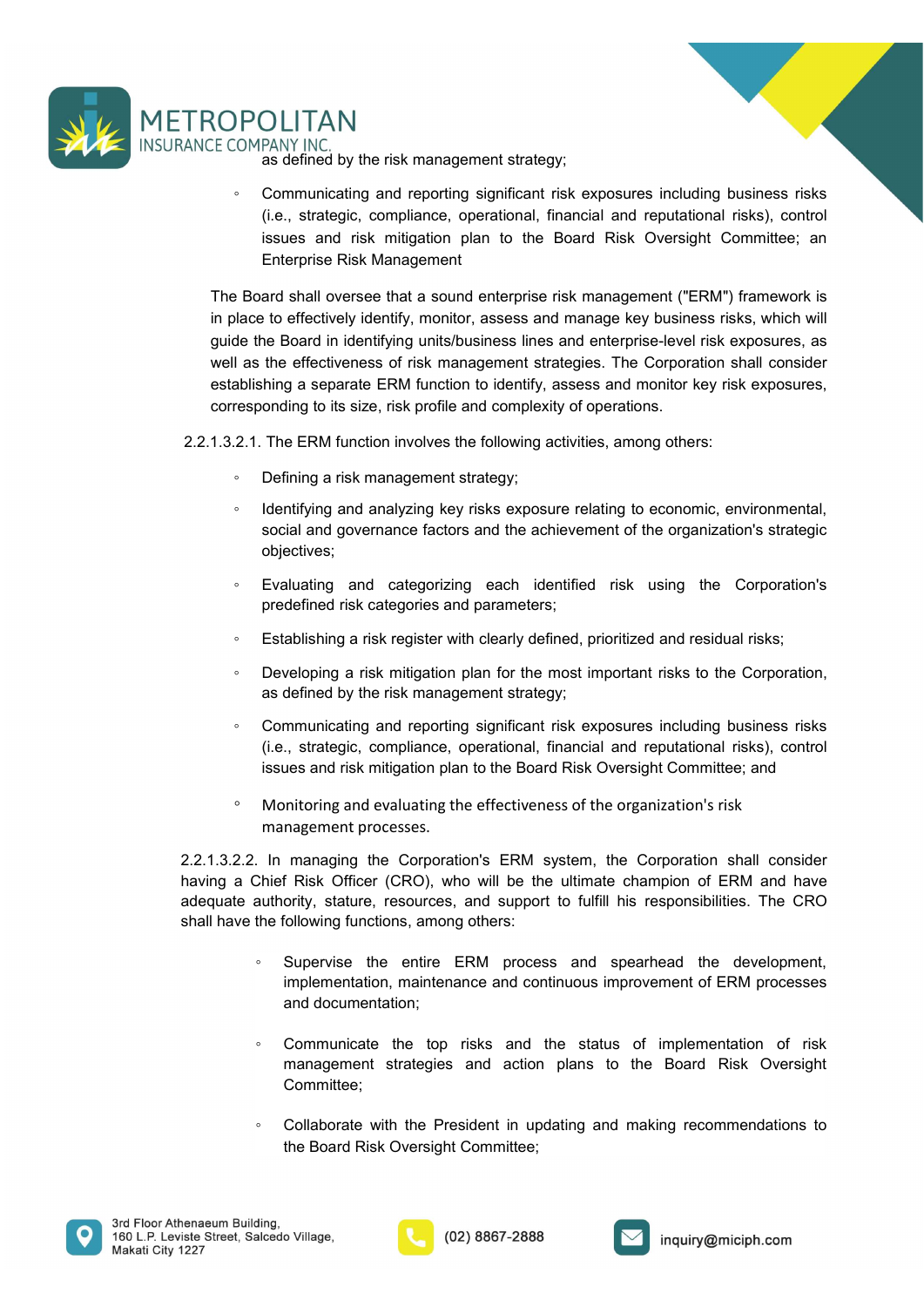

- 
- **OLITAN**<br>
<sup>MPANY INC.<br>
 Suggests ERM policies and related guidance, as may be needed; and<br>
 Provide insights on the following: (a) risk management processes are<br>
performing as intended; (b) risk measures reported are con</sup> **OLITAN**<br>
PRANY INC.<br>
Suggests ERM policies and related guidance, as may be needed; and<br>
Provide insights on the following: (a) risk management processes are<br>
performing as intended; (b) risk measures reported are continuo LITAN<br>
NY INC.<br>
Suggests ERM policies and related guidance, as may be needed; and<br>
Provide insights on the following: (a) risk management processes are<br>
performing as intended; (b) risk measures reported are continuously<br> LITAN<br>Suggests ERM policies and related guidance, as may be needed; and<br>Provide insights on the following: (a) risk management processes are<br>performing as intended; (b) risk measures reported are continuously<br>reviewed by r LITAN<br>
WY INC.<br>
Suggests ERM policies and related guidance, as may be needed; and<br>
Provide insights on the following: (a) risk management processes are<br>
performing as intended; (b) risk measures reported are continuously<br> THETROPOLITAN<br>
SURANCE COMPANY INC.<br>
Suggests ERM policies and related guidance, as may be needed; and<br>
Provide insights on the following: (a) risk management processes are<br>
performing as intended; (b) irsk measures report

- A director shall have the following duties and related guidance, as may be needed; and<br>
Supposes FRM policies and related guidance, as may be needed; and<br>
Provide insights on the following (a) risk management processes ar TROPOLITAN<br>
ANCE COMPANY INC.<br>
• Suggests ERM policies and related guidance, as may be needed; and<br>
• Provide insights on the following: (a) risk management processes are<br>
performing as intended; (b) risk massures reported TROPOLITAN<br>
ANCE COMPANY INC.<br>
Suggests ERM policies and related guidance, as may be needed; and<br>
Provide insights on the following: (a) risk management processes are<br>
performing as intended; (b) risk measures reported are deliberations for the same; and attentions for the same of the same of the same of the same of the same of the same of the same of the same of the same of the same of the same of the same of the same of the same of the sa
- 
- 
- 
- SURANCE COMPANY INC<sup>25</sup><br>
SURANCE COMPANY INC<sup>25</sup><br>
SURGIVER SERIM policies and related guidance, as may be needed; and<br>
Provide insights on the following: (a) risk management processes are<br>
performing as intended; (b) risk procedures are being complied with.<br> **1.4. Duties and Responsibilities of a Director**<br>
rector shall have the following duties and responsibilities:<br>
To conduct fair business transactions with the Corporation and to ensure **1.4. Duties and Responsibilities of a Director**<br>To conduct fair business transactions with the Corporation and to ensure that personal<br>interest does not conflict with the interests of the Corporation. A Director with a ma 2.2.1.4. Duttes and Kesponsibilities or a Director<br>
To conduct fair business transactions with the Corporation and to ensure that personal<br>
interest obes on to conflict with the interests of the Corporation. A Director wi For conduct fair business transactions with the Corporation and to ensure that personal<br>interest does not conflict with the interests of the Corporation. A Director with a material<br>interest in any transaction affecting t interest in any transaction affecting the corporation should abstain from taking part<br>deliberations for the same;<br>To devote time and attention necessary to properly and effectively discharge his dutie<br>responsibilities, inc ■ To devote time and attention necessary to properly and effectively discharge his duties and<br>
responsibilities, including sufficient time to be familiar with the Corporation's business;<br>
To act judiciously;<br>
To actercise To devote time and attention necessary to properly and effectively discharge his duties and<br>responsibilities, including sufficient time to be familiar with the Corporation's business;<br>To act judiciously;<br>To exercise object
- 
- 
- 

<p>\n• To act judiciously;<br/>\n• To exercise objective and independent judgment on all corporate affairs;<br/>\n• To have a working knowledge of the statutory and regulatory requirements, filtering the<br/>\n Corportation, including the contents of its articles of incorporating relationships<br/>\n Copration, including the other applications of other regulatory agencies,<br/>\n and keep abreak of industry developments and business trends;<br/>\n To observe confidentiality of all non-public information which he may acquire or learn by<br/>\n reason of his position as a directory;<br/>\n To ensure the continuing soundness, effectiveness and adequacy of the Corporation's control<br/>\n environment, and<br/>\n For user, we continue the writing program on corporate governance, at least once a year,<br/>\n which shall be conducted by a duty accretited training provider of the SEC.<br/>\n2.2.1.5 Qualification and Disqualification of To exercise objective and independent judgment on all corporate affairs;<br>
To have a working knowledge of the statutory and regulatory requirements affecting the<br>
Corporation, including the contents of its articles of incor The David Constraine of the station of Directors and requirements affecting the Corporation, including the contents of its articles of incorporation and by-laws, the rules and regulations of the SEC, and where applicable, <p>\n• To have a working knowledge of the statutory and regulatory requirements affecting the<br/>\n Corputation, including the contents of the series of incorporating the<br/>\n regulations of the SEC, and where applicable, the requirements of other regulatory agencies, and keep the<br/>\n and keep the the objects of industry developments and business trends; \n</p>\n<p>\n• To observe confidentiality of all non-public information which he may acquire or learn by reason of his position as a director; \n</p>\n<p>\n• To ensure the continuing soundness, effectiveness and adequacy of the Corporations control environment, and \n</p>\n<p>\n• To attend a seminar or training program on corporate governance, at least once a year, which shall be conducted by a duty accretited training provider of the SEC.\n</p>\n<p>\n<b>2.2.1.5 Qualification and Disqualification of Directors</b>\n</p>\n<p>\ Corporation, including the contents of its articles of incorporation and by-laws, the rules and<br>regulations of the SEC, and where applicable, the requirements of other regulatory agencies,<br>and keep abreast of industry deve To observe confidentiality of all non-public information which he may acquire or learn by<br>
reason of his position as a director;<br>
To ensure the continuing soundness, effectiveness and adequacy of the Corporation's control<br> From this position as a director;<br>
To ensure the continuing soundness, effectiveness and adequacy of the Corporation's control<br>
environment; and<br>
To attend a seminar or training program on corporate governance, at least on bestorion in its position as a directior;<br>
o ensure the continuing soundness, effectiveness and adequacy of the Corporation's control<br>
o virtuo montent; and<br>
content a seminar or training program on corporate governance, a To ensure the continuing soundness, effectiveness and adequacy of the Corporation's control<br>
environment; and<br>
To attend a seminar or training program on corporate governance, at least once a year,<br>
which shall be conduct

### **Qualifications**

- 
- 
- 





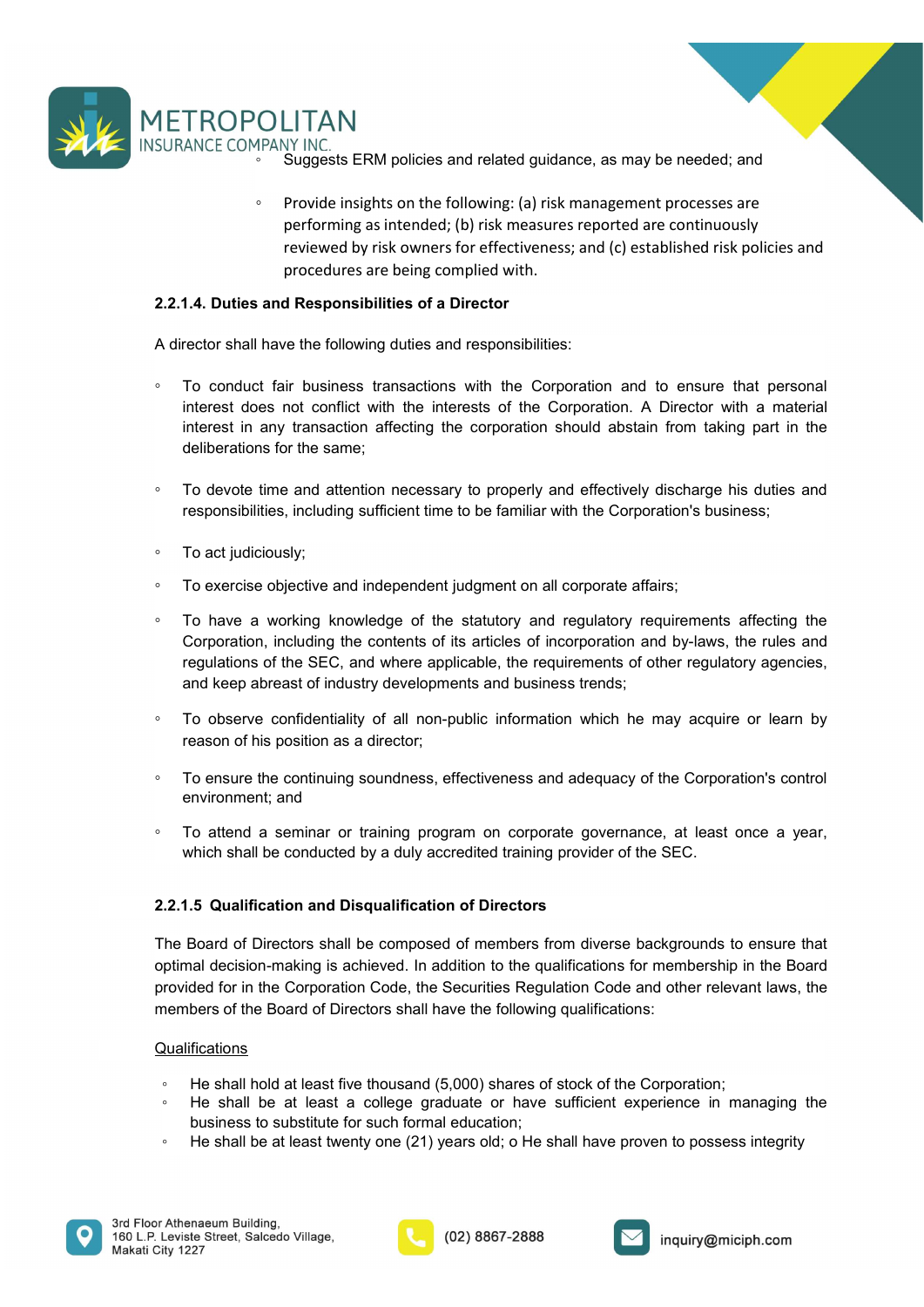



## **Disqualifications**

Corporation:

- SURANCF COMPANY INC.<br>
SURANCF COMPANY INC.<br>
and probity; and o He shall be assiduous.<br>
Any of the following shall be a ground for permanent disqualification of a director of the<br>
Corporation:<br>
 Any person convicted by fin TROPOLITAN<br>
ANCE COMPANY INC.<br>
and probity; and ⊙ He shall be assiduous.<br>
utalifications<br>
of the following shall be a ground for permanent disqualification of a director of the<br>
poration:<br>
• Any person convicted by final COPOLITAN<br>
ECOMPANY INC.<br>
Frequency and  $\circ$  He shall be assiduous.<br>
the following shall be a ground for permanent disqualification of a director of the<br>
thor,<br>
Any person convicted by final judgment or order by a competen Security and the shall be a ground for permanent disqualification of a director of the following shall be a ground for permanent disqualification of a director of the tion:<br>Any person convicted by final judgment or order b **ECOMPANY INC.**<br>The COMPANY INC.<br>The probity, and o He shall be assiduous.<br>The following shall be a ground for permanent disqualification of a director of the<br>tion:<br>Any person convicted by final judgment or order by a comp RCPOLITAN<br>
fications<br>
fications<br>
the following shall be a ground for permanent disqualification of a director of the<br>
tion:<br>
Any person convicted by final judgment or order by a competent judicial or administrative<br>
booty Fig. COPOLITAN<br>Fig. 15 COMPANY INC.<br>Fig. 2010 and order the shall be a strategy and for permanent disqualification of a director of the<br>tion:<br>Any person convicted by final judgment or order by a competent judicial or admin ROPOLITAN<br>
E.E.COMPANY INC.<br>
Firstnows and or be shall be assiduous.<br>
fications<br>
the following shall be a ground for permanent disqualification of a director of the<br>
tion:<br>
Any person convided by final judgment or order by **FICPULIT ANY**<br>
ANCE COMPANY INC.<br> **ANCE COMPANY INC.**<br> **ANCE COMPANY INC.**<br> **Any person convicted by final judgment or order by a competent judicial or administrative<br>
boy of any crime that (a) involves the purchase or s** 
	- E COMPANY INC.<br>
	fications<br>
	the following shall be a ground for permanent disqualification of a director of the<br>
	tion:<br>
	the following shall be a ground for order by a competent judicial or administrative<br>
	Any person convict ficaltions<br>ficaltions<br>the following shall be a ground for permanent disqualification of a director of the<br>tion:<br>Any person convicted by final judgment or order by a competent judicial or administrative<br>body of any crime th dicalions<br>tions<br>the following shall be a ground for permanent disqualification of a director of the<br>Any person convicted by final judgment or order by a competent judicial or administrative<br>body of any crime that (a) invol fications<br>the following shall be a ground for permanent disqualification of a director of the<br>boot)<br>common dark (a) involves the purchase or sale of securities, as defined in the<br>Securities Regulation Code; (b) arises out <u>fications</u><br>the following shall be a ground for permanent disqualification of a director of the<br>tion:<br>then the propose on convicted by final judgment or order by a competent judicial or administrative<br>body of any crime tha ficaltions<br>the following shall be a ground for permanent disqualification of a director of the<br>boot)<br>of any person convicted by final judgment or order by a competent judicial or administrative<br>booty of any crime that (a) the following shall be a ground for permanent disqualification of a director of the<br>tion:<br>Any person convicted by final judgment or order by a competent judicial or administrative<br>body of any crime that (a) involves the pu the following shall be a ground for permanent disqualification of a director<br>tion:<br>My person convicted by final judgment or order by a competent judicial or adminited<br>boty of any crime that (a) involves the purchase or sal Any person convicted by final judgment or order by a competent judicial or administrative<br>bedy of any crime that (a) involves the purchase or sale of securities, as defined in the<br>Securities Regulation Code; (b) arises out body of any crime that (a) involves the purchase or sale of securities, as defined in the procedited Regulation Code; (b) arises ut of the person's conduct as an underwriter, Secciarties Regulation Code; (b) arises ut of t

Securities Regulation Code; (b) arises out of the person's conduct as an underwriter,<br>broker, dealer, mvestment adviser, principal distributor, mutual fund dealer, futures<br>commission merchant, commodity trading advisor, or broker, dealer, investment adviser, principal distributor, mutual fund dealer, futures<br>commission merchant, commodity trading advisor, or floor broker; or (c) arises out of his<br>flouciary relationship with a bank, quasi-ban commission merchant, commodity trading advisor, or floor broker; or (c) arises out of his diduciary relationship with a bank, quasi-bank, trust company, investment house or as an affiliated person of any of them;<br>diffuciar fiduciary relationship with a bank, quasi-bank, trust company, investment house or as an affiliated person of any of them;<br>Any person who, by reason of misconduct, after hearing, is permanently enjoined by a<br>final judgment affiliated person of any of them;<br>Any person who, by reason of misconduct, after hearing, is permanently enjoined by a<br>final judgment or order of the SEC, *Bangko* Sentral ng Pilipinas ("BSP"), or any court or<br>administrati Any person who, by reason of misconduct, after hearing, is permanently enjoined by a<br>final judgment or order of the SEC, *Bangko Sentral ng Pilipina*s ("BSP"), or any court or<br>deninistrative body of competent jurisdiction organization; administrative body of competent jurisdiction from: (a) acting as an underwriter, broker,<br>
dealer, investment adviser, principal distributor, mutual fund dealer, futures commission<br>
merchant, commodity trading advisor, or dealer, investment adviser, principal distributor, mutual fund dealer, futures commission<br>merchant, commodity trading advisor, or floor broker; or (b) acing as director or offerer of<br>a bank, quasi-bank, trust company, inve menchant, commodity trading advisor, or floor broker; or (b) acting as director or officer of mengaging in or continuing any conduct or practice in any of the capacities mentioned in engaging in or continuing any conduct o other, quash-many, must company, measurent nouse, or muestment company; (c)<br>engaging in or continuing any conduct or practice in any of the apacities mentioned in<br>both (a) and (b) of this paragraph, or will fully violating both the discompete of the SEC, estimated and the subject of an order of the SEC, BSP or any court or administrative body denying, revoking or suspending any registration, license or permit issued to him under the Corporat The disqualification shall also apply if (a) such person is currently the subject of an order of the SEC, BSP o rany count or administrative body denying, revoking or suspending any registration, license or permit issued t The disqualification shall also apply if (a) such person is currently the subject of an order<br>of the SEC, BSP or any court or administrative body denying, revoking or suspending any<br>registration, license or permit issued t The usqualinctator shan as o apply it (a) studi person is callenged to an order of the SEC, BSP or any court or administrative body denying, revoking or suspending any registration, license or permit issued to him under th

- 
- 



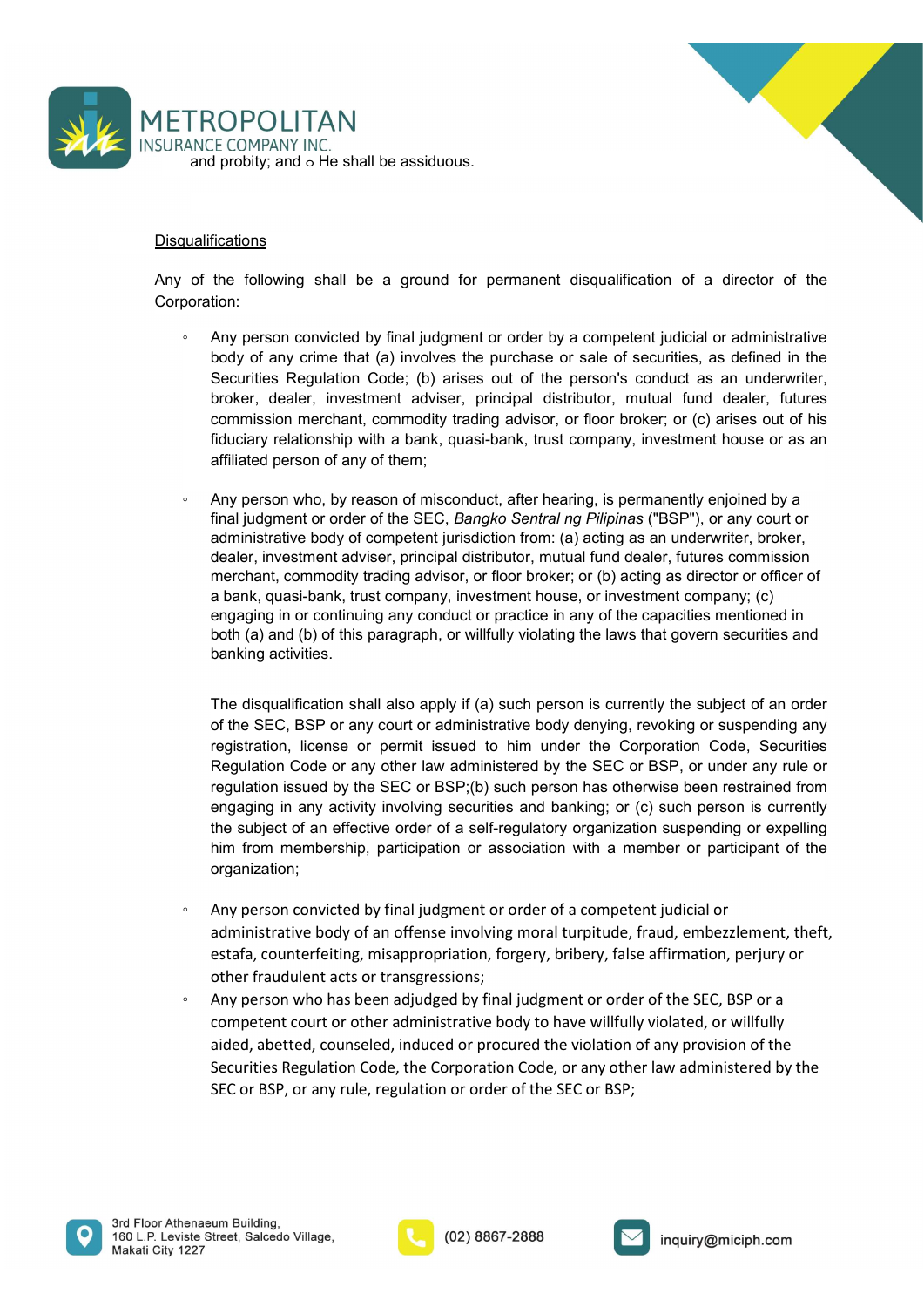

- TROPOLITAN<br>
ANCE COMPANY INC.<br>
↑ Any person found guilty by final judgment or order of a foreign court or equivalent<br>
financial regulatory authority of acts, violations or misconduct similar to any of the acts,<br>
violation Fig. (COPOLITAN)<br>Fig. 2011 CE COMPANY INC.<br>Any person found guilty by final judgment or order of a foreign court or equivalent<br>financial regulatory authority of acts, violations or misconduct similar to any of the acts,<br>vi
- 
- TROPOLITAN<br>
<sup>•</sup> Any person found guilty by final judgment or order of a foreign court or equivalent<br>
financial regulatory authority of acts, violations or misconduct similar to any of the acts,<br>
 violations or misconduct Reference Many INC.<br>
Sece COMPANY INC.<br>
Secenced are alternated are alternated are alternated are alternated financial regulatory authority of acts, violations or misconduct similar to any of the acts,<br>
sivilations or misc XCPOLITAN<br>
ECOMPANY INC.<br>
ECOMPANY INC.<br>
Any person found guilty by final judgment or order of a foreign court or equivalent<br>
financial regulatory authority of acts, violations or misconduct similar to any of the acts,<br>
vi ROPOLITAN<br>
The COMPANY INC.<br>
Any person found guilty by final judgment or order of a foreign court or equivar<br>
financial regulatory authority of acts, violations or misconduct similar to any o<br>
violations or misconduct sim TROPOLITAN<br>
ANCE COMPANY INC.<br>
<sup>e</sup> Any person found guilty by final judgment or order of a foreign court or equivalent<br>
financial regulatory authority of acts, violations or misconduct similar to any of the acts,<br>
violatio TROPOLITAN<br>
ANCE COMPANY INC.<br>
"Any person found guilty by final judgment or order of a foreign court or equivalent<br>
"financial regulatory authority of acts, violations or misconduct similar to any of the acts,<br>
"Any pers ROPOLITAN<br>F.E.COMPANY INC.<br>The COMPANY INC.<br>Any person found guilty by final judgment or order of a foreign court or equivalent<br>financial regulatory authority of acts, violations or misconduct similar to any of the acts,<br>c ROPOLITAN<br>
SE COMPANY INC.<br>
EE COMPANY INC.<br>
Any person found guilty by final judgment or order of a foreign court or equivalent<br>
financial regulatory authority of acts, violations or misconduct similar to any of the acts,

- persists;
- TROPOLITAN<br>
ANCE COMPANY INC.<br>
"Any person found guilty by final judgment or order of a foreign court or equivalent<br>
financial regulatory authority of acts, violations or misconduct similar to any of the acts,<br>
violations TO LET THET WANT THET THET IT ANTEND CONSIDED THE CALC COMPANY INC.<br>
ELECOMPANY INC.<br>
Any person found guilty by final judgment or order of a foreign court or equivalent<br>
frinancial regulatory autothrity of acts, violation Econtrinoint Inc.<br>
Encomparison found guilty by final judgment or order of a foreign count or equivalent<br>
financial regulatory authority of acts, violations or misconduct similar to any of the acts,<br>
wholy person joulicial financial regulatory authority of acts, violations or misconduct similar to any of the acts, violations or misconduct listed in the foregoing paragraphs;<br>
"Any person judicially declared to be insiblent;<br>
"Conviction by Any person judicially declared to be insolvent;<br>Conviction by final judgment of an offense punishable by imprisonment for a period<br>exceeding six (6) years, or a violation of the Corporation Code, committed within five (5)<br> Conviction by final judgment of an offense punishable by imprisonment for a period<br>exceeding six (6) years, or a violation of the Corporation Code, committed within five (5)<br>exers prior to the date of his election or appoi the following that gave rise to his decreased by many contribute or the corporation Code, committed within five (5)<br>years prior to the date of his election or appointment; and a Other grounds as the SEC<br>may provide.<br>AAny may provide.<br>
In the following shall be a ground for the temporary disqualification of a director:<br>
Refusal to fully disclose the extent of his business interest or comply with disclosure<br>
requirements as required under th The presention of a lifted in the temperary disqualification of a director:<br>
different the following shall be a ground for the temporary disqualification of a director:<br>
Refusal to fully disclose the extent of his business Fraction to the grounds for this business interest or comply with disclosure<br>
requirements as required under the Securities Regulation Code and its Implementing<br>
Rules and Regulations. This disqualification shall be in eff Refusal to fully disclose the extert of his business interest or comply with disclosure<br>requirements as required under the Securities Regulation Code and its Implementing<br>Rules and Regulations. This disqualification shall Fraismannia correlation and interaction and interaction and interaction and perfect as long as his refusal<br>
Phales and Regulations. This disqualification shall be in effect as long as his refusal<br>
persists;<br>
• Absence in
- 
- 
- 
- 

persists;<br>
Absence in more than fifty percent (50%) of all meetings, both regular and special, of<br>
Absence in more than fifty percent (50%) of all meetings, death in the grand special, of<br>
the Board of Directos during<br>
sta • Absence in more than fifty percent (50%) of all meetings, both regular and special, of<br>the Board of Directors during his incumbency, or any twelve (12) month period during<br>said incumbency, unless the absence is due to i the Board of Directors during his incumbency, or any twelve (12) month period during<br>said incumbency, unless the absence is due to illness, death in the immediate family or<br>serious accident. This disqualification applies f said incumbency, unless the absence is due to illness, death in the immediate family or<br>serious accident. This disqualification applies for purposes of the succeeding election;<br>Dismissal or termination for cause as direct serious accident. This disqualification applies for purposes of the succeeding election;<br>
bismissal or termination for cause as director of any publicly-listed company, public<br>
company, registered issuer of securities and • Dismissal or termination for cause as director of any publicly- listed company, public<br>company, registered issuer of securities and holder of a secondary license from the SEC.<br>This disqualification shall be in effect unt company, registered issuer of securities and holder of a secondary license from the SEC.<br>This disqualification shall be in effect until he has cleared himself of any involvement in<br>the cause that gave rise to his dissinusa This disqualification shall be in effect until he has cleared himself of any involvement in<br>
the cause that gave rise to his dismissal or termination;<br>
If the beneficial equity ownership of an Independent Director in the the cause that gave rise to his dismissal or termination;<br>
If the beneficial equity ownership of an Independent Director in the Corporati<br>
subsidiaries and affiliates exceeds two percent (2%) of its subscribed capital st<br> subsidiaries and affiliates exceeds two percent (2%) of its subscribed capital stock. The disqualification shall be lifted if the limit is later complied with;<br>
If any of the judgments or orders cited in the grounds for th disqualification shall be lifted if the limit is later complied with;<br>
First ray of the judgments or orders cited in the grounds for the permanent disqualification of<br>
directors has not yet become final; and<br>
First presson If any of the judgments or orders cited in the grounds for the permanent disqual<br>directors has not yet become final; and<br>
If any person earlier elected as Independent Director of the Corporation becom<br>
Officer, employee or directors has not yet become final; and<br>
• If any person earlier elected as Independent Director of the Corporation becomes an<br>
• Officer, employee or consultant of the Corporation.<br>
A temporarily disqualified director sha





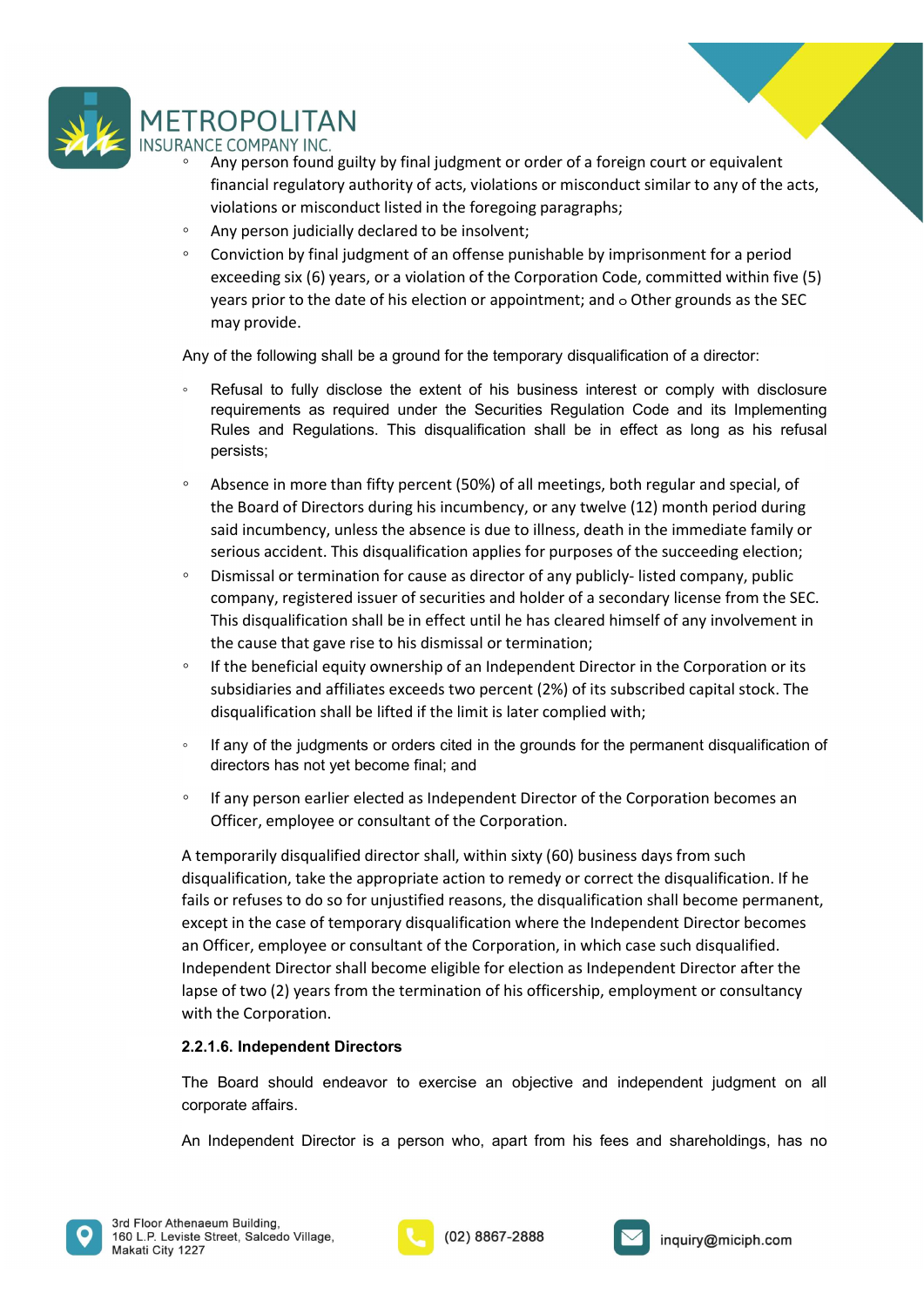

TROPOLITAN<br>ANCE COMPANY INC.<br>business or relationship with the Corporation, which could, or could reasonably be perceived<br>to, materially interfere with the exercise of his independent judgment in carrying out his<br>responsib TROPOLITAN<br>
ANCE COMPANY INC.<br>
business or relationship with the Corporation, which could, or could reasonably be perceived<br>
to, materially interfere with the exercise of his independent judgment in carrying out his<br>
respo TROPOLITAN<br>
ANCE COMPANY INC.<br>
business or relationship with the Corporation, which could, or could reasonably be perceived<br>
to, materially interfere with the exercise of his independent judgment in carrying out his<br>
respo TROPOLITAN<br>ANCE COMPANY INC.<br>business or relationship with the Corporation, which could, or could reasonably be perceived<br>to, materially interfere with the exercise of his independent judgment in carrying out his<br>responsib TROPOLITAN<br>ANCE COMPANY INC.<br>
ANGE COMPANY INC.<br>
business or relationship with the Corporation, which could, or could reasonably be perceived<br>
to, materially interfere with the exercise of his independent judgment in carry TROPOLITAN<br>ANEC COMPANY INC.<br>Business or relationship with the Corporation, which could, or could reasonably be perceived<br>to, materially interfere with the exercise of his independent judgment in carrying out his<br>responsib TROPOLITAN<br>
SINGTOM THE TROPOLITAN<br>
business or relationship with the Corporation, which could, or could reasonably be perceived<br>
to, materially interfere with the exercise of his independent judgment in carrying out his<br> TROPOLITAN<br>
INCE COMPANY INC.<br>
business or relationship with the Corporation, which could, or could reasonably be perceived<br>
to, materially interfere with the vercise of his independent judgment in carrying out his<br>
respon TROPOLITAN<br>ANCE COMPANY INC.<br>Dustriess or relationship with the Corporation, which could, or could reasonably be perceived<br>to, materially interfere with the exercise of his independent judgment in carrying out his<br>respons TROPOLITAN<br>
MACE COMPANY INC.<br>
Notheries or relationship with the Corporation, which could, or could reasonably be perceived<br>
business or relations and none of the disqualifications of an Independent Director sposses<br>
In t TROPOLITAN<br>
AMCE COMPANY INC.<br>
AMCE COMPANY INC.<br>
to, materially interfere with the corporation, which could, or could reasonably be perceived<br>
to, materially interfere with the exercise of his independent judgment in carr ROPOLITAN<br>
F.E.COMPANY INC.<br>
F.E.COMPANY INC.<br>
measor relationship with the Corporation, which could, or could reasonably be perceived<br>
materially interfere with the exercise of his independent judgment in carrying out his TROPOLITAN<br>
ANCE COMPANY INC.<br>
business or relationship with the Corporation, which could, or could reasonably be perceived<br>
business or relationship with the exercise of his independent judgment in carrying out his<br>
tresp COPOLITAN<br>
FECOMPANY INC.<br>
FECOMPANY INC.<br>
FECOMPANY INC. THE SCRIEG of his independent judgment in craring out his<br>
materially interfere with the exercise of his independent digrend in craring out his<br>
oronsider is a dire TECOMPANY INC.<br>TECOMPANY INCENT INTERNATION (are colld reasonably be perceived<br>materially interfere with the exercise of his independent judgment in carrying out his<br>monsibilities as a director. The Board should ensure tha ness or relationship with the Corporation, which could, or could reasonably be perceived<br>materially interfere with the exercise of his independent judgment in carrying out his<br>materially instere with the exercise of the di responsibilities as a director. The Board should ensure that its Independent Directors possess<br>all the qualifications and none of the disqualifications of an Independent Director to hold the<br>position at the time of his ele

- 
- 
- related companies associates as matterial in a certification in the Companies of the disqualifications of an independent Director to hold the tion at the time of his election and/or re-election as an independent Director. <sup>2</sup> of mathemology and the Corporation and the Corporation at the there of his election and/or re-election as an Independent Director. Each<br>inne for Independent Director shall submit a certification to this effect, in such wine to the transmission and solution and the section as an inseperator a become a for independent Director shall submit a certification to this effect, in such form and stance as may be required by the SEC, before his ele His is not an outstand in a continuous of minding and the control of minding and the corporation and the corporation and the corporation shall endeavor to have at least three (3) Independent Directors or such number as to In the state of a constitute at least one-third of the members of the Board, whichever is higher.<br>
2.2.1.6.1. Qualifications of an Independent Director<br>
• Is not, or has not been a senior Officer or employee of the Corpor 1.6.1. Qualifications of an Independent Director<br>
Is not, or has not been a senior Officer or employee of the Corporation unless there has<br>
Is not, and has not been in the companies of the Corporation;<br>
Is incl, and has no is not, or has not been a senior Officer or employee of the Corporation unless there has<br>been a change in the controlling ownership of the Corporation;<br>is not, and has not been in the three (3) years immediately preceding been a change in the controlling ownership of the Corporation;<br>been a change in the controlling ownership of the Corporation;<br>Is not, and has not been in the three (3) years immediately preceding the electic<br>director of th ◦ Is not acting as a nominee or representative of any director of the Corporation or any of
- 
- 
- 
- director of the Corporation; a director, Officer, employee of the Corporation's substidiaries, ansociates, affiliates or columents; or a director, officer, employee of the Corporation's substidiaries;  $\cdot$  Has not been app Has not been appointed in the Corporation, its subsidiaries, associates, affiliates or<br>related companies as Chairman "Emeritus," "Ex-Officio" Directors/Officers or Members of<br>performance of its duties and responsibilities Has not been appointed in in e Corporation, its substaines, associates, antillates or the endotion and the corporation, its substaines, and the Board in the Breat of the Board, or otherwise appointed in a capacity to assis related companies as columinal enterious, exa-collocity discussionlicels in the Board in the performance of its duties and responsibilities within three (3) years immediately preceding his election;<br>the performance of its
- sales may house or dealer; in control and an authorized clerk of the broker or dealer or dealers of the single price or dealer or dealer or dealers of the comparison, it susbstained, associates, affiliates or related compa Is not an owner of more than two percent (2%) of the outstanding shares of the Corporation, its subsidiaries, associates, affiliates or related companies;<br>Is not a relative of a director, Officer, or substantial shareholde Is not an owner of more than two percent (2%) of the outstanding shares of the Corporation, its subsidiaries, associates, affiliates or related companies;<br>Is not a relative of a director, Officer, or substantial shareholde Corporation, its subsidiaries, associates, affiliates or related companies;<br>Is not a relative of a director, Officer, or substantial shareholder of the Corporation or<br>any of its related companies or of any of its substanti Is not a relative of a director, Officer, or substantial shareholder of the Corporation or<br>any of its related companies or of any of its substantial shareholders. For this purpose,<br>relatives include spouse, parent, child,



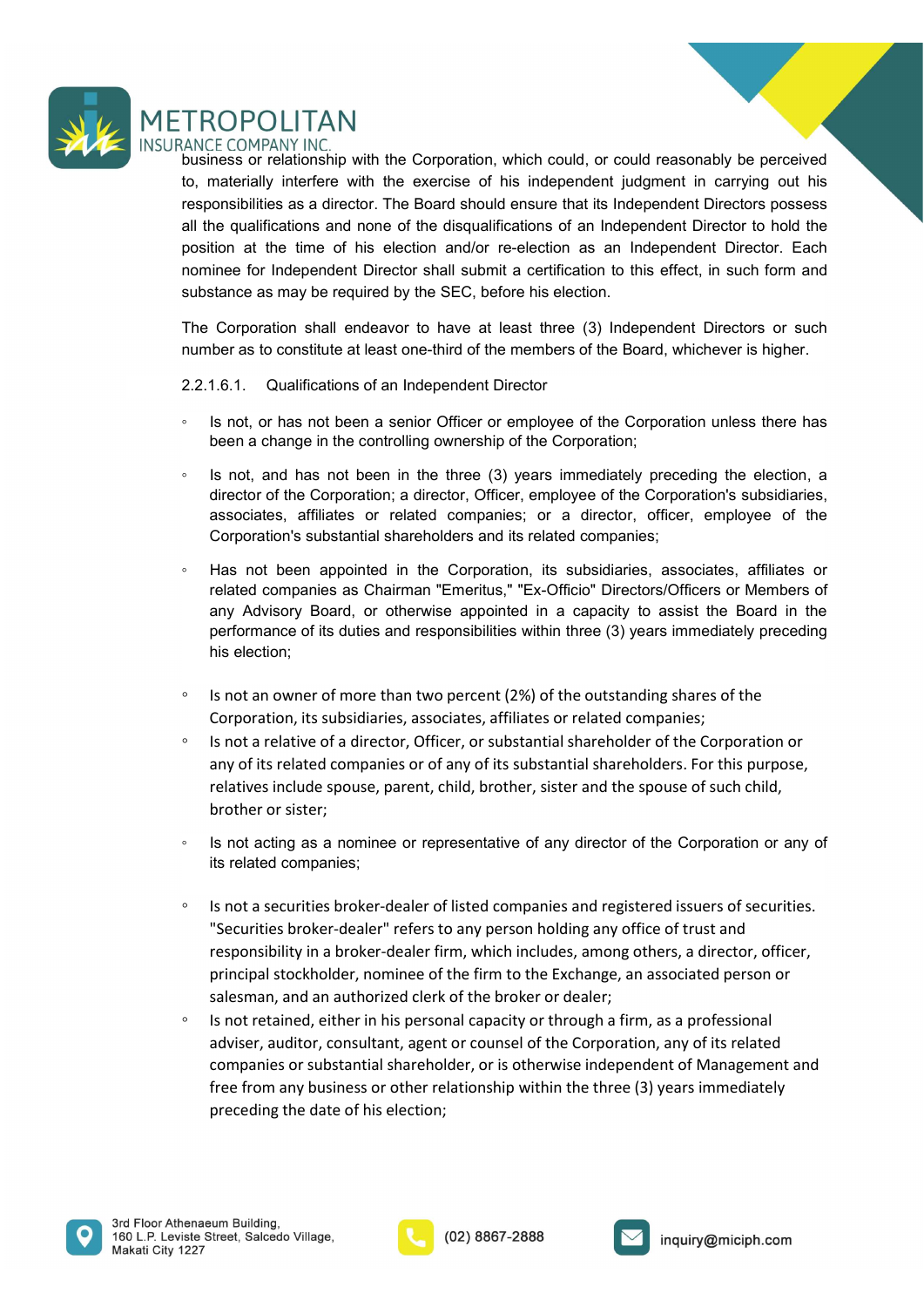

- TROPOLITAN<br>
"Sample COMPANY INC.<br>
"Does not engage or has not engaged, whether by himself or with other persons or<br>
"trough a firm of which he is a partner, director or substantial shareholder, in any<br>
transaction with the ROPOLITAN<br>
LE COMPANY INC.<br>
Does not engage or has not engaged, whether by himself or with other persons or<br>
through a firm of which he is a partner, director or substantial shareholder, in any<br>
transaction with the Corpor TRANS TRANS WINC.<br>THE COMPANY INC.<br>Does not engage or has not engaged, whether by himself or with other persons or<br>through a firm of which he is a partner, director or substantial shareholder, in any<br>transaction with the C Supposes not engage or has not engaged, whether by himself or with other persons or<br>Does not engage or has not engaged, whether by himself or with other persons or<br>through a firm of which he is a partner, director or subst ROPOLITAN<br>Decompary INC.<br>Does not engage or has not engaged, whether by himself or with other persons or<br>through a firm of which he is a partner, director or substantial shareholder, in any<br>transaction with the Corporation FROPOLITAN<br>
ANGE COMPANY INC.<br>
• Does not engage or has not engaged, whether by himself or with other persons or<br>
through a firm of which he is a partner, director or substantial shareholder, in any<br>
transaction with the C COPOLITAN<br>
ECOMPANY INC.<br>
ECOMPANY INC.<br>
ECOMPANY INC.<br>
ECOMPANY INC.<br>
EDOES not emgage or has not engaged, whether by himself or with other persons or<br>
through a firm of which he is a partner, director or substantial shar TROPOLITAN<br>
"SANCE COMPANY INC.<br>
"Obes not empage or has not empaged, whether by himself or with other persons or<br>
through a firm of which he is a partner, director or substantial shareholder, in any<br>
transaction with the ROPOLITAN<br>
CECOMPANY INC.<br>
Does not engage or has not engaged, whether by himself or with other persons or<br>
through a firm of which he is a partner, director or substantial shareholder, in any<br>
transaction with the Corpora  $\begin{array}{l} \text{TROPOL} \text{ITAN} \\ \text{PODEL} \text{ITAN} \\ \text{PODES} \text{ is not engage or has not engaged, whether by himself or with other persons or through a firm of which he is a parent, directory of its related companies or substantial sharedholders, other than such transactions that are conducted at arm's length and could not materially interfere with or influence the exercise of his independent judgment. \\ \text{For particular, the first is not affiliated with any non-profit organization that receives significant funding from the Corporation or any of its related companies or substantial starehoders, and a test is not employed as an executive officer of another company where any of the Corporation's executes serve as directory. \\ \text{The Conparity (b) its subsidiary, the first is used in this section, refer to (a) the Corporation's holdingparent company. \\ \text{The Board's independent Directory shall serve for a maximum cumulative term of nine$ TROPOLITAN<br>
<sup>e</sup> Does not engage or has not engaged, whether by himself or with other persons or<br>
through a firm of which he is a partner, director or substantial shareholder, in any<br>
transaction with the Corporation or any
- 
- 

ROPOLITAN<br>
NCE COMPANY INC.<br>
Does not engage or has not engaged, whether by himself or with other persons or<br>
through a firm of which he is a partner, director or substantial shareholder, in any<br>
transaction with the Corpo TROPOLITAN<br>
NCE COMPANY INC.<br>
COMPANY INC.<br>
COMPANY INC.<br>
COMES COMPANY INC.<br>
through a firm of which he is a partner, director or substantial shareholder, in any<br>
transaction with the Corporation or any of its related com INCE COMPANY INC.<br>
Does not engage of has not engaged, whether by himself or with other persons or<br>
Does not engage of has not engaged, whether by himself or with other persons or<br>
transaction with the Corporation or any o Context Trefection and the comparison of threat in a parameter of the best and the persons of through a firm of which he is a partner, director or substantial shareholder, in any transaction with the Corporation or any of increase that the Corporation is the Corporation or any of the Corporation in the Corporation with the Is a partner, director or substantial shareholder, in any transaction with the Corporation or any of its related compan In the Comparison of which in the Comparison of the Comparison of the Comparison of the Comparison of the seercise of his independent judgment;<br>
In shareholders, other than such transactions that are conducted at arm's len anachology and the comporation and election and election and ending the Board of an action where the based of the SEC, except with provide accelers and accelerate in a condicted at a mini-slength and could not materially i Is not affiliated with any non-profit organization that receives significant funding from the<br>Corporation or any of its related companies or substantial shareholders; and<br>Is not employed as an executive officer of another

Is not all mused wat any for-point organization tract everes signimicant truiting that a corporation or any of its related companies or substantial shareholders; and<br>Is not employed as an executive officer of another compa Corporation or any or its lenated comparies or substantial shareholders, and<br>
Is not employed as an executive officer of another company where any of the<br>
Corporation's executives serve as directions.<br>
Informality companie Is not employed as an executive officer of another company where any of the<br>
Corporation's executives serve as directors.<br>
Lelated companies, as used in this section, refer to (a) the Corporation's holding/parent<br>
mmamum c is not employed as in executive criteral or another company where any or the<br>corporation's executives serve as directors.<br>
elated companies, as used in this section, refer to (a) the Corporation's holding/parent<br>
sumpary, Corporation's executives serve as directors.<br>
elated companies, as used in this section, refer to (a) the Corporation's holding/parent<br>
2.2.1.6.2. The Board's independent Directors shall serve for a<br>
2.2.1.6.2. The Board's elated companies, as used in this section, refer to (a) the Corporation's holding/parent<br>ompany; (b) its subsidiaries; and (c) subsidiaries of its holding/parent company.<br>2.2.1.6.2. The Board's Independent Directors shall Solution and the state of the SEC, except the present of the Board meetings.<br>
2.2.1.6.2. The Board's independent Directors shall serve for a<br>maximum cumulative term of nine (9) years. Upon reaching this limit, an Independe 2.2.1.6.2. The Board's Independent Directors shall serve for a<br>maximum cunulative term of nine (9) years. Upon reaching this limit, an Independent<br>maximum cunulative term of nine (9) years, the port acching from the Corpor Extriction:<br>
The botanic manufal the prediutibly aread for ne-election as such in the Corporation, but may<br>
Direction structure to qualify for nomination and election as a non-independent director. In the<br>
Direction struct mammature current of the presence of at least one (1) and the propertion, but may in the Corporation, but may<br>ochilitate to quality for nomination and election as a non-independent director. In the<br>instance that the Corpor motion to the perpendent and election as a non-independent director. In the oristomal election as a non-independent director. In the instance that the Corporation needs to retain an Independent Director who has served for Continuo to drain the non-executive and solution and solution and the scheme of the scheme of the scheme of the separate that the Corporation needs to retain an Independent Director who has served for approval during the a manne (9) years, the Board shall provide mentionizus justifications and seek shareholders'<br>approval during the annual shareholders' meeting.<br>and the internal and actively participate in all meetings of the Board,<br>committee may yout the annual staneholders' meeting.<br>
approval during the annual staneholders' meeting.<br>
2.2.1.7. Board Meetings and Quorum Requirements<br>
The Directors should attend and actively participate in all meetings of the Bo **Example 12 The Directors** and Quorum Requirements<br>
The Directors should attend and actively participate in all meetings of the Board,<br>
Committees, and shareholders in person or through tele--Video- conferencing conducted The Directors should attend and actively participate in all meetings of the Board,<br>The Directors should attend and actively participate in all meetings conducted in<br>accordance with the rules and regulations of the SEC, exc The Directors should attend and actively participate in all meetings of the Board, Committees, and stareholders in person or through tele-Vildeo- conferencing conducted in accordance with the rules and regulations of the S

accordance win in er luses are regulations of the SEC, except when Justimate causes, such that the minimal care is the Sect. except when Justimate causes, and for the Sectember of the Sectember of the dieled for, ask the n In Board and Committee meetings, the director should review meeting materials and if called for, ask the necessary questions or seek darifications and explanations.<br>Independent Directors should always attend Board meetings called for, ask the necessary questions or seek clarifications and explanations.<br>
Independent Directors should always attend Board meetings. Absence of Independent<br>
Directors in Board meetings shall not affect the quorum r





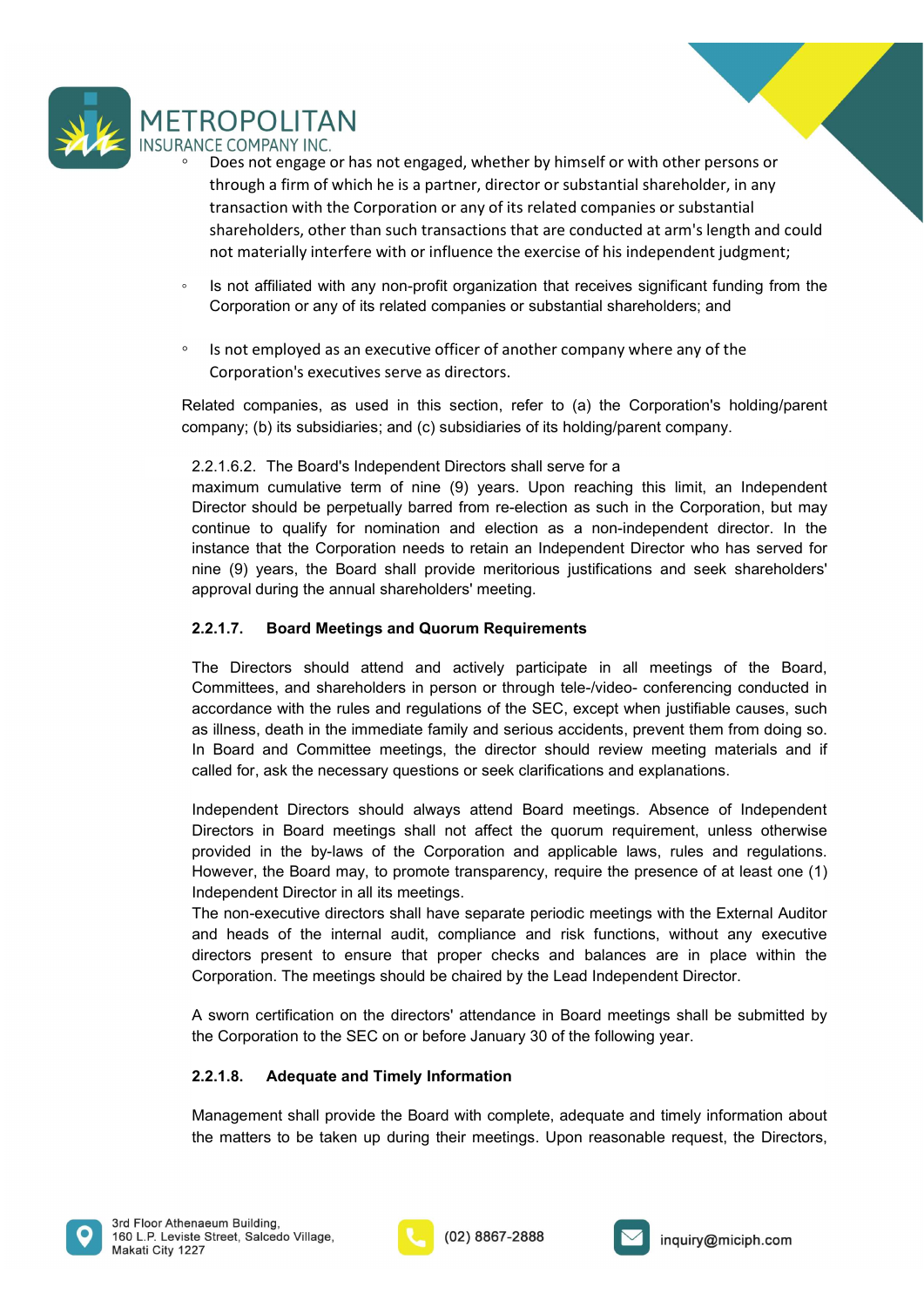

**individually or as a group, may seek independent professional advice in the discharge of**<br>individually or as a group, may seek independent professional advice in the discharge of<br>their duties at the expense of the Corpora TROPOLITAN<br>
INCE COMPANY INC.<br>
Individually or as a group, may seek independent professional advice in the discharge of<br>
their duties at the expense of the Corporation, which expense must be reasonable.<br>
The members of the

THE MORT COMPANY INC.<br>Individually or as a group, may seek independent professional advice in the discharge of<br>their duties at the expense of the Corporation, which expense must be reasonable.<br>The members of the Board shal **CORPOLITAN**<br>
INCE COMPANY INC.<br>
INCE COMPANY INC.<br>
Individually or as a group, may seek independent professional advice in the disc<br>
their duties at the expense of the Corporation, which expense must be reasonable.<br>
The m ROPOLITAN<br>
RCE COMPANY INC<br>
INCE COMPANY INC<br>
individually or as a group, may seek independent professional advice in the discharge of<br>
their duties at the expense of the Corporation, which expense must be reasonable.<br>
The ROPOLITAN<br>
NCF COMPANY INC.<br>
Individually or as a group, may seek independent professional advice in the discharge of<br>
their duties at the expense of the Corporation, which expense must be reasonable.<br>
The members of the B TROPOLITAN<br>
RCE COMPANY INC.<br>
Individually or as a group, may seek independent professional advice in the discharge of<br>
their duties at the expense of the Corporation, which expense must be reasonable.<br>
Corporate Secretary

FROPOLITAN<br>Individually or as a group, may seek independent professional advice in the discharge of<br>their duties at the expense of the Corporation, which expense must be reasonable.<br>The members of the Board shall be given FROPOLITAN<br>
INCE COMPANY INC.<br>
INCE COMPANY INC.<br>
Individually or as a group, may seek independent professional advice in the discharge of<br>
their duties at the expense of the Corporation, which expense must be reasonable.<br> TROPOLITAN<br>
Individually or as a group, may seek independent professional advice in the discharge of<br>
their duties at the expense of the Corporation, which expense must be reasonable.<br>
The members of the Board shall be giv **EROPOLITAN**<br>
INCRECOMPANY INC.<br>
Individually or as a group, may seek independent professional advice in the discharge of<br>
their duties at the expense of the Corporation, which expense must be reasonable.<br>
The members of t **FROPOLITAN**<br>
INCECOMPANY INC.<br>
Individually or as a group, may seek independent professional advice in the discharge of<br>
Interi duties at the expense of the Corporation, which expense must be reasonable.<br>
The members of t FROPOLITAN<br>
NCE COMPANY INC.<br>
NCE COMPANY INC.<br>
Individually or as a group, may seek independent professional advice in the discharge<br>
their duties at the expense of the Corporation, which expense must be reasonable.<br>
The THOT OLETT HAT THAT THAT THAT THAT THAT INCT THAT INCT THAT INCT THAT INCT THAT INCT INCTIVITY ON as a group, may seek independent professional advice in the discharge of the Corporation and shall be given independent acce We Compare in the sample of the Comparisonal advice in the discharge of<br>individually or as a group, may seek independent professional advice in the discharge of<br>their duties at the expense of the Corporation, which expense The members of the Board shall be given independent access to Management and<br>Corporate Secretary.<br>
2.2.1.9. Policy on Multiple Board Seats<br>
A director shall exercise due discretion in accepting and holding directorships ot The members of the board shall be given independent access to wantagement and the Corporate Secretary.<br>
2.2.1.9. Policy on Multiple Board Seats<br>
A director shall exercise due discretion in accepting and holding directorshi Conportate Secterary.<br>
2.2.1.9. Policy on Multiple Board Seats<br>
A director shall exercise due discretion in accepting and holding directorships, such director shall<br>
the Corporation, provided that, in holding such other di **2.2.1.9. Policy on Multiple Board Seats**<br>
A director shall exercise due discretion in accepting and holding directorships other than in<br>
the Corporation, provided that, in holding such other directorships, such director s A director shall exercise due discretion in accepting and holding directorships other than in<br>the Corporation, provided that, in holding such other directorships, such director shall<br>ensure that his capacity to diligently the Corporation, provided that, in holding such other directorships, such director shall ensure that his capacity to diligently and efficiently perform his duties and responsibilities as a director of the Corporation is no ensure that his capacity to diligently and efficiently perform his duties and responsibilities as director of the Corporation is not compromised.<br>The non-executive directors of the Board should concurrently serve as direct a director of the Corporation is not compromised.<br>The non-executive directors of the Board should concurrently serve as directors to a<br>The maximum of five (5) publicly listed companies to ensure that they have sufficient t The non-executive directors of the Board should concurrently serve as directors to a<br>maximum of free (5) publicly listed companies to ensure that they have sufficient time to fully<br>prepare for meetings, challenge Managemen

strategy of the Corporation.<br>
A director should notify the Board where he is an incumbent director before accepting a<br>
directorship in another company.<br>
2.2.2. Board Committees<br>
The Board shall establish committees that fo A director should notify the Board where he is an incumbent director before accepting a directorship in another company.<br>
2.2.2. Board Committees<br>
The Board shall establish committees that focus on specific Board functions A director should notly the Board where he is an incumbent director before accepting a<br>directorship in another company.<br>2.2.2. Board Committees that focus on specific Board functions, particularly<br>The Board shall establish directorship in another company.<br>
2.2.2. Board Committees<br>
The Board shall establish committees that focus on specific Board functions, particularly<br>
with respect to audit, risk management, RPTs, and other key corporate go **2.2.2. Board Committees**<br>
The Board shall establish committees that focus on specific Board functions, particularly<br>
with respect to audit, risk management, RPTs, and other key corporate governance<br>
concerns, such as nomi The Board shall establish committees that focus on specific Board functions, particularly<br>with respect to audit, risk management, RPTs, and other key corporate governance<br>concerns, such as nomination and remuneration, to a

which respect to atomi, risk finalisigementi, rich is, ally other key corporate governance of its<br>concerns, such as nomination and remuneration, to aid in the optimal performance of its<br>roles and responsibilities. Each Com remis, such as nomination and remuneration, to all on the optimal performance of transmit presents and responsibilities. Each Committee shall nepot regularly to the Board of Directors.<br>
Sestablished Committees shall have C s and responsibilities. Each Committee shall report regularly to the Board of Directors.<br>
Sestablished Committees shall have Committee Charters stating in plain terms their<br>
serbectre purposes, memberships, structures, ope established Committees shall have Committee Charters stating in plain terms their ecocitive purposes, memberships, structures, operations, reporting processes, resources other relevant information. The Charters shall provi

respective purposes, memorismos, structures, operations, reporting processes, resources<br>
and other relevant information. The Charlest shall provide the standards for evaluating the<br>
performance of the Committee<br>
2.2.2.1.1 other relevant information. The Charters shall provide the standards for evaluating the ormance of the Committees and be fully disclosed on the Corporation's website.<br> **2.1. Corporate Governance Committee**<br> **2.1.1. The Boa** 

- 
- 





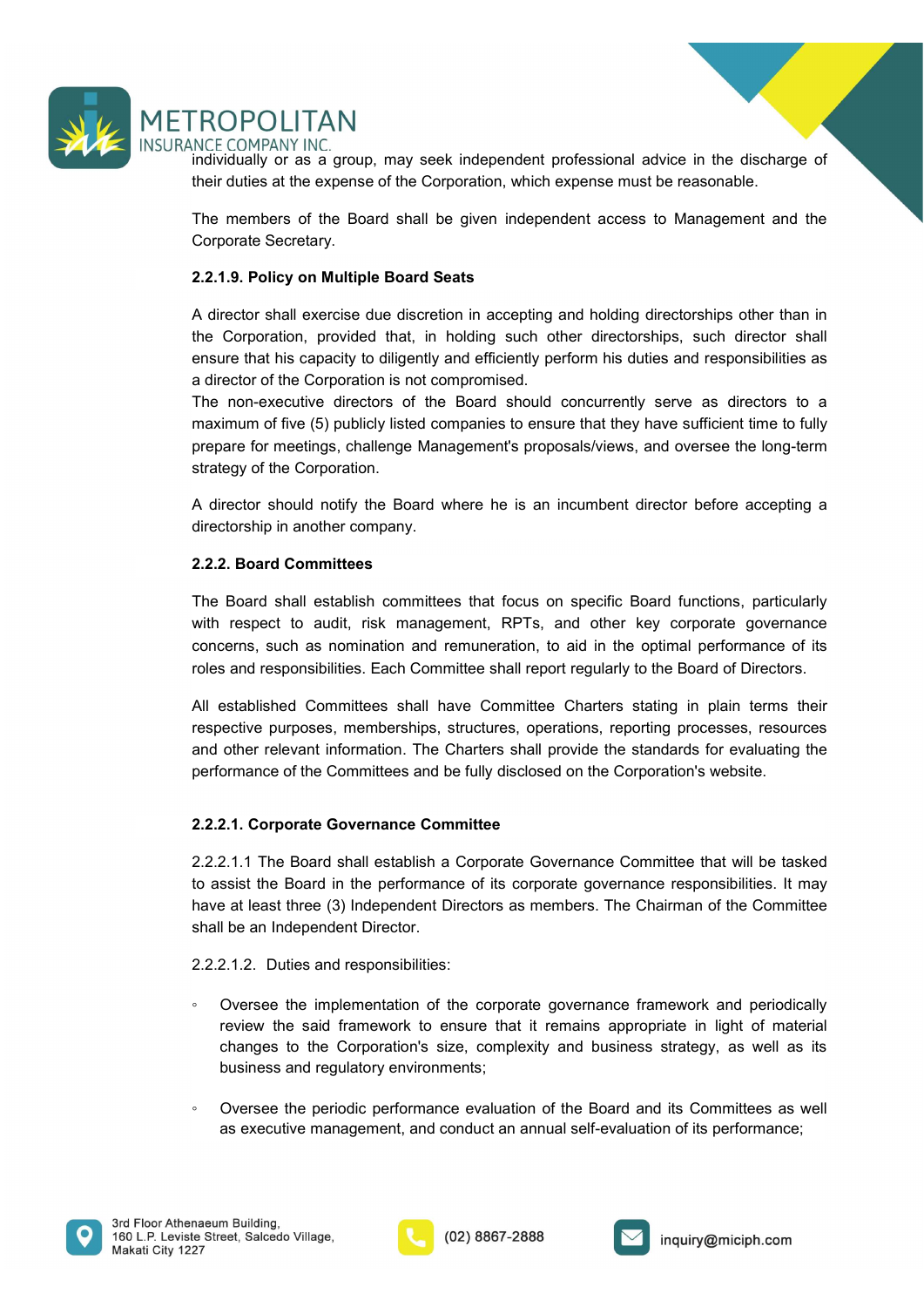

- **FROPOLITAN**<br>
NCE COMPANY INC.<br>
Ensure that the results of the Board evaluation are shared, discussed, and that concrete<br>
action plans are developed and implemented to address the identified areas for<br>
improvement;<br>
Reco **COMPANY INC.**<br>
FIGOMPANY INC.<br>
Ensure that the results of the Board evaluation are shared, discussed, and that concrete<br>
action plans are developed and implemented to address the identified areas for<br>
improvement;<br>
Recomm improvement; **FROPOLITAN**<br>
INCE COMPANY INC.<br>
• Ensure that the results of the Board evaluation are shared, discussed, and that concrete<br>
• Ensure that the results of the Board emplemented to address the identified areas for<br>
• Recomme **CPOLITAN**<br>
COMPANY INC.<br>
COMPANY INC.<br>
COMPANY INC.<br>
Ensure that the results of the Board evaluation are shared, discussed, and that concrete<br>
action plans are developed and implemented to address the identified areas for **OPOLITAN**<br>
COMPANY INC.<br>
Ensure that the results of the Board evaluation are shared, discussed, and that concrete<br>
action plans are developed and implemented to address the identified areas for<br>
Recommend continuing educa **FOPOLITAN**<br>
SECOMPANY INC.<br>
SERIGNET TO EXECUTE SERIGN CONDUCT TO EXECUTE SERIGN CONDUCT SERIGN CONDUCT SERIGN CONDUCT SERIGNET AND RESPONSE ARE INTERNATION CONDUCT SERIGN AND SERVED SERIGN CONDUCT SERIGN AND SERVED SERIG COMPANY INC.<br>
COMPANY INC.<br>
Ensure that the results of the Board evaluation are shared, discussed, and that concrete<br>
Ensure that the results of the Board evaluation are shared, discussed, and that concrete<br>
improvement;<br>
- 
- 
- 
- TROPOLITAN<br>
NCE COMPANY INC<br>
"Ensure that the results of the Board evaluation are shared, discussed, and that concrete<br>
extern that the results of the Board evaluation are shared, discussed, and that concrete<br>
externey an <table>\n<tbody>\n<tr>\n<th>ROPOLITAN</th>\n</tr>\n<tr>\n<td>INCF COMPANY INIC</td>\n<td>•</td>\n</tr>\n<tr>\n<td>•</td>\n<td>Ensure that the results of the Board evaluation are shared, discussed, and that concrete action plans are developed and implemented to address the identified areas for improvement;</td>\n</tr>\n<tr>\n<td>•</td>\n<td>Recommed continuum</td>\n</tr>\n<tr>\n<td>•</td>\n<td>Recommed continuum</td>\n</tr>\n<tr>\n<td>•</td>\n<td>Recommed continuum</td>\n</tr>\n<tr>\n<td>•</td>\n<td>haksfypolets to Board Committee, succession plan for the Board members and senior officers, and remuneration packages for corporate and individual performance;</td>\n</tr>\n **COMPANY INC.**<br>
COMPANY INC.<br>
Ensure that the results of the Board evaluation are shared, discussed, and that concrete<br>
Ensure that the results of the Board complemented to address the identified areas for<br>
Inprovement;<br>
R **EXEMPENT TO SET ANT ANT ANT ANT ANT ANT ANT ANT ANTENT ANTENT ANTENT ANTENT ANTENT ANTENT ANTENT ANTENT ANTENT ANTENT ANTENT ANTENT ANTENT ANTENT ANTENT ANTENT ANTENT ANTENT AND MONTION ANTENT AND ANTENT AND ANTENT AND AN COMPANY INC.**<br>COMPANY INC.<br>COMPANY INC.<br>Ensure that the results of the Board evaluation are shared, discussed, and that<br>action plans are developed and implemented to address the identified a<br>improvement;<br>Recommend continu <p>• Ensure that the results of the Board evaluation are shared, discussed, and that concrete action plans are developed and implemented to address the identified areas for improvement.</p>\n<p>• Recommend continuing education/training programs for Directors, assignment of tasksfprojects to Board Committee, succession plan for the Board members and senior officers, and remuneration packages for corporate and individual performance.</p>\n<p>• Adot torque for a good performance, and the second result, and consistently implemented in form and substance.</p>\n<p>• Theorem in the nonimation and election process for the Corporation. Dierectors and define the general profile of Board members that the Corporation may need and ensure appropriate knowledge, completeness and expertise that complement the existing skills of the Board.</p>\n<p>• Theorem and short. The second method is also the more than the second method. The second method is the second method of the Board of the Board.</p>\n<p>• The second method is the final to determine the original information of the second action plans are developed and implemented to address the identified areas for<br>
Improvement;<br>
Improvement,<br>
decommental continuing education/training programs for Directors, assignment of<br>
tasks/projects to Board Committee improvement;<br>
Recommend continuing education/training programs for Directors, assignme<br>
tasks/projects to Board Committees, succession plan for the Board members and<br>
officers, and remuneration packages for corporate and i Fraction endication and Continuing education/training programs for Directors, assignment of distriguencies to Board Committees, succession plan for the Board members and senior endicatively and consistently implemented in tasks/projects to Board Committees, succession plan for the Board members and senior<br>officers, and remuneration packages for corporate and individual performance;<br>Adopt corporate governance policies and ensure that these a officers, and remuneration packages for corporate and individual performance;<br>Adopt corporate governance policies and ensure that these are reviewed and updated<br>regularly, and consistently implemented in form and substance Adopt corporate governance policies and ensure that these are reviewed and updated<br>regularly, and consistently implemented in form and substance;<br>Propose and plan relevant trainings for the members of the Board;<br>Determine Frame the moment of the moment of the members of the Corporation's Directors and<br>
Propose and plan relevant trainings for the members of the Corporation's Directors and<br>
define the general profile of Board members that the Propose and plan relevant trainings for the members of the Board;<br>Determine the nomination and election process for the Corporation's Directors and<br>define the general profile of Board members that the Corporation may need <p>\n Determine the nonimation and election process for the Corporation's Directory. Dierctors and define the general profile of Board members that the Corporation may need and ensure appropriate knowledge, completeness and expertise that complement the existing skills of the Board.\n</p>\n<p>\n Per-screen and shortlist all candidates nominal to become a member of the Board of Direction. The use of the Journal, the realifications and disqualifications as provided in this Manual; and\n</p>\n<p>\n Establish a formal and transparent procedure to develop a policy for determining the remuneration of Dierctors and Officer, and provide oversight over remuneration of senior Management and other key personnel, ensuring that compensation is consistent with the Corporation's culture, strategy and business microments.\n</p>\n<p>\n Design the amount of remuneration, which shall be in a sufficient level to attract and retain Direectors and Officer who are needed to run the Corporation successfully.\n</p>\n<p>\n Develop a form on Full Determine the nomination and election process for the Corporation's Directors and<br>eaptroptiate the general profile of Board members that the Corporation may need and ensure<br>depropriate knowledge, competencies and expertise
- 
- define the general profile of Board members that the Corporation may need and ensure<br>appropriate knowledge, competencies and expertise that complement the existing skills<br>of the Board;<br>Pre-screen and shortlist all candidat appropriate knowledge, competencies and expertise that complement the existing skills<br>of the Board;<br>Pre-screen and shortlist all candidates nominated to become a member of the Board of<br>Directors in accordance with the qual
- 
- 
- 
- Disallow any director to decide his or her own remuneration; Directors in accordance with the qualifications and disqualifications as provided in this<br>
Manual; and<br>
Establish a formal and transparent procedure to develop a policy for determining the<br>
remuneration of Directors and Of Manual; and<br>
Establish a formal and transparent procedure to develop a policy for determining the<br>
remuneration of Directors and Officers, and provide oversight over remuneration of<br>
serion Management and other key personn Establish a formal and transparent procedure to develop a policy for determining the<br>remuneration of Directors and Officers, and provide oversight over remuneration of<br>senior Management and other key personnel, ensuring th
- Establish a formal and transparent procedure to develop a policy for determining the remuneration of Directors and Officers, and provide oversight over remuneration of ensuing the members and Officers, and provide oversigh senior Management and other key personnel, ensuring that compensation is consistent<br>with the Corporation's culture, strategy and business environment;<br>
Consignate amount of remuneration, which shall be in a sufficient leve with the Corporation's culture, strategy and business environment;<br>Designate amount of remuneration, which shall be in a sufficient level to attract and<br>retain Directors and Officers who are needed to run the Corporation s Designate amount of remuneration, which shall be in a sufficient level to attract and<br>retain Directors and Officers who are needed to run the Corporation successfully;<br>Develop a form on Full Business Interest Disclosure as Designate amount of remuneration, which shall be in a sufficient level to attract and<br>retain Directors and Officers who are needed to run the Corporation successfully;<br>Develop a form on Full Business interest Disclosure as <p>\n Develop a form on Full Business Interest Disclosure as part of the preemptyment requirements for all incoming Offices, which among others, complex components to declare under the penalty of perjury all their existing business interests or sharedholders that may directly or indirectly conflict in their performance of duties once hired; \n</p>\n<p>\n Povide in the Corporation's annual reports, information and proxy statements a clear, concise in the Corporation's annual reports, information and proxy statements a clear, concise and understand the discussion of all fixed and variable compensation that may directly or indirectly, to its Directors and senior executive Offices for the previous fiscal year and the ensuing year; \n</p>\n<p>\n Review the existing Human Resources Development or Personal Handbook (if any) to strength provisions on conflict of interest, salaries and benefits policies, promotion and career advanced uncertainties of personnel connecting with all structure of the performance of such Personal Another respective posts; and \n</p>\n<p>\n In the absence of such Personal Handbook, cause the
- 





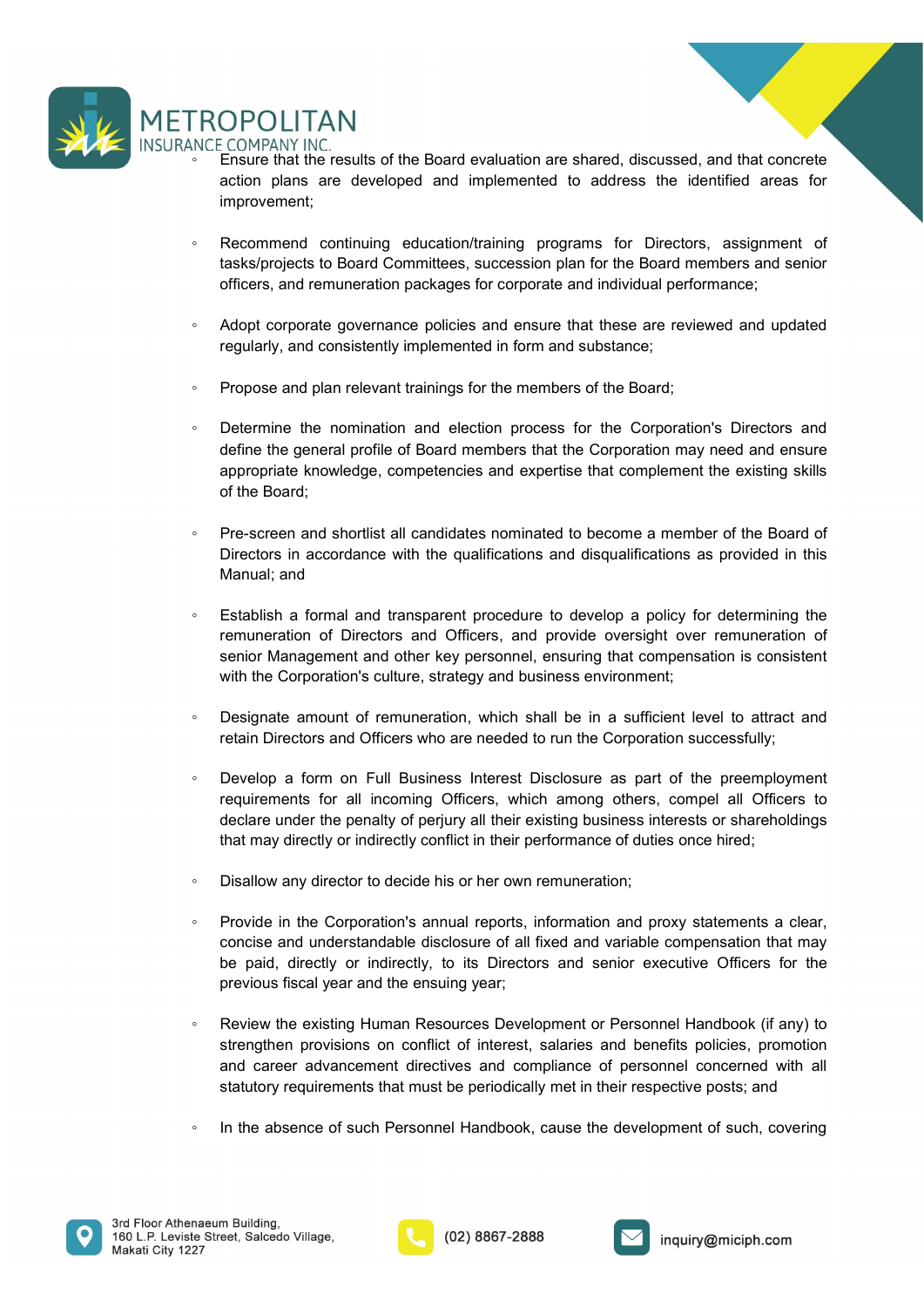



**OPOLITAN**<br>
ECOMPANY INC.<br>
ECOMPANY INC.<br>
2.1.3. In consultation with the appropriate executive or Management committee/s and<br>
the supervision of the Board of Directors, the Corporate Governance Committee shall<br>
efine the **EXECT THE SECT AND SECT AND SECT AND SECT AND SECT AND SECT AND SECT AND SECT AND SECT AND SECT AND SECT AND SECT AND SECT AND SECT AND SECT AND SECT AND SERVED AND SERVED AND SERVED AND THE SUPERSTANDING SHOW AND SERVED EXECT THE SUBLEM WE**<br>WE COMPANY INC. the same parameters of governance stated above.<br>2.2.2.1.3. In consultation with the appropriate executive or Management committee/s and<br>with the supervision of the Board of Directors, **ROPOLITAN**<br>
INCE COMPANY INC.<br>
the same parameters of governance stated above.<br>
2.2.2.1.3. In consultation with the appropriate executive or Management committee/s and<br>
with the supervision of the Board of Directors, the **ENTE COMPANY INC.**<br>
INCE COMPANY INC.<br>
THE COMPANY INC.<br>
2.2.2.1.3. In consultation with the appropriate executive or Management committee/s and<br>
with the supervision of the Board of Directors, the Corporate Governance Co **PROPOLITAN**<br>
INCE COMPANY INC.<br>
The same parameters of governance stated above.<br>
2.2.2.1.3. In consultation with the appropriate executive or Management committee/s and<br>
with the supervision of the Board of Directors, the **EROPOLITAN**<br>
ANCE COMPANY INC.<br>
the same parameters of governance stated above.<br>
2.2.2.1.3. In consultation with the appropriate executive or Management committee/s and<br>
with the supervision of the Board of Directors, the TROPOLITAN<br>
SINCE COMPANY INC.<br>
the same parameters of governance stated above.<br>
22.2.1.3. In consultation with the appropriate vecetive or Management committee's and<br>
with the supervision of the Board of Directors, the Co TROPOLITAN<br>
ANCF COMPANY INC<br>
the same parameters of governance stated above.<br>
2.2.2.1.3. In consultation with the appropriate executive or Management committee/s and<br>
with the supervision of the Board of Directors, the Co TROPOLITAN<br>
ANCE COMPANY INC.<br>
the same parameters of governance stated above.<br>
2.2.2.1.3. In consultation with the appropriate executive or Management committee/s and<br>
with the supervision of the Board of Directors; the C TROPOLITAN<br>
ANCE COMPANY INC<br>
the same parameters of governance stated above.<br>
2.2.2.1.3. In consultation with the appropriate executive or Management committee/s<br>
with the supervision of the Board of Directors, the Corpor **TROPOLITAN**<br>
<sup>the</sup> same parameters of governance stated above.<br>
<sup>22.2.1.3. In consultation with the appropriate executive or Management committee's and<br>
with the supervision of the Board of Directors, the Corporate Gover</sup> COPOLITAN<br>
ECOMPANY INC.<br>
The same parameters of governance stated above.<br>
2.1.3. In consultation with the appropriate executive or Management committee/s and<br>
the supervision of the Board of Directors, the Corporate Gover TROPOLITAN<br>
ANCE COMPANY INC.<br>
the same parameters of governance stated above.<br>
2.2.2.1.3. In consultation with the appropriate executive or Management committee/s and<br>
with the supervision of the Board of Directors, the C The same parameters of governance stated above.<br>
The same parameters of governance stated above.<br>
2.2.2.1.3. In consultation with the appropriate executive or Management committee/s and<br>
with the supervision of the Board o 2.2.2.1.3. In consultation with the appropriate executive or Management committed with the supervision of the Board of Directors, the Corporate Governance Committer-define the role, duties and responsibilities of the Chie

- 
- 
- 
- 

with the supervision of the Board of Directors, the Corporate Governance Committee shall<br>
re-define the role, duties and responsibilites of the Colief Executive Officer by integrating the<br>
dynamic requirements of the busin re-define the role, duties and responsibilities of the Chief Executive Officer by integrating the<br>dynamic requirements of the business as a going concern and tuture expansionary<br>prospects within the realm of good corporate dynamic requirements of the business as a going concern and future expansionary<br>prospects within the realm of good corporate governance at all times.<br>2.2.2.1.4 The Corporate Governance Committee shall consider the followin prospects within the realm of good corporate governance at all times.<br>
2.2.2.1.4 The Corporate Governance Committee shall consider the following guidelines in<br>
the determination of the number of directorships which a membe 2.2.2.1.4 The Corporate Governance Committee shall consider the following guidelines in<br>2.2.2.1.4 The Corporate Governance Committee shall consider the following guidelines in<br>the determination of the number of directorshi 2.2.2.1.4 The Corporate Governance Committee shall consider the following guidelines in<br>the determination of the number of directorships which a member of the Board may hold in<br>accordance with the policy on holding multipl The determination of the number of directorships which a member of the Board may hold in<br>
accordance with the policy on holding multiple board seats under this Manual:<br>
<sup>•</sup> The nature of the business of the corporations wh <sup>2</sup> The nature of the business of the corporations which he is a director;<br>
<sup>2</sup> Age of the director;<br>
<sup>2</sup> Number of directorships/active memberships and officerships in other corporations or<br>
<sup>2</sup> Organizations; and<br>
<sup>2</sup> Po end the directors and the directors of the comparison of the components of directors of place or an experiment of directorships and officerships in other corporations or an exposible conflict of interest.<br>The optimum numbe • Number of directorships/active memberships and officerships in other corporations or<br>
• Possible contrict of interest.<br>
The optimum number shall be related to the capacity of a director to perform his duties<br>
differently external and the complete the method of the complete the method of the complise original automometers.<br>The optimum number shall be related to the capacity of a director to perform his duties<br>diligently in general.<br>2.2.2.1. <sup>2</sup> Possible conflict of interest.<br>The optimum number shall be related to the capacity of a director to perform his duties<br>diligently in general.<br>2.2.2.1.5 In accordance with the guidelines set by the Corporate Governance The optimum number shall be related to the capacity of a director to perform his duties<br>diligently in general.<br>2.2.2.1.5 In accordance with the guidelines set by the Corporate Governance Committee<br>on the number of director

methem than the major state of the major state of the Comparate and the major state of the matter of the matter on the number of directorships which a member of the Board may hold pursuant to the policy<br>on multiple board s 2.2.2.1.5 In accordance with the guidelines set by the Corporate Governance Committee<br>
2.2.2.1.5 In accordance with the member of the Board may hold pursuant to the policy<br>
on multiple board seats under this Manual, the Ch 2.2.2.1.5 In accordance with the guidelines set by the Corporate Governance Committee<br>on the number of directorships which a member of the Board may hold pursuant to the policy<br>on multiple board seals under this Manual, th on the number of directorships which a member of the Board may hold pursuant to the policy<br>on multiple board seals under this Manual, the Chief Executive Officer and other executive<br>directors shall submit themselves to a l on multiple board seats under this Manual, the Chief Executive Officer and other executive<br>directors shall submit themselves to a low indicative limit on membership in other corporate<br>boards. The same low limit shall apply directors shall submit themselves to a low indicative limit on membership in othe<br>boards. The same low limit shall apply to independent, non-executive directors wf<br>full-lime executives in other corporations. In any case, t iull-time executives in other corporations. In any case, the capacity of directors to serve with<br>diligence shall not be compromised.<br>2.2.2.2.1. The Board shall establish an Audit and Risk Oversight Committee to enhance its 2.2.2.2. **Audit and Risk Oversight Committee**<br>2.2.2.2.1 The Board shall establish an Audit and Risk Oversight Committee to enhance its<br>2.2.2.2.1 The Board shall establish an Audit and Risk Oversight Committee to enhance it 2.2.2.2.<br> **Audit and Risk Oversight Committee**<br>
2.2.2.2.1 The Board shall establish an Audit and Risk Oversight Committee to enhance its<br>
bowersight capability over the Corporation's financial reporting, internal control s 2.2.2.2.1 The Board shall establish an Audit and Risk Oversight Committee to enhance its<br>oversight capability over the Corporation's financial reporting, internal control system, internal<br>and external audit processes, and





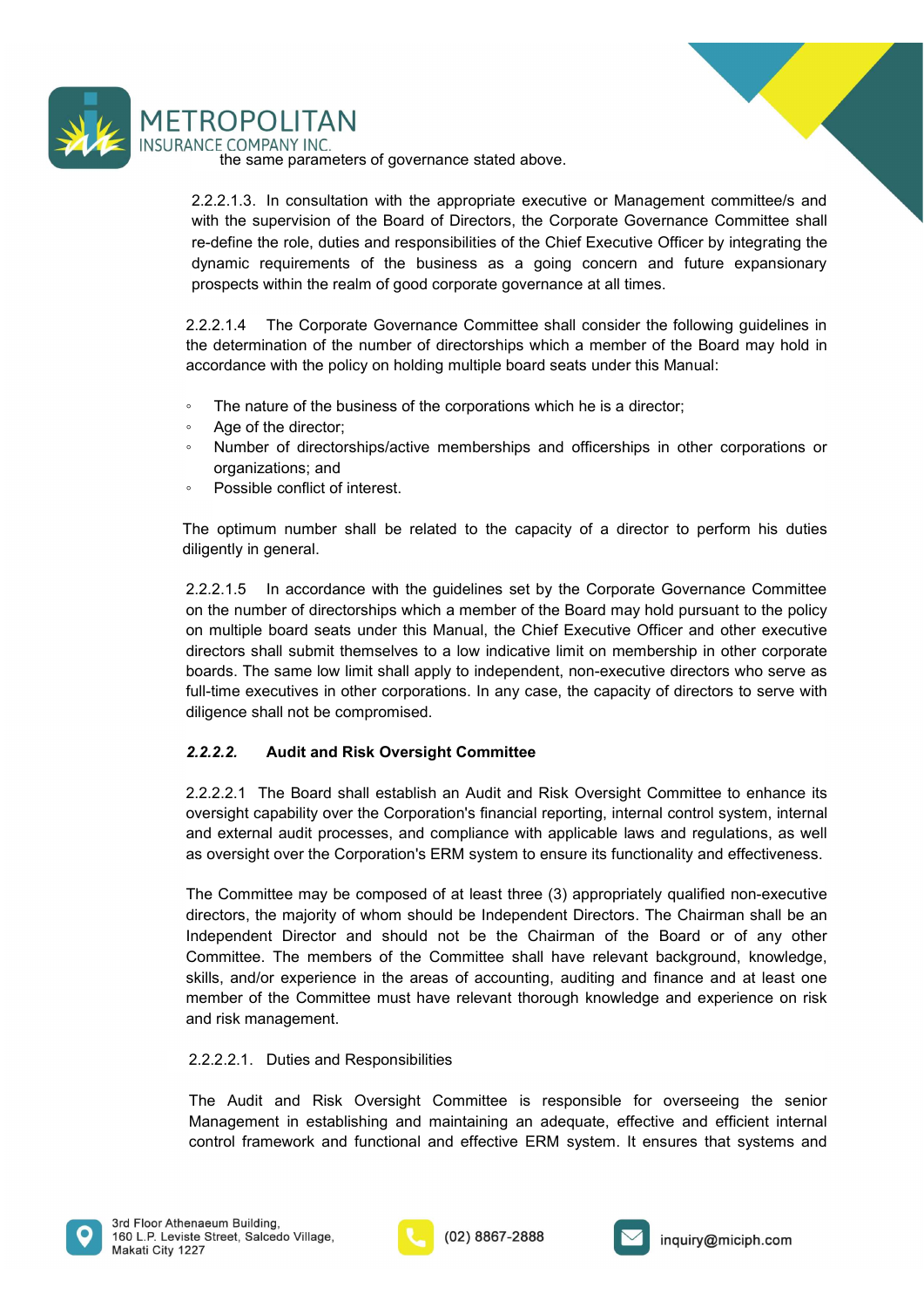

FROPOLITAN<br>
INCE COMPANY INC.<br>
processes are designed to provide assurance in areas including reporting, monitoring<br>
compliance with laws, regulations and internal policies, efficiency and effectiveness of<br>
operations, and FROPOLITAN<br>
INCE COMPANY INC.<br>
processes are designed to provide assurance in areas including reporting, monitoring<br>
compliance with laws, regulations and internal policies, efficiency and effectiveness of<br>
following dutie **EXECT COMPANY INC.**<br>
INCE COMPANY INC.<br>
processes are designed to provide assurance in areas including reporting, monitoring<br>
compliance with laws, regulations and internal policies, efficiency and effectiveness of<br>
follo FROPOLITAN<br>
INCE COMPANY INC.<br>
INCES COMPANY INC.<br>
INCES COMPANY INC.<br>
Compliance with laws, regulations and internal policies, efficiency and effectiveness of<br>
operations, and safeguarding of assets. The Audit and Risk Ov <table>\n<tbody>\n<tr>\n<th>ROPOLITAN</th>\n</tr>\n<tr>\n<td>INCC EOPALITAN</td>\n</tr>\n<tr>\n<td>INCCESERS are designed to provide assurance in areas including reporting, monitoring<br/>compliance with laws, regulations and internal policies, efficiency and effectiveness of<br/>operations, and safeguarding of assets. The Audi and Risk Oversjight Committee has the<br/>following duties and responsibilities, among others.</td>\n</tr>\n<tr>\n<td>Recommand and the approval of the Internal Audi Charter, which formally defines the role of<br/>Internal Audit Charter;<br/></td>\n</tr>\n<tr>\n<td>Enhance the oversight capability of the Board over the Corporation's financial reporting,<br/>internal control system, internal and external audit processes, and compliance with<br/>enplinchle lava and gravitational and external audit processes, and compliance with</td>\n</tr>\n **CPOLITAN**<br> **ECOMPANY INC.**<br>
ECOMPANY INC.<br>
ESSES are designed to provide assurance in areas including reporting, monitoring<br>
plance with laws, regulations and internal policies, efficiency and effectiveness of<br>
primary du **COMPANY INC.**<br>
ECOMPANY INC.<br>
ECOMPANY INC.<br>
ECOMPANY INC.<br>
Sesses are designed to provide assurance in areas including reporting, measures<br>
ppliance with laws, regulations and internal policies, efficiency and effective<br> **FROPOLITAN**<br>
INCE COMPANY INC.<br>
INCE COMPANY INC.<br>
INCE COMPANY INC.<br>
Compliance with laws, regulations and internal policies, efficiency and effectiveness of<br>
operations, and safeguarding of assets. The Audit and Risk Ov **CPOLITAN**<br> **COMPANY INC.**<br>
ECOMPANY INC.<br>
ECOMPANY INC.<br>
Igniance with laws, regulations and internal policies, efficiency and effectiveness of<br>
rations, and safeguarding of assets. The Audit and Risk Oversight Committee

- 
- 
- CPOLITAN<br>
ECOMPANY INC.<br>
ECOMPANY INC.<br>
ECOMPANY INC.<br>
ECOMPANY INC.<br>
Insieme designed to provide assurance in areas including reporting, monitoring<br>
plinance with laws, regulations and internal policies, efficiency and ef **FROPOLITAN**<br>
INCE COMPANY INC.<br>
INCE COMPANY INCE TO THOM PROGRESS are designed to provide assurance in areas including reporting, monitoring<br>
compliance with laws, regulations and internal policies, efficiency and effect COMPANY INC.<br>
FCOMPANY INC.<br>
FEOMPANY INC.<br>
FEOMPANY INC.<br>
FIGURE TO provide assurance in areas including reporting, monitoring<br>
phiance with laws, regulations and internal policies, efficiency and effectiveness of<br>
Recomm
- CDPOLITAN<br>
FCOMPANY INC.<br>
FCOMPANY INC.<br>
essess are designed to provide assurance in areas including reporting, monitoring<br>
plaince with laws, regulations and internal policies, efficiency and effectiveness of<br>
rations, an **COMPANY INC.**<br>
ECOMPANY INC.<br>
ECOMPANY INC.<br>
ESSES are designed to provide assurance in areas including reporting, monitoring<br>
pliance with laws, regulations and internal policies, efficiency and effectiveness c<br>
rations, NOC COMPANY INC.<br>
INCE COMPANY INCE COMPARY TREST AND approximation and an internal policies, efficiency and effectiveness of<br>
operations, and stafeguarding of assets. The Audit and Risk Oversight Committee has the<br>
follow esses are designed to provide assumance in areas including reporting, monitoring<br>pliance with laws, regulations and internal policies, efficiency and effectiveness of<br>rations, and safeguarding of assets. The Audit and Risk plaince with laws, regulations and internal policies, efficiency and effectiveness of<br>values, and safeguarding of assets. The Audit and Risk Oversight Committee has the<br>wing duties and responsibilities, among others:<br>Recom rations, and rasteguaring of assets. The Audit and Kisk Oversight Committee has the Necommend the approval of the Internal Audit Charter, which formally defines the role of Recommend the approval of the Internal Audit Char Wing duties and responsibilities, among others:<br>
Recommend the approval of the Internal Audit Charter, which formally defines the role of<br>
Internal Audit Charter;<br>
Enhance the oversight capability of the Board over the Cor Recommend the approval of the Internal Audit Charter, which formally defines the role of<br>Internal Audit and the audit plan as well as oversee the implementation of the Internal<br>Audit Charter;<br>Enhance the oversight capabili Recolution the epitoval of the microlaristic controllation of the literation of the literation of the literation of the literation of the literation of the literation of the literation of the literation of the literation o Audit Charter;<br>
• Enhance the oversight capability of the Board over the Corporation's financial reporting,<br>
internal control system, internal and external audit processes, and compliance with<br>
applicable laws and regulati Enhance the oversight capability of the Board over the Corporation's financial reporting,<br>internal control system, internal and external audit processes, and compliance with<br>applicable laws and regulations;<br>Prior to the co Enhance the oversight capability of the Board over the Corporation's financial reporting.<br>
internal control system, internal and external audit processes, and compilance with<br>
intepricable laws and regulations;<br>
Prior to t internal control system, internal and external audit processes, and compliance with<br>Prior to the commencement of the audit, discuss with the External Auditor the nature,<br>Prior to the commencement of the audit, discuss with applicable laws and regulations;<br>
Prior to the commencement of the audit, discuss with the External Auditor the nature,<br>
scope and auditi resources/seyemeses, and ensure proper coordination if more than one<br>
scope and audi Prior to the commencement of the audit, discuss with the External Auditor the scope and audit resources/expenses, and ensure proper coordination if more the scont from is involved in the activity to secure proper coverage scope and audit resources/expenses, and ensure proper coordination if more than one<br>
duplication of efforts;<br>  $\blacksquare$ <br>  $\blacksquare$  and if fumours in the activity to secure proper coverage and minimize<br>  $\blacksquare$  duplication of eff (1) audit firm is involved in the activity to secure proper coverage and minimize duplication of efforts;<br>Have a robust process for approving and recommending the appointment, reappointment, removal, and fees of the Extern duplication of efforts;<br>
Have a robust process for approving and recommending the appointment,<br>
Have a robust process for approving and recommending the appointment,<br>
they undertakes an independent audit of the Corporation Have a robust process for approving and recommending the appointment,<br>reappointment, removal, and fees of the External Auditor duly accredited by the SEC,<br>who underlakes an independent audit of the Corporation, and provide reve a rootest process for approximy and recommentantly the appointment, emoval, and described the Corporation, and provides an objective sepectively the SEC, who undertakes an independent audit of the Concpration, and pro
- 
- 
- who undertakes an independent audit of the Corporation, and provides an objective<br>assurance on the manne by which the financial statements should be prepared and<br>presented to the stockholders. The appointment, reappointmen assurance on the manner by which the financial statements should be prepared and<br>presented to the stockholders. The appointment, reappointment, and removal of the<br>External Auditor shall be recommended by the Audit and Risk presented to the stockholders. The appointment, reappointment, and removal of the Acternal Auditor shall be recommended by the Audit and Risk Oversight Committee and approved by Board and ratified by the shareholders.<br>Be r External Auditor shall be recommended by the Audit and Risk Oversight Committee and<br>Be responsible for assessing the integrity and independence of the External Auditor and<br>exercising effective oversight to review and monit approved by Board and ratified by the shareholders.<br>Be responsible for assessing the integrity and independence of the External Auditor and<br>exercising effective oversight to reviewe and monitor may more mand objectivity an Be responsible for assessing the integrity and independence of the External Auditor and<br>exercising effective oversight to review and monitor the External Auditor's independence<br>enterated particular and the effectiveness of Exercising effective oversight to review and monitor the External Auditor's independence<br>exercising effective oversight to review and monitor the External Auditor's independence<br>relevant Philippine professional and regulat any domination of the and process of the and process, taking into consideration and objectivity and the effectiveness of the audit process, taking into consideration ferincevant Philippine professional and regulatory requi relevant Philippine protessional and regulatory requirements, as well as be responsible<br>for reviewing and monitoring the External Auditor's suitability and effectiveness on an<br>annual basis;<br><br>Perform oversight functions wit for revewing and monitoring the External Auditor's sultability and enectiveness on an<br>annual basis;<br>Perform oversight functions with respect to the internal and External Auditors of the<br>Corporation, ensuring the independen
- 





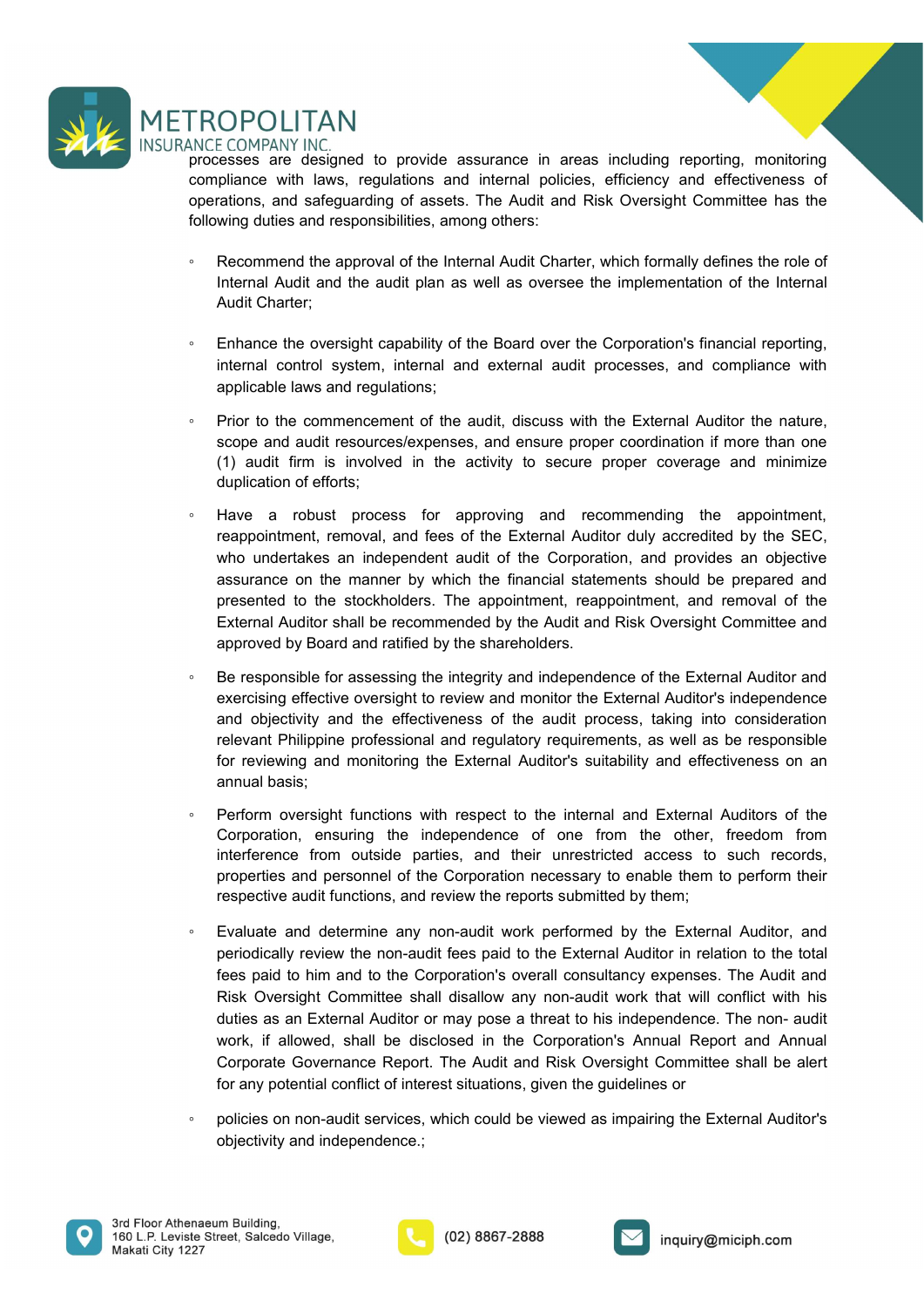

- 
- ↑ ESTABLE TAN<br>
NNCE COMPANY INC.<br>
 Establish and identify the reporting line of the Internal Audit Group Head to enable him<br>
to properly fulfill his duties and responsibilities. For this purpose, he shall directly report **OPOLITAN**<br>E COMPANY INC.<br>Establish and identify the reporting line of the Internal Audit Group Head to enable him<br>to properly fulfill his duties and responsibilities. For this purpose, he shall directly report<br>to the Audi TROPOLITAN<br>
SINCE COMPANY INC.<br>
C Establish and identify the reporting line of the Internal Audit Group Head to enable him<br>
to properly fulfill his duties and responsibilities. For this purpose, he shall directly report<br>
t **CPOLITAN**<br>ECOMPANY INC.<br>Establish and identify the reporting line of the Internal Audit Group Head to enable him<br>to properly fulfill his duties and responsibilities. For this purpose, he shall directly report<br>to the Audit **CPOLITAN**<br>Festablish and identify the reporting line of the Internal Audit Group Head to enable him<br>to properly fulfill his duties and responsibilities. For this purpose, he shall directly report<br>to the Audit and Risk Ove **COPOLITAN**<br>
ESTADIM INC.<br>
ESTADIM INC.<br>
ESTADIM INC.<br>
ESTADIM IN INC.<br>
COMPANY INTIFI INSIDE and responsibilities. For this purpose, he shall directly report<br>
to the Audit and Risk Oversight Committee;<br>
Through the Intern CPOLITAN<br>
ECOMPANY INC.<br>
Establish and identify the reporting line of the Internal Audit Group Head to enable him<br>
to properly fulfill his duties and responsibilities. For this purpose, he shall directly report<br>
to the Aud CPO LITAN<br>
ECOMPANY INC.<br>
Establish and identity the reporting line of the Internal Audit Group Head to enable him<br>
to the Audit and Risk Oversight Committee;<br>
Through the Internal Audit Group, monitor and evaluate the ade **CPOLITAN**<br>
CCMPANY INC.<br>
Establish and identify the reporting line of the Internal Audit Group Head to enable him<br>
to the Audit and Risk Oversight Committee;<br>
Through the Internal Audit Group, monitor and evaluate the ade FROPOLITAN<br>
<sup>co</sup> Establish and identify the reporting line of the Internal Audit Group Head to enable him<br>
to property fulfill his duties and responsibilities. For this purpose, he shall directly report<br>
to the Audit and R CPO LITAN<br>F. COMPANY INC.<br>Establish and identify the reporting line of the Internal Audit Group Head to enable him<br>to property futfill his duties and responsibilities. For this purpose, he shall directly report<br>to the Audi COPIOLITAN<br>
ECOMPANY INC.<br>
ESTOMBIN and Identify the reporting line of the Internal Audit Group Head to enable him<br>
Estohish and identify the reporting, monitor and evaluate the adequacy and<br>
to properly fulfill his duties IFROPOLITANN<br>
INCE COMPANY INC.<br>
IS Establish and identify the reporting line of the Internal Audit Group Head to enable him<br>
to to properly fulfill his duties and responsibilities. For this purpose, he shall directly rep INCE COMPAINY INC.<br>
INCE COMPAIN INCE COMPAIN and responsibilities. For this purpose, he shall directly report<br>
to the Audit and Risk Oversight Committee;<br>
• Through the Internal Audit Group, monitor and evaluate the adequ to the Audit and Southern's controllations. The summative propose, the shall discuss and exponential for the Audit and Risk Oversight Committee;<br>Through the Internal Audit Group, monitor and evaluate the adequacy and<br>effec ffectiveness of the Corporation's internal control system, integrity of financial<br>eporting and security of physical and information assets. Well-designed internal<br>ontrol procedues and processes that will provide a system eporting and security of physical and information assets. Well-designed internal<br>
and procedures and processes that will provide a system of checks and balances<br>
hall be established in order to (a) safeguard the Corporatio ontrol procedures and processes that will provide a system of checks and balances<br>
hall be established in order to (a) safegurad the Corporation's resources and ensure<br>
heir effective utilization, (b) prevent occurrence of
- mail be established in order to (a) safeguard the Corporation's resources and ensure<br>
enereffective utilization, (b) prevent occurrence of fraud and other irregularities, (c)<br>
rotect the accuracy and reliability of the Cor Fierdive utilization, (b) prevent occurrence of fraud and other irregularities, (c)<br>
rorectet the accuracy and reliability of the Corporation's financial data, and (d) ensure<br>
ompliance with applicable laws and regulations rotect the accuracy and reliability of the Corporation's financial data, and (d) ensure<br>
ompliance with applicable laws and regulators;<br>
by ersee the Internal Audit Group, and recommend the appointment and/or grounds<br>
or a <ul>\n<li>Oversee the Internal Audi Group, and recommend the appointment and/or grounds for approval of an internal Audi Group Head or Chief Audi Executor. The Audi and Risk Overesight Committee shall also approve the terms and conditions for outsourcing interval and their services;</li>\n<li>Review and monitor the Management's responsiveness to the Internal Audio's filtering and recommedations;</li>\n<li>Review and approach all internal financial statements before submission to the Board, with particular focus on the following;</li>\n<li>every changes in accounting policies and practices;</li>\n<li>any changes in accounting policies and practices;</li>\n<li>any changes in accounting policies and practices;</li>\n<li>significant adjustments resulting from audit;</li>\n<li>going concern assumptions;</li>\n<li>compliance with accounting standards; and</li>\n<li>compliance with the, legal and regulatory requirements;</li>\n<li>Review the disposition of the recommendations in the External Audio's management letter;</li>\n<li>Coordinate
- 
- -
	-
	-
	-
	-
	-
- letter;
- 
- 
- Nisk Wersight Committee shall also approve the terms and conditions for outsourcing<br>
■
Review and monitor the Management's responsiveness to the Internal Auditor's<br>
■
Review and monitor the Management's responsiveness to <ul>\n<li>Review and monitor the Management's responsiveness to the Internal Audio's findings and recommendations;</li>\n<li>Review and approach all internal financial statements before submission to the Board, with particular focus on the following:</li>\n<li>any changes in accounting policies and practices;</li>\n<li>array where a significant amount of judgment has been exercised;</li>\n<li>significant adjustment resulting from audit;</li>\n<li>group concern assumptions;</li>\n<li>compliance with accounting standards; and</li>\n<li>compliance with maximum standards in the External Audio's management letter;</li>\n<li>Coordinate, monitor and facilitate compliance with laws, rules and regulations;</li>\n<li>Conc dinate, monitor and facilitate compliance with laws, rules and regulations;</li>\n<li>Conc dinate, monitor and facilitate compliance with laws, rules and methods of the Exponential, processing, practices, practices, and methods of the Corporation computing and internationally-accessed standards;</li>\n<li>Develop a transparent Corporation complements of the management of the mandate internations;<br>
Review and approve all interim and annual financial statements before submission to<br>
the Board, with particular focus on the following:<br>
any changes i
- <p>\n Review and approach all internal financial statements before submission to the Board approach to the Board, with particular focus on the following:\n</p>\n<ul>\n<li>any changes in accounting policies and practices;</li>\n<li>areas where a significant amount of judgment has been exercised;</li>\n<li>significant adjustments resulting from audit;</li>\n<li>group income assumptions;</li>\n<li>compliance with tax, legal and regulatory requirements;</li>\n</ul>\n</li>\n<li>Review the disposition of the recommendations in the External Auditors management letter;</li>\n<li>Coordinate, monitor and facilitate compliance with laws, rules and regulations;</li>\n<li>Exercise that the accounting and auditing processes, practices and methods of the Corporation comply with Philippe and internationally-accepted standards;</li>\n<li>Develop a transparent financial management system that will ensure the integrity of internal control activities throughout the Corporation through a step-by-step procedures and policies handbook that will be used by the entire organization. Superwise Management in the Board, with particular focus on the following:<br>
• any changes in accounting policies and practices;<br>
• areas where a significant amount of judgment has been exercised;<br>
• significant adjustments resulting form audit;<br> any changes in accounting policies and practices;<br>
areas where a significant annount of judgment has been exercised;<br>
eignificant adjustments resulting from audit;<br>
compliance with accounting standards; and<br>
compliance wit <ul>\n<li>any changes in accounting policies and practices;</li>\n<li>areas where a significant amount of judgment has been exercised;</li>\n<li>significant adjustments resulting from audit;</li>\n<li>going concern assumptions;</li>\n<li>conpliance with tax, legal and regulatory requirements;</li>\n</ul>\n<p>Review the disposition of the recommendations in the External Auditor's management letter;</p>\n<ul>\n<li>Coordinate, monitor and facilitate compliance with laws, rules and regulations;</li>\n</ul>\n<p>Exercise that the accounting and<mark>autiting processes</p>, practices and methods of the Corporation comply with Philippine and internationally-accepted standards;</p>\n<p>Exercise that the accounting and naturalism, and the use of the original control activities throughout the Corporation through a step-by-step procedures and policies handbook that will be used by the entire organization of rules and procedures on the single application of rules and procedures.</p>\n<p>Supers Management in Management's formulation of rules and procedures on functions to</mark>
	- **Financial reportions** in accounting policies and practices;<br> **Figure and with an** significant and red judgment has been exercised;<br> **Significant adjustments resulting from andit;**<br> **Figure 2016** controls in accounting sta **Computer Constrainer and Superficent annount of judgment has been exercised;**<br>
	significant adjustments resulting from audit;<br>
	going concern assumptions;<br>
	compliance with accounting standards; and<br>
	compliance with tax, leg oging concern assumptions;<br>
	signion concern assumptions;<br>
	compliance with tax, legal and regulatory requirements;<br>
	iew the disposition of the recommendations in the External Auditor's management<br>
	if:<br>
	fr:<br>
	fr:<br>
	fr:<br>
	fr:<br>
	f For some assumptors,<br>compliance with accounting standards; and<br>compliance with tax, legal and regulatory requirements;<br>the disposition of the recommendations in the External Auditor's management<br>ate, monitor and facilitate bomplaince with tax, legal and regulatory requirements;<br>the disposition of the recommendations in the External Auditor's management<br>ate, monitor and facilitate compliance with laws, rules and regulations;<br>that the accounti complantice with tax, regar and regulatory requirements,<br>i.e.,<br>if,<br>it is the disposition of the recommendations in the External Auditor's management<br>originate, monitor and facilitate compliance with laws, rules and regulat the disposition of the recommendations in the External Auditor's management<br>ate, monitor and facilitate compliance with laws, rules and regulations;<br>that the accounting and auditing processes, practices and methods of the<br>
		-





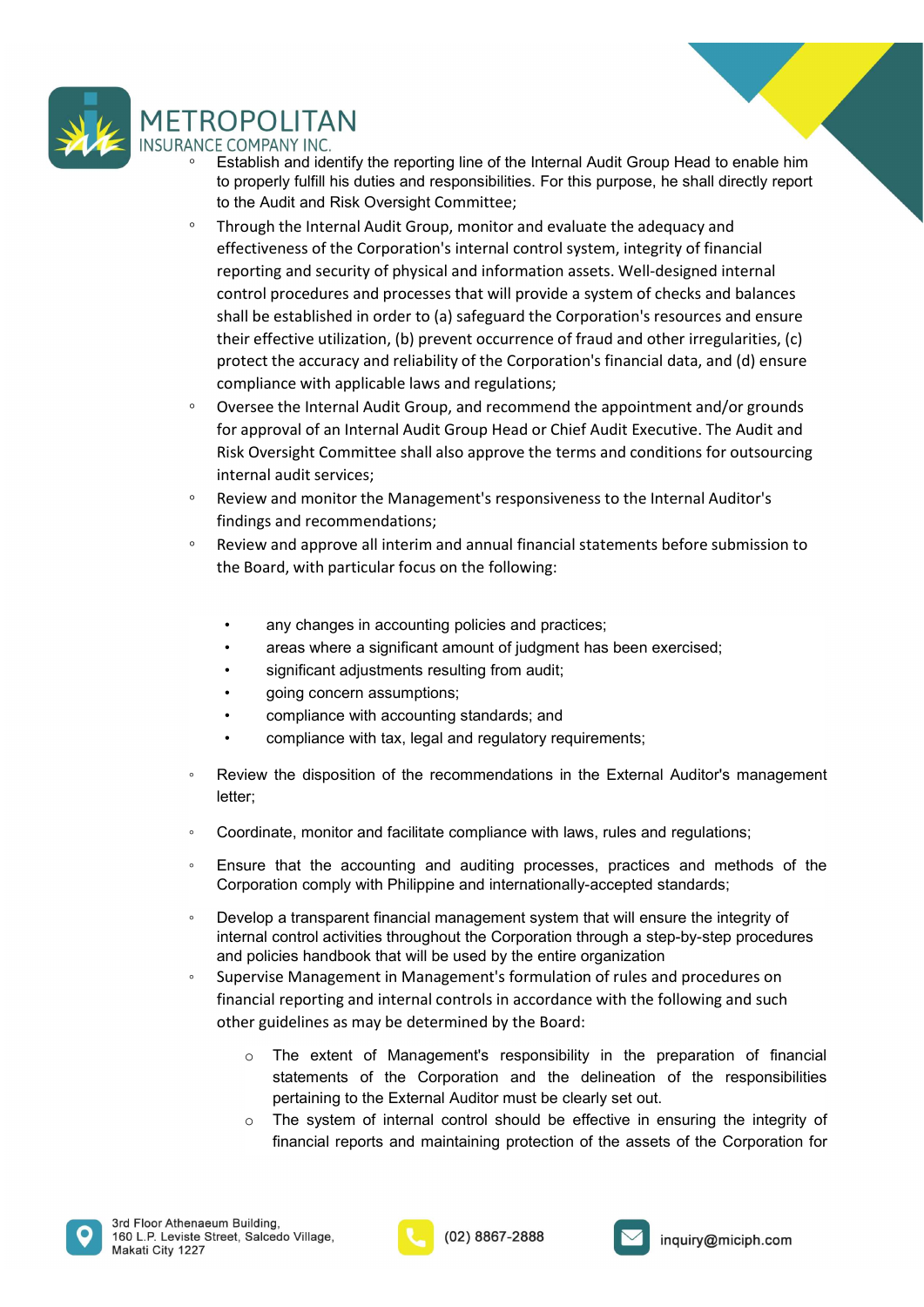



- **THEREN**<br>ANY INC.<br>The benefit of all stockholders and other stakeholders.<br>The scope of the internal audit examinations based on approved audit plans<br>should include, at the minimum, evaluation of adequacy and effectiveness **COLITAN**<br>
IMPANY INC.<br>
the benefit of all stockholders and other stakeholders.<br>
The scope of the internal audit examinations based on approved audit plans<br>
should include, at the minimum, evaluation of adequacy and effect Solid Tarry INC.<br>Show INC.<br>The scope of the internal audit examinations based on approved audit plans<br>should include, at the minimum, evaluation of adequacy and effectiveness of<br>controls on governance, operations, informat **CONTE ANTICE SET ANTIFUM ANTANT SET ANTIFUM ANTANT INC.**<br>The scope of the internal audit examinations based on approved audit plans<br>should include, at the minimum, evaluation of adequacy and effectiveness of<br>controls on g **ETTENT CONTENT CONTENT CONTENT CONTENT CONTENT CONTENT CONTENT CONTENT CONTENT CONTENT CONTENT CONTENT CONTENT CONTENT CONTENT CONTENT CONTENT CONTENT CONTENT CONTENT CONTENT CONTENT CONTENT CONTENT CONTENT CONTENT CONTEN COLITAN**<br>
IMPANY INC.<br>
In the benefit of all stockholders and other stakeholders.<br>
The scope of the internal audit examinations based on approved audit plans<br>
should include, at the minimum, evaluation of adequacy and ef
- requirements.
- FROPOLITAN<br>
WINCE COMPANY INC.<br>
The scope of the internal audit examinations based on approved audit plans<br>
should include, at the minimum, evaluation of adequacy and effectiveness of<br>
controls on governance, operations, i CPOLITAN<br>
ECOMPANY INC.<br>
The benefit of all stockholders and other stakeholders.<br>
The scope of the internal audit examinations based on approved audit plans<br>
should include, at the minimum, evaluation of adequacy and effec **CPOLITAN**<br>
COMPANY INC.<br>
the benefit of all stockholders and other stakeholders.<br>
The scope of the internal audit examinations based on approved audit plans<br>
should include, at the minimum, evaluation of adequacy and effe **COMPANY** INC.<br>
the benefit of all stockholders and other stakeholders.<br>
the benefit of all stockholders and other stakeholders.<br>
The scope of the internal audit examinations based on approved audit plans<br>
should include, COPOLITAN<br>
CCOMPANY INC.<br>
the benefit of all stockholders and other stakeholders.<br>
The scope of the internal addit examinations based on approved addit plans<br>
should include, at the minimum, evaluation of adequacy and effe **FROPOLITAN**<br>
<sup>the benefit of all stockholders and other stakeholders.<br> **the benefit of all stockholders and other stakeholders.**<br>
• The scope of the internal audit examinations based on approved audit plans<br>
should includ</sup> COMPANY INC. THE SCOMPANY INC. THE ISO STANDOM THE SCOMPANY INC. The scope of the internal and externations based on approved and the should include, at the minimum, evaluation of adequacy and effectiveness of controls on COMPANY INC.<br>
It be benefit of all stockholders and other stakeholders.<br>
The scope of the internal audit examinations based on approved audit plans<br>
should include, at the minimum, evaluation of adequacy and effectiveness COMPLIT PAIN<br>
COMPANY INC.<br>
The benefit of all stockholders and other stakeholders.<br>

The scope of the internal audit examinations based on approved au<br>

In the scope of the internal audit examinations based on approved a the benefit of all stockholders and other stakeholders.<br>
⇒ The scope of the intermal audit examinations based on approved audit plans<br>
should include, at the minimum, evaluation of adequacy and effectiveness of<br>
controls o The scope of the internal audit examinations based on approved audit plans<br>should include, at the minimum, evaluation of adequave and effectiveness of<br>controls on governance, operations, information systems, protection o should include, at the minimum, evaluation of adequacy and effectiveness of controls on governance, operations, information systems, profection of assets and compliance with contracts, laws, rules and regulations.<br>  $\circ$  Th controls on governance, operations, information systems, protection of assets<br>
and compliance with contracts, laws, rules and regulations.<br>
There should be consistent compliance with SEC's financial reporting<br>
requirements <p>\n• There should be consistent compliance with SEC's financial reporting requirements. (a) common frequency of the 16000 and a large or register of risks. (b) well-defined risk management goals, objectives and oversight, (c) uniform processes of assessing risks and developing strategies to manage prioritized risks. (d) designing and implement strategies, processes and measures; counting assessment, the same number of the EEM plan, conduct regular discussions on the Corporation's prioritized and residual risk exposures based on regular risk management reports, and assess how the concerned units or offices are addressing and managing these risks; \n</p>\n<p>\n• Evaluate the risk management plan to ensure its continued relevance, comprehensiveness and effectiveness, revisit defined risk management strategies, look for merging or changing technical exposures, and stay observed of learning materials, the case of the development is the same, and the other design of changing the trial (the likelihood of harm or loss; \n</p>\n<p>\n• Advise the Board on its risk app <p>\n Develop a formal ERM plan which contains the following elements: (a) common language or register of risks, (b) well-defined risk management goals, objectives and oversight, (c) uniform processing risk and developing strategies to manage prioritized risks, (d) designing and implementing risk management strategies, and (e) continuing assessments to improve risk strategies, processes and measures.\n</p>\n<p>\n Overse the implementation of the ERM plan, conduct regular discussions on the Corporation's prioritized and residual risk exposures based on regular risk management reports, and assess how the concerned units or offices are addressing and managing these risks;\n</p>\n<p>\n Evaluate the risk management plan to ensure its continued relevance, comprehensiveness and effectively.\n</p>\n<p>\n Evaluate the risk management signal to ensure its continued relevance, comprehensiveness, results defined risk management strategies, look for emerging or changing material exposures and stayosures, and stay agents of significant developments that seriously impact the likelihood of the same units;\ Develop a formal ERM plan which contains the following elements: (a) common development creation (b) well-defined risk management grals, objectives and almogenor register of risks, (d) designing and implementing risk manag
- 
- language or register of risks, (b) well- defined risk management goals, objectives and<br>oversight, (c) uniform processes of assessing risks and developing stategles to manage<br>prioritized risks, (d) designing and implementin
- 
- 
- oversight, (c) uniform processes of assessing risks and developing strategies to manage<br>prioritized risks, (d) designing and implementing risk management strategies, and (e)<br>continuing assessments to improve risk strategie continuing assessments to improve risk strategies, processes and measures;<br>
Coversee the implementation of the ERM plan, conduct regular discussions on the<br>
Corporation's prioritized and residual risk exposures based on re Oversee the implementation of the ERM plan, conduct regular discussions on the Corporation's prioritized and residual risk exposures based on regular risk management exports, and assess how the concerned units or offices a Oversie the implementation of the Extrim paint, contuct regular stackssions of the concerned inferentiation of the extrime paint and resided in the concerned units or offices are addressing and managing these risks;<br>Evalua Corporation's pronulate aring testical inster spots and resistant of engaginar insternal perports, and assess how the concernent units or offices are addressing and managing these risks;<br>
Evaluate the risk management plan mese risks;<br>
• Evaluate the risk management plan to ensure its continued relevance,<br>
Evaluate the comprehensiveness and effectiveness, revisit defined risk management strategies, look<br>
for emerging or changing material exp Evaluate the risk management plan to ensure its continued relevance,<br>comprehensiveness and effectiveness, revist defined risk management strategies, look<br>for emerging or changing material exposures, and stay abreast of sig comprehensiveness and effectiveness, revisit defined risk management strategies, look<br>for emerging or changing material exposures, and stay abreast of significant<br>developments that seriously impact the likelihood of harm o for emerging or changing material exposures, and stay abreast of significan<br>developments that seriously impact the likelihood of harm or loss;<br>Advise the Board on its risk appetite levels and risk tolerance limits;<br>Review • Review at least annually the Corporation's risk appetite levels and risk tolerance limits;<br>
• Review at least annually the Corporation's risk appetite levels and risk tolerance limits<br>
based on changes and developments i Advise the Board on its risk appetite levels and risk tolerance limits;<br>Review at least annually the Corporation's risk appetite levels and risk tolerance limits<br>based on changes and developments in the business, the regul Raviso and exampled the Corporation and the collabor while, the consideration and interest and the chosen limits Revented and changes and developments in the business, the pregulatory framework, the besternal economic and The Audi and Risk Oversight Committee shall meet with the Board at least every determinate conomic and business environment, and when major events occur that are considered to have major densites on the Corporation, the ac where the considered to have members and a considered to have major events occur that are considered to have major impacts on the Corporation;<br>
Assess the probability of each identified risk becoming a reality and estimate considered to have major impacts on the Corporation; under experiment and considered to have major impacts on the Corporation; uncertainty and estimate its possible significant financial impact and likelihood of occurrence
- 
- 





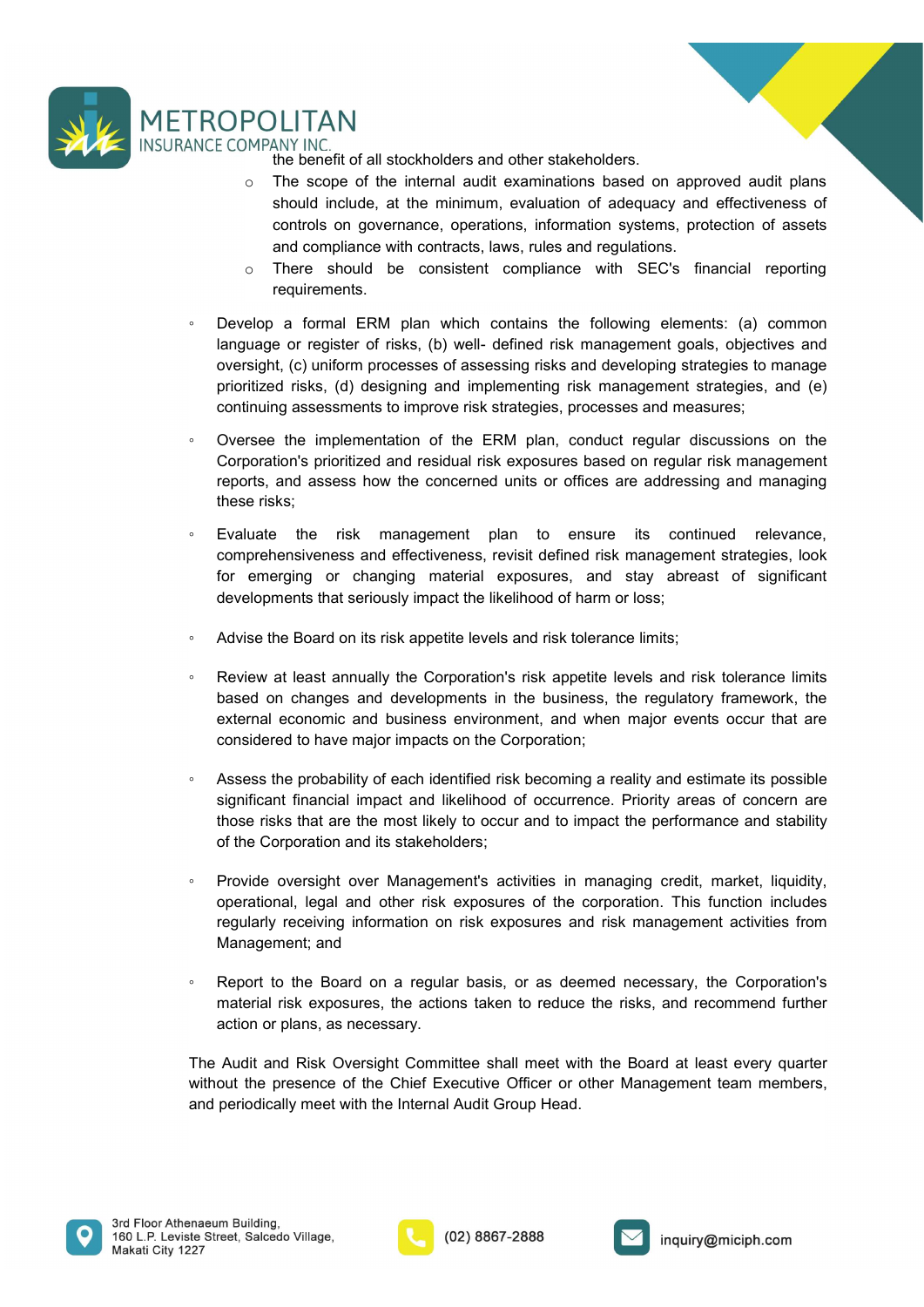



FROPOLITAN<br>
NNCE COMPANY INC.<br>
2.2.2A Related Party Transaction Committee<br>
2.2.2.5.1 The Board shall establish a Related Party Transaction Committee ("RPT<br>
Committee"), which will be tasked with reviewing all material RPTs **EXECT THE SECT AND SET ASSEM**<br>2.2.2.4 Related Party Transaction Committee<br>2.2.2.5.1 The Board shall establish a Related Party Transaction Committee ("RPT<br>2.2.2.5.1 The Board shall establish a Related Party Transaction Com FROPOLITAN<br>
SALTE COMPANY INC.<br>
SALTE COMPANY INC.<br>
SALTE COMPANY INC.<br>
SALTE Board shall establish a Related Party Transaction Committee ("RPT<br>
Committee"), which will be tasked with reviewing all material RPTs of the Cor May ACC COMPANY INC.<br>
NACE COMPANY INC.<br>
2.2.2.5.1 The Board shall establish a Related Party Transaction Committee ("RPT<br>
Committee"), which will be tasked with reviewing all material RPTs of the Corporation and<br>
may be co **INDENTAIN**<br>
INCE COMPANY INC.<br>
2.2.2.5.1 The Board shall establish a Related Party Transaction Committee ("RPT<br>
Committee"), which will be tasked with reviewing all material RPTs of the Corporation and<br>
Endependent Direct

- FROPOLITAN<br>
NNC: COMPANY INC.<br>
2.2.2.5.1 The Board shall establish a Related Party Transaction Committee ("RPT<br>
2.2.2.5.1 The Board shall establish a Related Party Transaction Committee ("RPT<br>
Committee"), which will be ta **FROPOLITAN**<br> **EVALUAT TRING TRING TRING CONTING CALC**<br> **E2.22.5.1** The Board shall establish a Related Party Transaction Committee<br>
COMPANY INC. Will be tasked with reviewing all material RPTs of the Corporation and<br>
EVA COPOLITAN<br>
COMPANY INC.<br>
ECOMPANY INC.<br>
2.5.1 The Board shall establish a Related Party Transaction Committee<br>
the composed of at least htree (3) nonexecutive directors, two (2) of whom should be<br>
pendent Directors. The Ch COMPANY INC.<br>
ECOMPANY INC.<br>
2.5.1 The Board shall establish a Related Party Transaction Committee ("RPT<br>
mittee"), which will be tasked with reviewing all material RPTs of the Corporation and<br>
be composed of at least thre CPO LITAN<br>
F. COMPANY INC.<br>
2.4 Related Party Transaction Committee<br>
mimitere"), which will be tasked with reviewing all material RPTs of the Corporation and<br>
the composed of at least three (3) nonexecutive directors, two CPO LITAN<br>
E COMPANY INC.<br>
EZA Related Party Transaction Committee<br>
2.5.1 The Board shall establish a Related Party Transaction Committee ("RPT<br>
minitee"), which will be tasked with reviewing all material RPTs of the Corpo regulators/supervisors;
- Note Compression Committete<br>
2.2.2.5.1 The Board shall establish a Related Party Transaction Committee ("RPT<br>
Committee"), which will be tasked with reviewing all material RPTs of the Corporation and<br>
Independent Directors economic terms ("FRFT" and the state of the Related Party Transaction Committee ("RPT<br>
The minitee"), which will be tasked with reviewing all material RPTs of the Corporation and<br>
the composed of at least three (3) nonexec 2.5.1 The Board shall establish a Related Party Transaction Committee ("RPT<br>mittlese"), which will be tasked with revewing all material RPTs of the Corporation and<br>pendent Directors. The Chairman shall be an Independent Di mittee"), which will be tasked with reviewing all material RPTs of the Corporation and<br>the composed of at least three (3) nonexecutive directors, two (2) of whom should be<br>pendent Directors. The Chairman shall be an Indepe be composed of at least three (3) nonexecutive directors, two (2) of whom should be<br>pendent Directors. The Chairman shall be an Independent Director.<br>2.5.2 Duties and Responsibilities<br>Evaluate on an ongoing basis existing reputational Directors. The Chairman shall be an Independent Director.<br>
2.5.2 Duties and Responsibilities<br>
Evaluate on an ongoing basis existing relations between and among businesses and<br>
counterparties to ensure that all transactions. In evaluations and more than the transaction of the commentions of the presenct and inclusion and mong businesses and conterparties (from non-<br>monitored, and subsequent changes in relationships with counterpa 2.5.2 Duties and Responsibilities<br>
Evaluate on an ongoing basis existing relations between and among businesses and<br>
counterparties to ensure that all related parties are continuously identified, RPTs are<br>
monitored, and s and subsequent changes in relationships with counterparties (from non-<br>elated and vice versa) are captured. Related partites, RPTs and changes in<br>sobsolud be reflected in the relevant reports to the Board and<br>supervisors;<br> and a diversal are the related particles, RPTs and changes in<br>should be reflected in the relevant reports to the Board and<br>supervisors;<br>
all material (e.g., price, commissions, interest rates, fees, tenor, collateral<br>
the supervisors;<br>
all material RPTs to ensure that these are not undertaken on more favorable<br>
terms (e.g., price, commissions, interest rates, fees, tenor, collateral<br>
the touch related parties than similar transactions with aterial RPTs to ensure that these are not undertaken on more favorable<br>s (e.g., price, commissions, interest rates, fees, tenor, collatral<br>such such related particles than similar transactions with non-related parties<br>oric naterial RPTs to ensure that these are not undertaken on more favorable<br>is (e.g., price, commissions, interest rates, fees, tenor, collateral<br>eicrumstances and that no corporate or business resources of the<br>eie misappropri iaterial RPTs to ensure that these are not undertaken on more favorable<br>single, price, commissions, interest rates, fees, tenor, collateral<br>such related partices and that no corporate or business resources of the<br>circumsta is (e.g., price, commissions, interest rates, fees, tenor, collateral<br>
such related parties than similar transactions with non-related parties<br>
eicrcumstances and that no corporate or business resources of the<br>
re misappro
	- transaction;
	-
	-
	-
	-
	- requirement) to such related parties than similar transactions with non-related parties<br>
	under similar circumstances and that no corporate or business resources of the<br>
	Corporation are misappropriated or misapplied, and to For similar circumstances and that no corporate or business resources of the protational are misappropriated or misapplied, and to determine any potential utational risk issues that may arise as a result of or in connectio moration are misappropriated or misapplied, and to determine any potential<br>varional risk issues that may arise as a result of or in connection with the<br>sactions. In evaluating RPTs, the RPT Committee takes into account, am drational risk issues that may arise as a result of or in connection with the stactions. In evaluating RPTs, the RPT Committee takes into account, among others,<br>
	following:<br>
	• The related party's relationship to the Corpor sactions. In evaluating RPTs, the RPT Committee takes into account, among others,<br>
	following:<br>
	The related party's relationship to the Corporation and interest in the<br>
	transaction;<br>
	The material facts of the proposed RPT, the following:<br>
	• The material facts of the proposed RPT, including the proposed<br>
	• The material facts of the proposed RPT, including the proposed<br>
	• The brenchisto the Corporation of the proposed RPT<br>
	• The brenchisto the • The related party's relationship to the Corporation and interest in the transaction;<br>
	• The material facts of the proposed RPT, including the proposed<br>
	• The henefits to the Corporation of the proposed RPT;<br>
	• The availa transaction;<br>
	• The material facts of the proposed RPT, including the proposed approaches and the material facts of the proposed RPT;<br>
	• The benefits to the Corporation of the proposed RPT;<br>
	• The availability of other sou egregate value of such transaction;<br>
	■ The benefits to the Corporation of the proposed RPT;<br>
	■ The benefits to the Corporation of the proposed RPT is on terms and conditions<br>
	that are comparable to the terms generally va
	-
	-





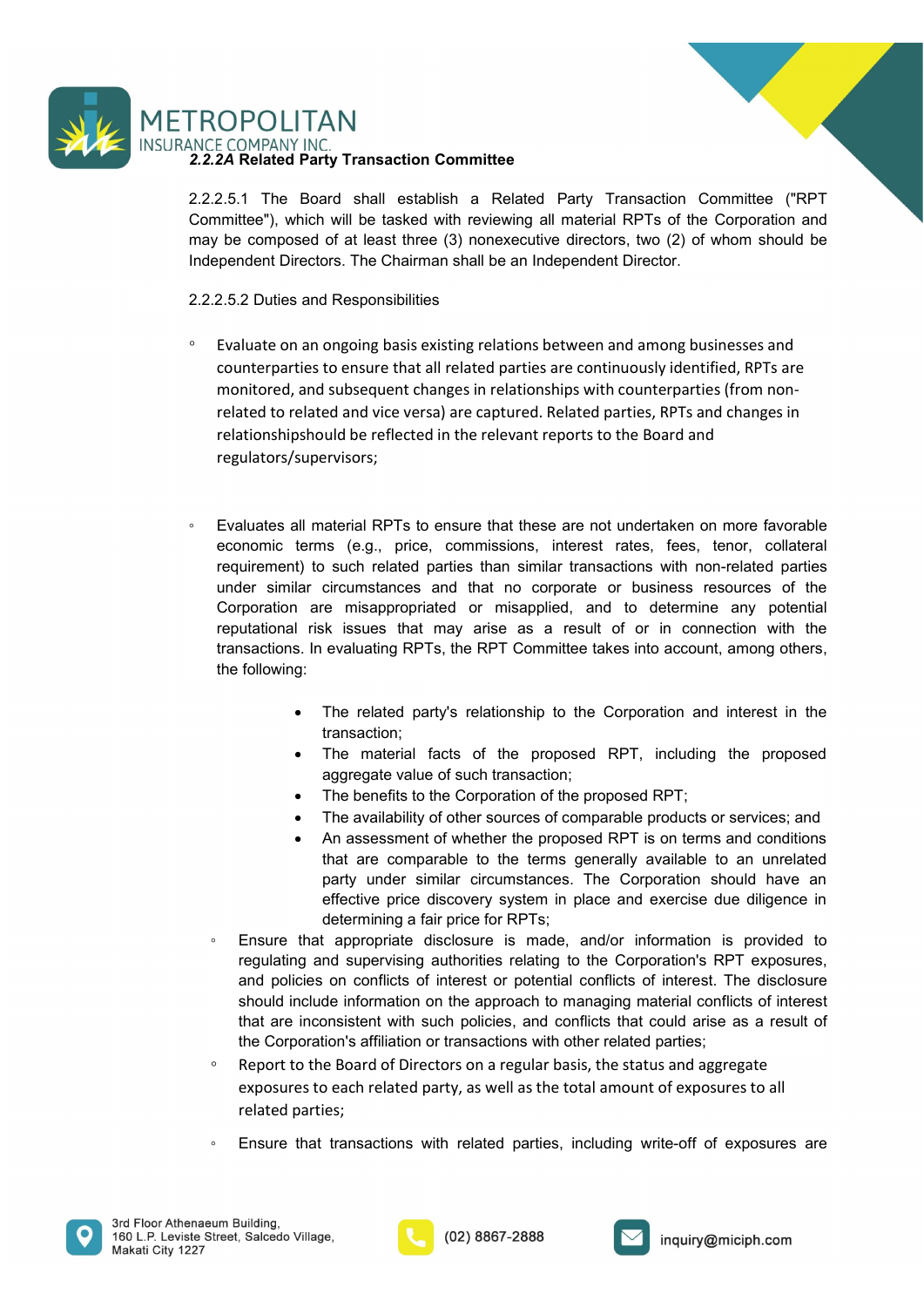



procedures.

- 2.2.3. The Chair independent review or audit process; and<br>
2.2.3. The Chair, the Chief Executive Officer and the Lead independent Director<br>
2.2.3. The Chair, the Chief Executive Officer and the Lead independent Director<br>
2 COPOLITAN<br>
E COMPANY INC.<br>
E COMPANY INC.<br>
subject to a periodic independent review or audit process; and<br>
⊙ Oversee the implementation of the system for identifying, monitoring, measuring,<br>
controlling, and reporting **COLITAN**<br>
COMPANY INC.<br>
Subject to a periodic independent review or audit process; and<br>
Coversee the implementation of the system for identifying, monitoring, measuring,<br>
concrolling, and reporting RPTs, including a perio **POLITAN**<br> **POLITAN**<br>
Subject to a periodic independent review or audit process; and<br>
Oversee the implementation of the system for identifying, monitoring, measuring,<br>
controlling, and reporting RPTs, including a periodic **POLITAN**<br>
POLITAN<br>
Subject to a periodic independent review or audit process; and<br>
Subject to a periodic independent review or audit process; and<br>
controlling, and reporting RPTs, including a periodic review of RPT polici COPOLITAN<br>
FFCOMPANY INC.<br>
Subject to a periodic independent review or audit process; and<br>
octomolling, and reporting RPTs, including a periodic review of RPT policies and<br>
procedures.<br>
2.2.3. The Chair, the Chief Executi **POLITAN**<br>
IMPANY INC.<br>
INDEXTIVITY INC.<br>
Subject to a periodic independent review or audit process; and<br>
Oversee the implementation of the system for identifying, monitoring, measuring,<br>
controlling, and reporting RPTs, i
- 
- 
- NOPOLITAN<br>
FF COMPANY INC.<br>
Subject to a periodic independent review or audit process; and<br>
 Oversee the implementation of the system for identifying, monitoring, measuring,<br>
contoilling, and reporting RPTs, including a **POLITAN**<br>
COMPANY INC<br>
COMPANY INC<br>
Course the implementation of the system for identifying, monitoring, measuring,<br>
Corrected the implementation of the system for identifying, monitoring, measuring,<br>
controlling, and rep ECOMPANY INC.<br>
subject to a periodic independent review or audit process; and<br>  $\sim$  Oversee the implementation of the system for identifying, monitoring, measuring,<br>
controlling, and reporting RPTs, including a periodic r subject to a periodic independent review or audit process; and<br>Oversee the implementation of the system for identifying, monitoring, measuring,<br>controlling, and reporting RPTs, including a periodic review of RPT policies a Oversee the implementation of the system for identifying, monitoring, measuring, controlling, and reporting RPTs, including a periodic review of RPT policies and procedures.<br>
The Board should be headed by a competent and q overage the mindenturation of the system to the development methanism and procedures.<br> **3. The Chair, the Chief Executive Officer and the Lead independent Director<br>
The Board should be headed by a competent and qualified C** by procedures.<br>
The Chair, the Chief Executive Officer and the Lead independent Director<br>
The Board should be headed by a competent and qualified Chair. The roles of the<br>
Chair and the Chief Executive Officer are unified i 3. The Chief Executive Officer and the Lead independent Director<br>The Board should be headed by a competent and qualified Chair. The roles of the<br>The Board should be headed by a competent and qualified Chair. The roles of t ◦ Guarantee that the Board receives accurate, timely, relevant, insightful, concise and The Board should be headed by a competent and qualified Chair. The roles of the Chair and the Chief Executive Officer are unified in the case of the Corporation. The char and the Chief Executive Officer are unified in the Char and the Chief Exercutive Unter are united in the case of the Corporation. Ine<br>proper checks and balances are laid down to ensure that the Board of Directors<br>obtains the benefit of independent views and perspectives.<br> proper checks and balances are laid down to ensure that the Board of Directors<br>
baradition to his responsibilities:<br>
In addition to his responsibilities:<br>
In addition to his responsibilities:<br>
Ensure that the meetings of t • In addition to his responsibilities as Chair under the by-laws of the Corporation, the Chair has the following roles and responsibilities:<br>• Ensure that the meetings of the Board are held in accordance with the by-laws In addition to his responsibilities as Chair under the by-laws of the Corporation, the<br>Chair has the following roles and responsibilities:<br>Ensure that the meetings of the Board are held in accordance with the by-laws of th <p>\n<b>•</b> Ensure that the meetings of the Board are held in accordance with the by-laws of the Corporation or as the Chair may seem necessary.\n</p>\n<p>\n<b>•</b> Suppose Secretary, taking into consideration the suggestions of Management and the directory, taking into consideration the suggests of Management and the directory, and make certain that the meeting agenda focuses on strategic matters, including the overall risk appetite of the Corporation, considering the development is in the business and regulatory environments, key governance concerns, and contents are that will significantly affect operations.\n</p>\n<p>\n<b>•</b> Gaurante that the Board receives accurate, timely, relevant, insightful, concise and clear information to enable it to make sound decisions;\n</p>\n<p>\n<b>•</b> Facliltate discussions on key issues by fostering an environment conducive for constructive debate and leveraging on the skills and expertise of individual Directors:\n</p>\n<p>\ Ensure that the meetings of the Board are held in accordance with the by-laws of the<br>
Corporation or as the Chair may deem necessary;<br>
supervise the preparation of the agenda of the meeting in coordination with the<br>
Corpo Supervise the preparation of the agenda of the meeting in coordination with the Corporate Secretary, taking into consideration the suggestions of Management and the directors, and make certain that the meeting agenda focus the directors, and make certain that the meeting agenda focuses on strategic matters,<br>including the overall risk appetite of the Corporation, considering the developments in<br>the business and regulatory environments, key g including the overall risk appetite of the Corporation, considering the developments is<br>the business and regulatory environments, key governance concerns, and<br>contentious issues that will significantly affect operations;<br>C
- 
- 
- 
- 
- 
- 

• Guarantee that the Board receives accurate, timely, relevant, insightful, concise and<br>
• Facilitate discussions on key issues by fostering an environment conducive for<br>
• Facilitate discussions on key issues by fosterin Frank the business actual receives actually, relevant, insighted, toolical other the constructive debate and leveraging on the skills and expertise of individual Directors;<br>
Facilitate discussions on key issues by fosterin and moninator to entable it to this<br>are constructive debate and leveraging on the skills and expertise of individual Directors;<br>
Ensure that the Board sufficiently challenges and inquires on reports submitted and<br>
represen Facilitate discussions on key issues by fostering an environment conducive for<br>constructive debate and leveraging on the skills and expertise of individual Directors;<br>Fenue that the Board sufficiently challenges and inquir constructive debate and leveraging on the skills and expertise of individual Directors;<br>
Ensure that the Board sufficiently challenges and inquires on reports submitted and<br>
representations made by Management;<br>
As the avai others:





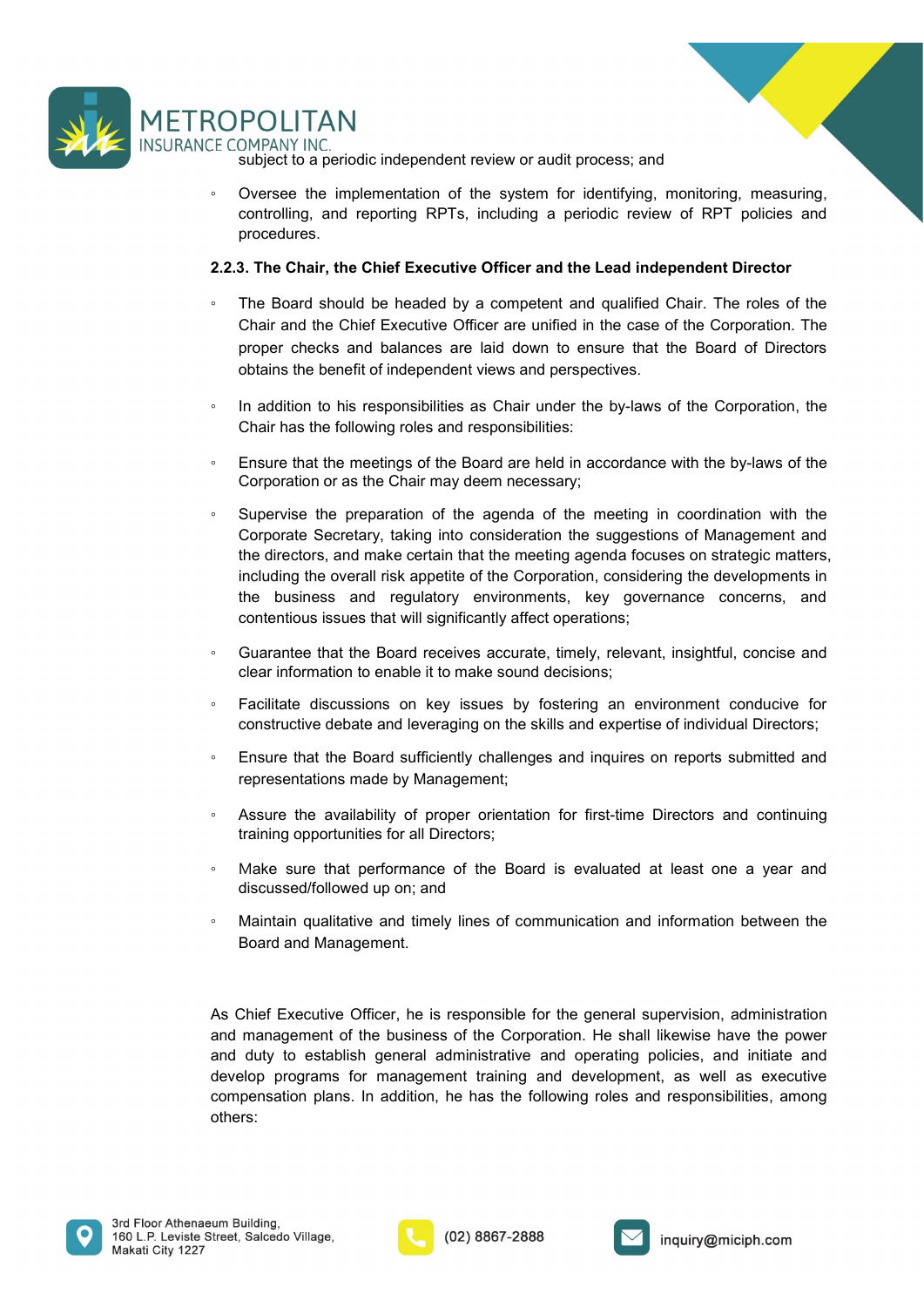



- NOPOLITAN<br>
SECOMPANY INC.<br>
 Determine the Corporation's strategic direction and formulate and implement its<br>
strategic plan on the direction of the business;<br>
 Communicate and implement the Corporation's vision, mission <p>• Determine the Corporation's strategic direction and formulate and implement its strategic plan on the direction of the business;</p>\n<p>• Communicate and implement the Corporation's vision, mission, values and overall strategy and promote any organization or stakeholder change in relation to the same;</p>\n<p>• Oversee the operations of the Corporation and manage human and financial resources in accordance with the strategic plan;</p>\n<p>• Have a good working knowledge of the Corporation's industry and market and keep up-to-date with its core business purpose;</p>\n<p>• Direct, evaluate and guide the work of the key officers of the Corporation;</p>\n<p>• Manager the Corporation's resources prudently and ensure a proper balance of the same;</p>\n<p>• Provide the Board with timely information and interface between the Board and the employees;</p>\n<p>• Build the corporate culture and motivate the employees of the Corporation; and</p>\n<p>• Serve as the link between internal operations and external stakeholders.</p>
- Communicate and implement the Corporation's vision, mission, values and overall<br>
strategy and promote any organization or stakeholder change in relation to the same;<br>
 Oversee the operations of the Corporation and manag
- 
- strategy and promote any organization or stakeholder change in relation to the same;<br>
 Oversee the operations of the Corporation and manage human and financial<br>
 Have a good working knowledge of the Corporation's industr
- 
- same;
- employees;
- 
- 

FROM Consider the operations of the Corporation and manage human and financial<br>
Frequences in accordance with the strategic plan;<br>
FROM Alays a good working knowledge of the Corporation's industry and market and keep<br>
up such the strategic plan;<br>
Surface a good working knowledge of the Corporation's industry and market and keep<br>
up-to-date with its core business purpose;<br>
Surface with its core business purpose;<br>
Direct, evaluate and guide • Have a good working knowledge of the Corporation's industry and market and keep<br>
• Direct, evaluate and guide the work of the key Officers of the Corporation;<br>
• Manage the Corporation's resources prudently and ensure a ingthala that the control of interest and the server and the server and the server and the same;<br>
Similarly and the same of the corporation's resources prudently and ensure a proper balance of the same;<br>
Provide the Board Conflict of the Board of the Board of the Key Officers of the Corporation;<br>
Manage the Corporation's resources prudently and ensure a proper balance of the<br>
same;<br>
Provide the Board with timely information and interface be • Direct, evaluate and guide the work of the key Officers of the Corporation;<br>• Manage the Corporation's resources prudently and ensure a proper balance of the<br>same;<br>• Provide the Board with timely information and interfa Manage the Corporation's resources prudently and ensure a proper balance of the<br>
same;<br>
Provide the Board with timely information and interface between the Board and the<br>
employees;<br>
• Build the corporate culture and motiv Manage the Corporation's resources prudently and ensure a proper balance of same;<br>
Provide the Board with timely information and interface between the Board and<br>
employees;<br>
Puild the corporate culture and motivate the emp <p>\nProvide the Board with timely information and interface between the Board and the employees; \n</p>\n<p>\nBuild the corporate culture and motivate the employees of the Corporation; and \n</p>\n<p>\nServe as the link between internal operations and external stakeholders.\n</p>\n<p>\nThe Chair and Chief Executive Officer shall exercise such other powers and perform \nsuch other duties and functions as the Board of Directory, from time to time, assign.\n</p>\n<p>\nTo ensure that the Independent Directors shall be free to express and advocate \nindependent inverse and perspective, and that abuse of power and authority and potential \nconflict of interest are avoided, the Board of Directory and Additionally designed a Lead \nIndependent Director from the Independent Directory, which Lead Independent Director \nconflicts of interest.\n</p>\n<p>\nThe Lead Independent Director of shall have, among others, the following functions:\n</p>\n<p>\nServe as an intermediary between the Chair and ◦ Serve as an intermediary between the Chair and the other directors when necessary; ◦ Convene and chair meetings of the non-executive directors; and <sup>๐</sup> Contribute to the Serve as the link between internal operations and external stakeholders.<br>Chair and Chief Executive Officer shall exercise such other powers and perform<br>other duties and functions as the Board of Directors may, from time to The Chair and Chair Executed Intention and Sachina Statembar of the provides and perform<br>The Chair and Chair Executive Officer shall exercise such other powers and perform<br>such other during and functions as the Board of Di The Chair and Chief Executive Officer shall exercise such other powers and perform<br>such other duties and functions as the Board of Directors may, from time to time, assign.<br>To ensure that the Independent Directors shall be

- 
- 





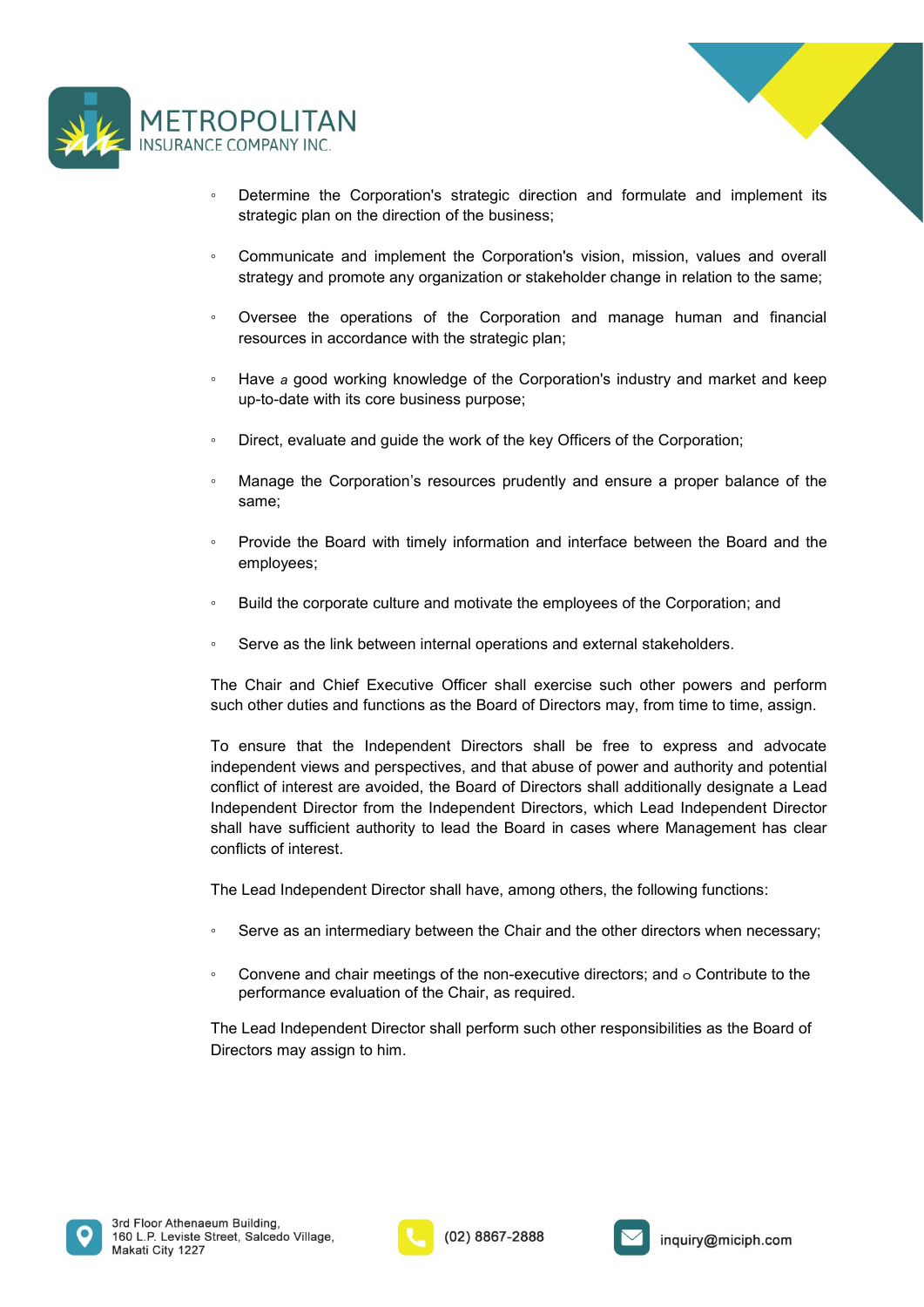



- ROPOLITAN<br>
2.2.4. The Corporate Secretary<br>
2.2.4.1 The Corporate Secretary<br>
2.2.4.1 The Corporate Secretary<br>
2.2.4.1 The Corporate Secretary<br>
2.2.4.1 The Corporate Secretary<br>
2.2.4.1 The Corporate Secretary<br>
2.2.4.1 The Co **ECOMPANY INC.**<br>2.2.4.1 The Corporate Secretary<br>2.2.4.1 The Corporate Secretary is an Officer of the Corporation and is primarily<br>responsible to the Corporation and its shareholders. Perfection in performance<br>and no surpri **SET ANTI MANY INC.**<br>The Corporate Secretary<br>The Corporate Secretary is an Officer of the Corporation and is primarily<br>responsible to the Corporation and its shareholders. Perfection in performance<br>and no surprises are exp **EXECUTE ART SECT AND MANY INC.**<br>The Corporate Secretary is an Officer of the Corporation and is primarily responsible to the Corporation and its shareholders. Perfection in performance and no surprises are expected of him **EXECUTE SPECITE SPECITE:**<br>The Corporate Secretary<br>The Corporate Secretary is an Officer of the Corporation and is primarily<br>responsible to the Corporation and its shareholders. Perfection in performance<br>and no surprises a 2.2.4.2 The Corporate Secretary<br>
2.2.4.1 The Corporate Secretary<br>
2.2.4.1 The Corporate Secretary is an Officer of the Corporation and is primarily<br>
responsible to the Corporation and its shareholders. Perfection in perfor
- Philippines.
- 2.2.4.3 The Comporate Secretary<br>2.2.4.1 The Corporate Secretary<br>2.2.4.1 The Corporate Secretary<br>2.2.4.1 The Corporation and is shareholders. Perfection in performance<br>and no surprises are expected of him. Likewise, his loy **EXECT AND THAT THAT THAT THAT THAT THE CORPORAT THE CORPORAT THE CORPORATE SECRET THE CORPORATION** THE CORPORATION and is shareholders. Perfection in performance and no surprises are expected of him. Likewise, nis loyally DLITAN<br>The Corporate Secretary<br>The Corporate Secretary<br>The Corporate Secretary is an Officer of the Corporation and is primarily<br>responsible to the Corporation and its shareholders. Perfection in performance<br>and no surpris **SCONTING THE CORPORATE SECTEMTS**<br>The Corporate Secretary<br>The Corporate Secretary is an Officer of the Corporation and is primarily<br>responsible to the Corporation and its shareholders. Perfection in performance<br>and no surp **DLITAN**<br>The Corporate Secretary is an Officer of the Corporation and is primarily<br>responsible to the Corporation and its shareholders. Perfection in performance<br>and no surprises are expected of him. Likewise, his loyalty **ECOMPANY INC.**<br>
<u>ECOMPANY INC.</u><br>
2.2.4.4 The Corporate Secretary<br>
2.2.4.1 The Corporate Secretary<br>
2.2.4.1 The Corporate Secretary is an Officer of the Corporation and is primarily<br>
ersponsible to the Corporation and its LAUMPANY INC.<br>
THE Corporate Secretary is an Officer of the Corporation and is primarily<br>
responsible to the Corporation and its shareholders. Perfection in performance<br>
and on surprises are expected of him. Likewise, his France conducts are comparing to an officer of the Corporation and is primarily responsible to the Corporation and its shareholders. Perfection in performance and no surprises are expected of him. Likewise, his loyalty to ◦ As to agenda, inform the members of the Board thereof in accordance with the readed of him. Likewise, his loyalty to the mission, vision<br>and no surprises are expected of him. Likewise, his loyalty to the mission, vision<br>and specific business objectives of the Corporation come with his duties.<br>4.2 T enable it to arrive at intelligent decisions and their terms of its real and specific business objectives of the Corporation come with his duites.<br>4.2 The Corporate Secretary shall be a Filipino citizen and a resident of t 2.2.4.2 The Corporate Secretary shall be a Filipino citizen and a resident of the<br>
Philippines.<br>
2.2.4.3 Considering his varied functions and duties, he must possess appropriate<br>
administrative and interpresonal skills, an The properties are the Board of the Board of the Board and the Board and the Board Committee methods and the Board considering its represent consisted deministrative and interpersonal skills, and if he is not at the same t 2.2.4.3 Considering his varied functions and duties, he must possess appropriate<br>
administrative and interpresonal skills, and if he is not at the same time the<br>
general counsel or chief legal officer. then he must have t

- 
- 
- 
- 
- dependent counsel or chef legal officer, then he must have the legal skills of a<br>
dependent counsel or chef legal officer. He must also have some financial and<br>
accounting skills.<br>
2.2.4.4 Duties and Responsibilities<br>
6<br> general counsel or chief legal officer. He must also have some financial and<br>accounting skills.<br>4.4 Duties and Responsibilities<br>Gather and analyze all documents, records and other information essential to the<br>conduct of hi accounting skills.<br>
4.4 Duties and Responsibilities<br>
Gather and analyze all documents, records and other information essential to the<br>
conduct of his duties and responsibilities to the Corporation;<br>
As to agenda, inform th 4.4 Duties and Responsibilities<br>Gather and analyze all documents, records and other information essential to the<br>Corporation's divies and responsibilities to the Corporation;<br>Corporation's by-laws and ensure that the Board <p>• Gather and analyze all documents, records and other information essential to the conduct of his duties and responsibilities to the Corporation.</p>\n<p>• As to agenda, inform the members of the Board thereof in accordance with the Corporation's by-laws and ensure that the Board has the necessary information to enable it to arrive at intelligent decisions on matters requiring approval.</p>\n<p>• Assist the Board in making business judgment in good faith and in the performance of its responsibilities and obligations;</p>\n<p>• Adwise on the establishment of Board Committee and their terms of reference;</p>\n<p>• Assist the Board and the Board Committee and their terms of reference;</p>\n<p>• Assist the Board and the Board Committee of the Board and Board Committee meetings and the annual Board calendar, and assigning the chairs of the Board and the Board Committee to set agendas for those meetings.</p>\n<p>• Atinal all Board meetings (except when justifiable reasons prevent him from doing so);</p>\n <p>• Ats to agenda, inform the members of the Board has the necessary information to <i>Corportorations</i> by-laws and ensure that the Board has the necessary information to enable it to arrive at intelligent decisions on matters requiring approval:</p>\n<ul>\n<li>Asist the Board in making business judgment in good faith and in the performance of its responsibilities and obligations;</li>\n<li>Asist the Board and the Board Committers and their terms of reference;</li>\n<li>Asist the Board and the Board Committers and their terms of reference;</li>\n</ul>\n<p>Asist the Board and the Board Committers in the conduct of their meetings, including preparing an annual schedule of the Board and Board Committee meetings and the annual Board elements of the Board and the Board Committers to set agendas for those meetings.</p>\n<ul>\n<li>Attend all Board meetings (except when justifiable reasons prevent him from doing so);</li>\n<li>Mantlain, safe keep and preserve As to agenda, inform the members of the Board thereof in accordance with the Corporation's by-laws and ensure that the Board has the necessary information to enable it to arrive at intelligent decisions on matters requirin Corporation's by-laws and ensure that the Board has the necessary information to<br>
enable it to arrive at intelligent decisions on matters requiring approval;<br>
Assist the Board in making business judgment in good faith and enable it to arrive at intelligent decisions on matters requiring approval;<br>Assist the Board in making business judgment in good faith and in the performance<br>of its responsibilities and obligations;<br>Advise on the establish Assist the Board in making business judgment in good faith and in the performance<br>of its responsibilities and obligations;<br>Advise on the establishment of Board Committees and their terms of reference;<br>Assist the Board and Assist the Board in making business judgment in good faith and in the performance<br>of its responsibilities and obligations;<br>Advise on the establishment of Board Committees and their terms of reference;<br>Assist the Board and ■ Advise on the establishment of Board Committees and their terms of reference;<br>
■ Assist the Board and the Board Committees in the conduct of their meetings,<br>
and the annual scheme are also are also are also are also are <p>• Asist the Board and the Board Committee in the conduct of their meetings, including preparing an annual schedule of the Board and Board Committee meetings and the annual Board cleaned and a manual of the world. Committee to be that all Board methods of the Board and the Board. It should be a useful so that all Board meetings (except when justifiable reasons prevent him from doing so);</p>\n<p>• Mintain, safe keep and preserve the integrity of the records of the Corporation, including the minutes of the Board and Board Committee meetings;</p>\n<p>• Wort fairly and objectively with the Board, Management and shareholders and other stakeholders, and contribute to the flow of information between the Board and Management, the Board and the Board Committee, and the Board and its stakeholders, including shareholders;</p>\n<p>• Ensure that Board procedures, rules and regulations are strictly followed by the members;</p>\n<p>• Submit such reports, advise or certificates as to the attendance of the directions in the building.</p
- so);
- 
- 
- members;
- 



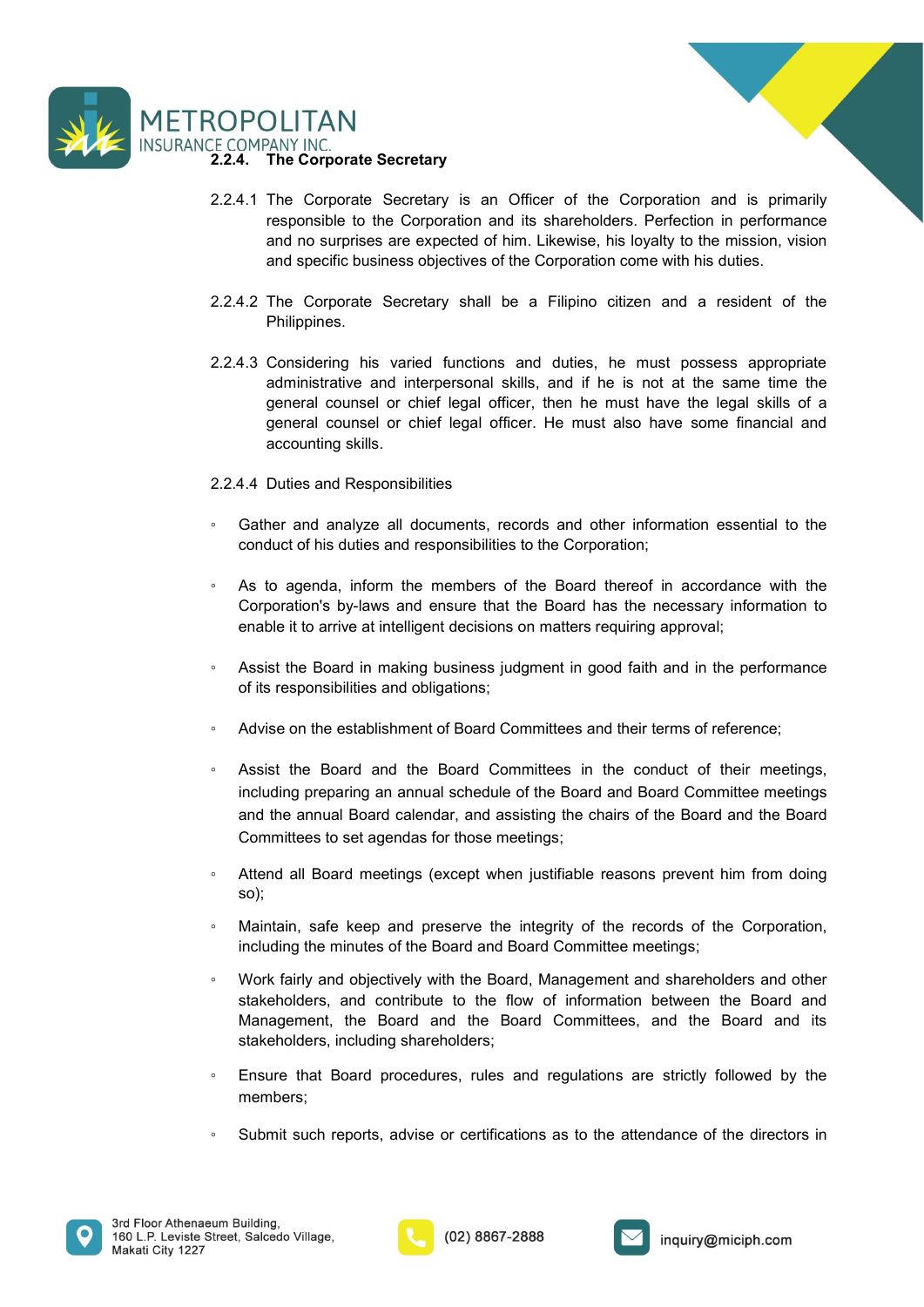

- POLITAN<br>Board meetings as may be required by applicable laws, rules and regulations; and<br>Keep abreast on relevant laws, regulations, all governance issuances, relevant<br>industry developments and operations of the corporatio COPOLITAN<br>
E COMPANY INC.<br>
Board meetings as may be required by applicable laws, rules and regulations; and<br>
∴<br>
Keep abreast on relevant laws, regulations, all governance issuances, relevant<br>
industry developments and **POLITAN**<br>
COMPANY INC.<br>
Board meetings as may be required by applicable laws, rules and regulations; and<br>
Keep abreast on relevant laws, regulations, all governance issuances, relevant<br>
industry developments and operation **POLITAN**<br>
SERVERT OMPANY INC.<br>
Board meetings as may be required by applicable laws, rules and regulations; and<br>
Keep abreast on relevant laws, regulations, all governance issuances, relevant<br>
industry developments and op ◦ Perform required administrative functions;
- 
- 
- <p>\n<b>NOTE</b> <b>CPALITAN</b> <b>INCLOMPANY</b> <b>INCLOMPANY</b> <b>INCLOMPANY</b> <b>Local</b> <b>Example</b> <b>Example</b> <b>Example</b> <b>Example</b> <b>Example</b> <b>Example</b> <b>Example</b> <b>Example</b> <b>Example</b> <b>Example</b> <b>Example</b> <b>Example</b> <b>Example</b> <b>Example</b> <b>Example</b> <b>Example</b> <b>Example</b> <b>Example</b> <b>Example</b> <b>Example</b> <b>Example</b> <b>Example</b> <b>Example</b **POLITAN**<br>
DMPANY INC.<br>
Board meetings as may be required by applicable laws, rules and regulations; and<br>
Keep abreast on relevant laws, regulations, all governance issuances, relevant<br>
industry developments and operations ◦ Perform such other duties and responsibilities as may be provided by the SEC and, if **POLITAN**<br>
DMPANY INC.<br>
Board meetings as may be required by applicable laws, rules and regulations; and<br>
Keep a breveat on relevant laws, regulations, all governance issuances, relevant<br>
industry developments and operatio **SCOLUTAN**<br>
SAMPALY INC.<br>
BOARD meetings as may be required by applicable laws, rules and regulations; and<br>
Keep abreast on relevant laws, regulations, all governance issuances, relevant<br>
industry developments and operatio

**ECOMPANY INC.**<br>
ECOMPANY INC.<br>
Board meetings as may be required by applicable laws, rules and regulations; and<br>
<sup>9</sup> Reep abreast on relevant laws, regulations, all governance issuances, relevant<br>
industry developments an The Corporative INCRET (Setably applicable laws, rules and regulations; and<br>
Shared meetings as may be required by applicable laws, rules and regulations; and<br>
Shared meetings are relevant laws, regulations of the corporat

The COMPANY INC.<br>
The COMPANY INC.<br>
The COMPANY INC.<br>
Representent assume the several terms are required by applicable laws, rules and regulations; and<br>
industry developments and operations of the corporation, and advise t in Experimential and performate and performations, and<br>
industry developments and poerations, all governance issuances, relevant<br>
industry developments and operations of the corporation, and advise the Board and<br>
the Chair External moderate and operations, all governance issuances, relevant<br>
industry developments and operations of the corporation, and advise the Board and<br>
the Chair on all relevant issues as they arise;<br>
Perform required adm industry developments and operations of the corporation, and advise the Board and<br>the Chair on all relevant issues as they arise;<br><br>• Oversee the drafting of the by-laws and ensure that they conform with regulatory<br>requirem independent and relevant issues as they arise;<br>
• Derform required administrative functions;<br>
• Oversee the drafting of the by-laws and ensure that they conform with regulatory<br>
requirements; and<br>
• Perform such other duti From required administrative functions;<br>
Cyersee the drafting of the by-laws and ensure that they conform with regulatory<br>
requirements; and<br>
Perform such other duties and responsibilities as may be provided by the SEC and Francisco method of the by-laws and ensure that they conform with regulatory<br>
Predictionent and responsibilities as may be provided by the SEC and, if<br>
the is also the Compliance Officer, perform all the duties and respons • Oversee the drafting of the by-laws and ensure that they conform with regulatory<br>
• Perform such other duties and responsibilities as may be provided by the SEC and, if<br>
he is also the Compliance Officer, perform all th requirements; and<br>
in requirements; and<br>
in the Auditor during and are sponsibilities as may be provided by the SEC and, if<br>
the is also the Compliance Officer, perform all the duties and responsibilities of the<br>
said offi From such other duties and responsibilities as may be provided by the SEC and, if<br>
the is also the Compliance Officer, perform all the duties and responsibilities of the<br>
said office as provided in this Manual.<br>
2.2.5. Ext he is also the Compliance Officer, perform all the duties and responsibilities of the<br>said office as provided in this Manual.<br>2.2.5. External Auditor<br>The Corporation shall establish standards for the appropriate selection said office as provided in this Manual.<br>
2.2.5. External Auditor<br>
The Corporation shall establish standards for the appropriate selection of an External<br>
Auditor, and exercise effective oversight of the same to strengthen **2.2.5. External Auditor**<br>The Corporation shall establish standards for the appropriate selection of an External Auditor's<br>Auditor, and exercise effective oversight of the same to strengthen the External Auditor's<br>midepend **2.2.5. External Auditor**<br>The Corporation shall establish standards for the appropriate selection of an External Auditor, and exercise effective oversight of the same to strengthen the External Auditor's<br>independence and e 2.2.5. External Addio statisfalls handards for the appropriate selection of an External Auditor, and exercise effective oversight of the same to strengthen the External Auditor's independence and enhance audit quality.<br>
2. The Corporation shall establish standards for the appropriate selection of an External Auditor's<br>Auditor, and exercise effective oversight of the same to strengthen the External Auditor's<br>
2.2.5.1. An External Auditor shal independence and enhance audif quality.<br>
2.2.5.1. An External Auditor shall enable an environment of good corporate governance<br>
as reflected in the financial records and reports of the Corporation, undertake an<br>
independen statement disclosure of an External Audio for the and the statement of spot and the corporation, such an independent audit of the Corporation and provide objective assurance on the manner by which the financial statements 2.2.5.1. An External Auditor shall enable an environment of good corporate governance as reflected in the financial records and reports of the Corporation, undertake an independent audit of the Corporation and provide obje

as reflected in the financial records and reports of the Corporation, undertake an independent audit of the Corporation and provide objective assurance on the manner by which the financial statements shall be perpared and which the financial statements shall be prepared and presented to the shareholders. The<br>External Auditor which shall be duly accredited by the SEC, shall be selected and<br>appointed by the shareholders upon recommendation of External Auditor which shall be duly accredited by the SEC, shall be selected and<br>appointed by the shareholders upon recommendation of the Board, after consultations<br>with the Audit and Risk Oversight Committee.<br>2.2.5.2. Th appointed by the shareholders upon recommendation of the Board, after consultations<br>with the Audit and Risk Oversight Committee.<br>2.2.5.2. The reason/s for the resignation, dismissal or cessation from service and the<br>date t 2.2.5.2. The reason/s for the resignation, dismissal or cessation from service and the date thereof of an External Auditor shall be reported in the Corporation's annual and current reports. Said report shall include a disc 2.2.5.2. The reason/s for the resignation, dismissal or cessation from service and the thereof of an External Auditor shall be reported in the Corporation's annual and current reports. Said report shall include a discussio date thereof of an External Auditor shall be reported in the Corporation's annual and<br>current reports. Said report shall include a discussion of any disagreement with said<br>former External Auditor on any matter of accountin





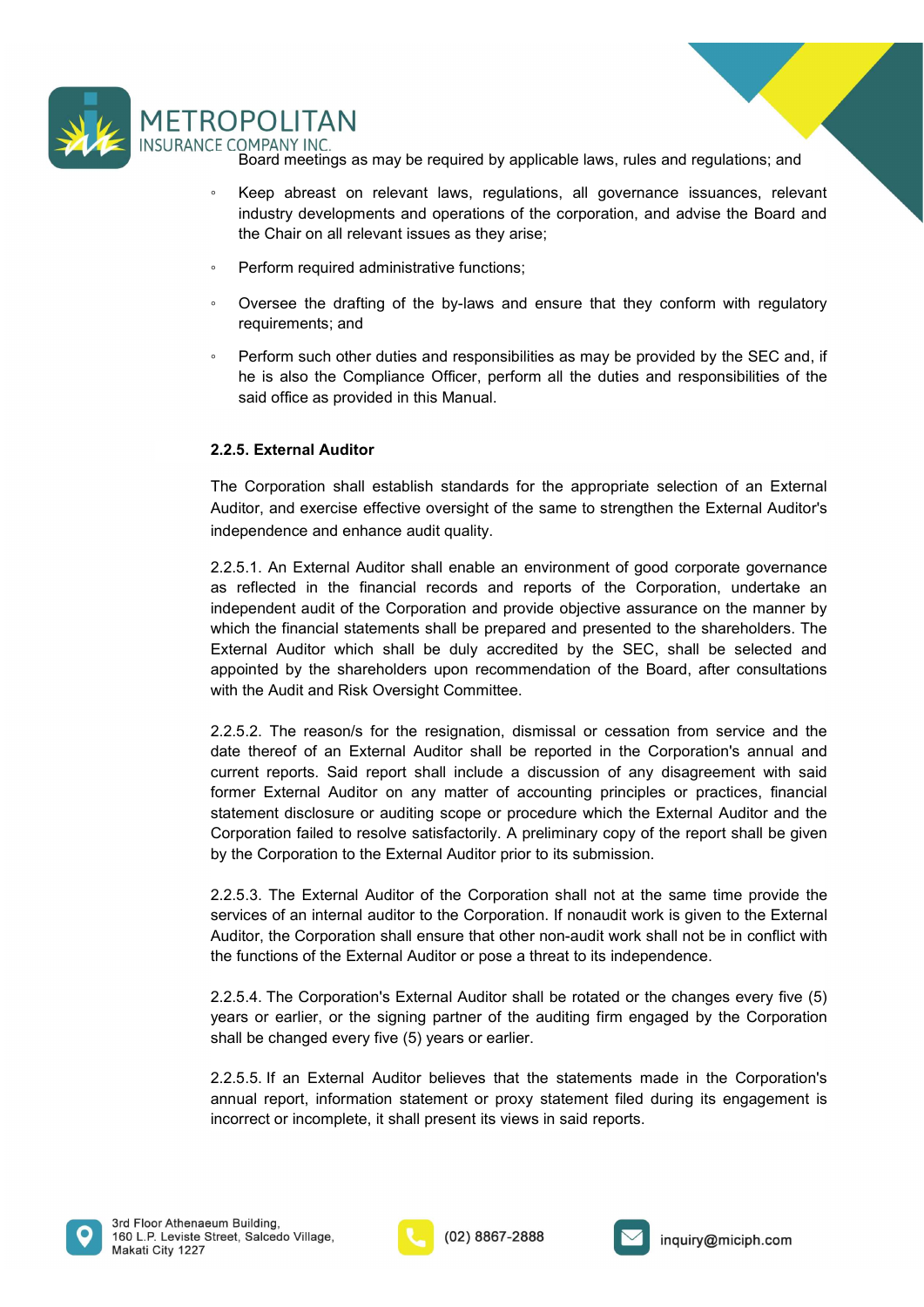

ROPOLITAN<br>2.2.6. Internal Audit Group<br>2.2.6. Internal Audit Group<br>2.2.6.1. The Corporation shall have in place an independent internal audit function that<br>provides an independent and objective assurance, and consulting ser ROPOLITAN<br>2.2.6.1. The Corporation shall have in place an independent internal audit function that<br>provides an independent and objective assurance, and consulting services designed to<br>add value and improve the Corporation' ROPOLITAN<br>
TE COMPANY INC.<br>
2.2.6.1. The Corporation shall have in place an independent internal audit function that<br>
provides an independent and objective assurance, and consulting services designed to<br>
and value and impr ROPOLITAN<br>
SE COMPANY INC.<br>
2.2.6. Internal Audit Group<br>
2.2.6.1. The Corporation shall have in place an independent internal audit function that<br>
provides an independent and objective assurance, and consulting services de ROPOLITAN<br>
E.COMPANY INC.<br>
E.2.6.1. The Corporation shall have in place an independent internal audit function that<br>
acts.1. The Corporation shall have in place an independent internal audit function that<br>
add value and im COPOLITAN<br>
E COMPANY INC.<br>
2.2.6. Internal Audit Group<br>
2.2.6.1. The Corporation shall have in place an independent internal audit function that<br>
provides an independent and objective assurance, and consulting services des COPOLITAN<br>
CE COMPANY INC.<br>
2.2.6.1. The Corporation shall have in place an independent internal audit function that<br>
provides an independent and objective assurance, and consulting services designed to<br>
add value and impr COPOLITAN<br>
2.2.6.1. The Corporation shall have in place an independent internal audit function that<br>
2.2.6.1. The Corporation shall have in place an independent internal audit function that<br>
provides an independent and obj effective, and the Completive and the internal and the internal and the complement of the Complement and the provides an independent and objective assurance, and consulting services designed to and value and improve the Co The International Standards on Professional Practice of International Standards on Provides an independent internal and function that accounting services designed to provide an independent and objective assurance, and cons ROPOLITAN<br>
TECOMPANY INC.<br>
TECOMPANY INC.<br>
TECOMPANY INC.<br>
2.2.6.1. The Corporation shall have in place an independent internal audit function that<br>
provides an independent and objective assurance, and consulting services ROPOLITAN<br>
THE COMPANY INC.<br>
2.2.6. Internal Audit Group<br>
2.2.5.6.1. The Corporation shall have in place an independent internal audit function that<br>
provides an independent and objective assurance, and consulting services **DOLITAN**<br>
SMPANY INC.<br>
S. Internal Audit Group<br>
6.1. The Corporation shall have in place an independent internal audit function that<br>
fides an independent and objective assurance, and consulting services designed to<br>
valu **POLITAN**<br>
S. Internal Audit Group<br>
S. I. The Corporation shall have in place an independent internal audit function that<br>
ordes an independent and objective assurance, and consulting services designed to<br>
value and improv PULI I ANN<br>
HOULI THE Corporation shall have in place an independent internal audit function that<br>
is.1. The Corporation shall have in place an independent internal audit function that<br>
idea an independent and objective as DMPANY INC.<br> **Show** HAC. The Corporation shall have in place an independent internal audit function that<br>
dides an independent and objective assurance, and consulting services designed to<br>
value and improve the Corporation **6.** Internal Addit Group<br>
S.1. The Corporation shall have in place an independent internal audit function that<br>
vides an independent and objective assurance, and consulting services designed to<br>
value and improve the Corp 2.2.5.1. In Ecorporatons nanil nave in piace an independent internal audit truction trate<br>
2.1. In Ecorporations and industry and infernal audit truction to the<br>
and value and improve the Corporation's operations. This sha ordes an independent and objective assurance, and consultling services designed to value and miprove the Corporation's operations. This shall be performed Audit<br>transl Audit Group, headed by a qualified Chief Audit Executi Internal Audit Group, headed by a qualified Chief Audit Executive or Internal Audit<br>
Group shall provide the Board, Management, and shareholders with reasonable<br>
Signified the Board, Management, and shareholders with reaso up Head, in the case of the Corporation, appointed by the Board. The Internal Audit<br>pus hall provide the Board, Management, and shareholders with reasonable<br>trance that the Corporation's key organizational and procedural c

- assurance that the Corporation's key organizational and procedural controls are<br>effective, appropriate, and complied with. The Internal Audit Group shall be guided by<br>the international Standards on Professional Practice of citive, appropriate, and complied with. The Internal Audit Group shall be guided by<br>International Standards on Professional Practice of Internal Accounting and shall<br>form the following functions, among others:<br>Provide an i From the lollowing unctions, among others:<br>
Provide an independent risk-bassed assurance service to the Board, Audit and Risk<br>
Oversight Committee and Management, focusing on reviewing the effectiveness of<br>
the governance Provide an independent risk-based assurance service to the Board, Audit and Risk<br>Oversight Committee and Management, foccising on reviewing the effectiveness of<br>the governance and control processes in (1) promoting the rig the governance and control processes in (1) promoting the right values and ethics, (2)<br>
ensuring effective performance management nat accounting in the organization, (3)<br>
communicating risk and control information, and (4) ensuring effective performance management and accounting in the organization, (3)<br>communicating risk and control information, and (4) coordinating the activities and<br>information among the Board, external and internal audit
- 
- 
- organization; communicating risk and control information, and (4) coordinating the activities and<br>information among the Board, external and internal auditors, and Management;<br>Perform regular and special audit as contained in the annual ◦ Evaluate specific operations at the request of the Board or Management, as Perform regular and special audit as contained in the annual audit plan and/or based<br>on the Corporation's risk assessment;<br>Perform consulting and advisory services related to governance and control as<br>appropriate for the o
- 
- 
- 
- 

<p>\n Perform consulting and advisory services related to governance and control as appropriate for the organization; \n \n Performance audit of relevant laws, rules and regulations, contractual obligations and other commitments, which could have a significant impact on the organization; \n \n \n Review, audit and assess the efficiency and effectiveness of the internal control system of all areas of the Corporation; \n \n \n Evaluate operations or programs to ascertain whether results are consistent with established objectives and goals, and whether the operations or programs are being carried out as planned; \n \n Evaluate specific operations at the request of the Board or Management, as appropriate; and \n \n Monitor and evaluate governance processes.\n</p>\n<p>\n 2.2.6.2. The internal Audio Group Head shall oversee and be responsible for the internal audit activity of the organization, including that portion that is outsource to a third party service provider. The internal Audio Group Head, in order to achieve the expression of the organization;<br>
Perform compliance audit of relevant laws, rules and regulations, contractual<br>
obligations and other commitments, which could have a significant impact on the<br>
organization;<br>
Review, audit From compliance audit of relevant laws, rules and regulations, contractual<br>
obligations and other commitments, which could have a significant impact on the<br>
organization;<br>
Review, audit and assess the efficiency and effect From compliance audit of relevant laws, rules and regulations, contractual<br>coligrations and other commitments, which could have a significant impact on the<br>reganization;<br>Review, audit and assess the efficiency and effectiv independence to fulfill and assess the efficiency and effectiveness of the internal control<br>
Sevelw, audit and assess the efficiency and effectiveness of the internal control<br>
system of all areas of the Corporation;<br>
Evalu organization;<br>
Review, audit and assess the efficiency and effectiveness of the internal control<br>
system of all areas of the Corporation;<br>
Evaluate operations or programs to ascertain whether results are consistent with<br>
e Review, audit and assess the efficiency and effectiveness of the internal control<br>system of all areas of the Corporation;<br>Evaluate operations or programs to ascertain whether results are consistent with<br>established objecti



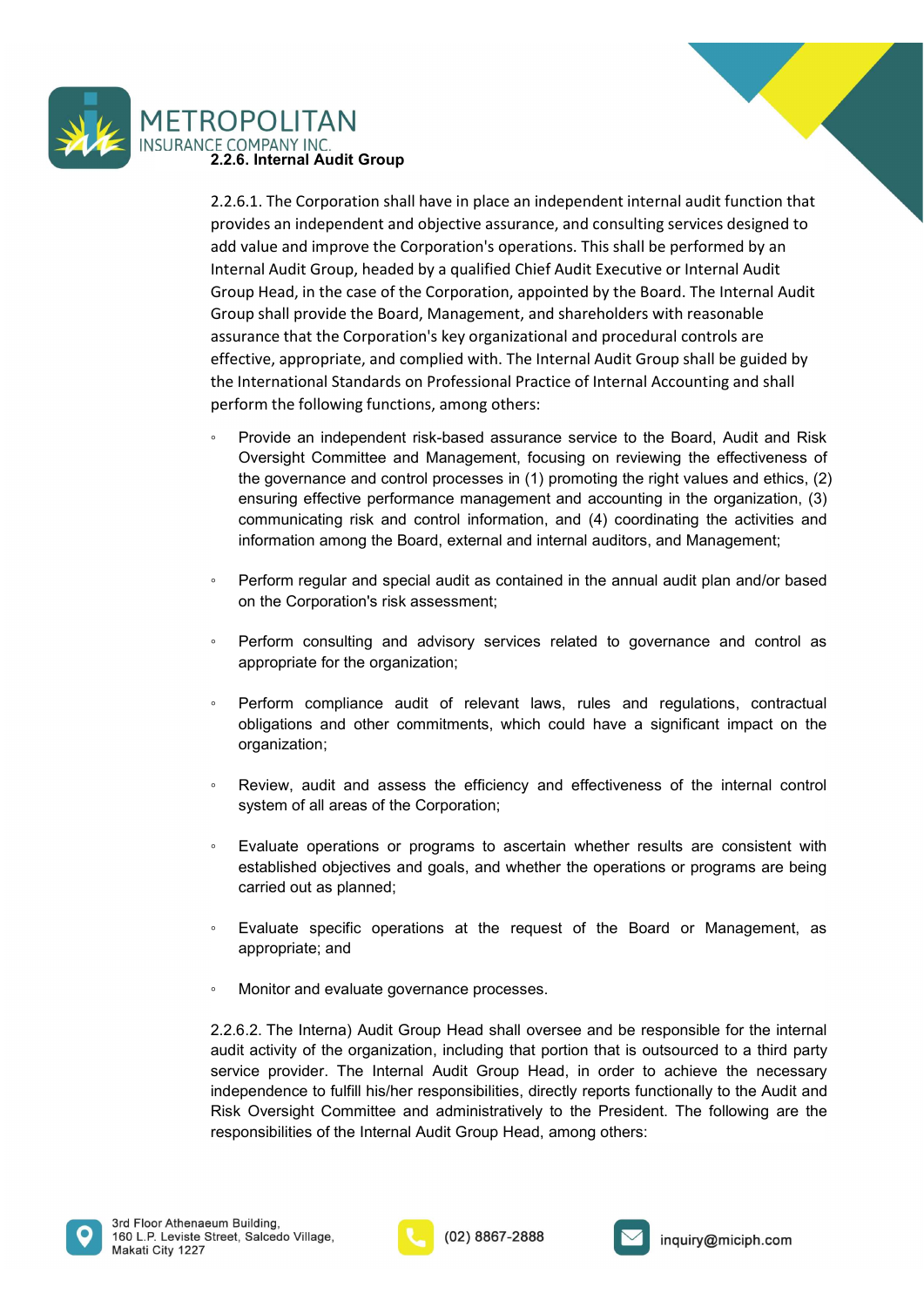

- 
- <p>\n<b>TOPOLITAN</b><br/>\n<b>CE COMPANY INC.</b><br/>\n<b>Periodically review the Internal Audi Charter and present it to senior Management and the Audi and Risk Oversight Committee for approval;<br/>\n<b>Estabilish a risk-based internal audit plan, including policies and procedures, to determine the priorities of the internal audit activity, consistent with the organization's goals; \n</p> **POLITAN**<br>
COMPANY INC.<br>
Periodically review the Internal Audit Charter and present it to senior Management<br>
and the Audit and Risk Oversight Committee for approval;<br>
Establish a risk-based internal audit plan, including p ◦ Establish a risk-based internal audit plan, including policies and procedures, to POLITAN<br>
COMPANY INC.<br>
Periodically review the Internal Audit Charter and present it to senior Management<br>
and the Audit and Risk Oversight Committee for approval;<br>
Establish a risk-based internal audit plan, including pol goals; <p>\n<b>CompOLUTION</b> <b>INCFC</b> <b>COMPAIV INCCLS</b> <b>Periodically review the Internal Audi Chapter and present it to senior Management and the Austin and Risk Oversight Committee for approval;</b>\n</p>\n<p>\n Establish a risk-based internal audit plant, including policies and procedures, to determine the priorities of the internal audit activity, consistent with the organization's goals;.\n</p>\n<p>\n Communicate the internal audit activity's plans, resource requirements and impact of resource limitations, as well as significant interim changes, to senior Management and the Audi and Risk Oversight Committee for review and approval; \n</p>\n<p>\n Separate at the performance of the internal audit activity to ensure it adds value to the organization; \n</p> **POLITAN**<br>
POLITAN<br>
Periodically review the Internal Audit Charter and present it to senior Management<br>
and the Audit and Risk Oversight Committee for approval;<br>
Establish a risk-based internal audit plan, including polici **POLITAN**<br>
POMENT INC<br>
Periodically review the Internal Audit Charter and present it to senior Management<br>
and the Audit and Risk Oversight Committee for approval;<br>
Establish a risk-based internal audit plan, including pol **SPECOMPANY INC.**<br>
SPECOMBANY Provide the Internal Audit Charter and present it to senior Management<br>
Setablish a risk-based internal audit plan, including policies and procedures, to<br>
determine the priorities of the inter <p>\n<b>ROPOLITAN</b><br/>\n F COMPANY INC.<br/>\n For Mendlally review the Internal Audi Charter and present it to senior Management and the Audi and Risk Oversight Committee for approval;<br/>\n and the Audi and Risk Oversight Committee for approval;<br/>\n determine the priorities of the internal audit activity, consistent with the organizations goals;<br/>\n communicate the internal audit activity's plans, resource requirements and impact of resource limitations, as well as significant interim changes, to senior Management and the Adult and Risk Oversight Committee for review and approval;<br/>\n separately to the Autidi and Risk Oversight Committee on the internal audit activity's performance relative to its plain; and<br/>\n activitys performance relative to its plain; and\n</p>\n<p>\n Present findings and recommendations to the Audi and Risk Oversight Committee and give advice to senior Management and the Board on how to improve internal processes.\n **POLITAN**<br>
COMPANY INC<br>
CPETORICALLY THE DETAINT COMPARY INC<br>
PETORICALLY THE PETORICALLY THE DETAINT COMPARY INC<br>
ESTABLISHS a risk-based internal audit plan, including policies and procedures, to<br>
determine the prioritie The COMPAANY INC.<br>
The COMPAANY INC.<br>
The Communicate the Internal Audit Charter and present it to senior Management<br>
and the Audit and Risk Oversight Committee for approval;<br>
and the Audit and Risk Oversight Committee for Frich intertionally review the Internal Audit Charter and present it to senior Management<br>
Periodically review the Internal audit plan, including policies and procedures, to<br>
Establish a risk-based internal audit activity,
- determine the priorities of the internal audit activity, consistent with the organization's<br>
goals;<br>
Communicate the internal audit activity's plans, resource requirements and impact of<br>
resource limitations, as well as si
- organization;
- 
- processes.

responsional center internal and the computer on the Internal center of the Computer and the Audit and Risk Oversight Committee for review and approval;<br>
Spearhead the performance of the internal audit activity to ensure i Communicate the internal audit activity's plans, resource requirements and impact of<br>
resource limitations, as well as significant interim changes, to senior Management<br>
and the Audit and Risk Oversight Committee for revie resource limitations, as well as significant interim changes, to senior Management<br>
and the Audit and Risk Oversight Committee for review and approval;<br>
<sup>2</sup>. Spearhead the performance of the internal audit activity to ensu and the Audit and Risk Oversight Committee for review and approval;<br>
Spearhead the performance of the internal audit activity to ensure it adds value to the<br>
organization;<br>
Report periodically to the Audit and Risk Oversig Fraction of the internal and a relativity to ensure it adds value to the<br>organization;<br>Report periodically to the Audit and Risk Oversight Committee on the internal audit<br>activity's performance relative to its plan; and<br>Pr Spearhead the performance of the internal audit activity to ensure it adds value to the<br>
Spearhead Spearhead Spear Committee. The Audit and Risk Oversight Committee on the internal audit<br>
The activity's performance relativ expositive issues, and the Audit and Risk Oversight Committee on the internal audit<br>activity's performance relative to its plan; and<br>exposed in the Audit and Risk Oversight Committee<br>and give advice to senior Management an • Report periodically to the Audit and Risk Oversight Committee on the internal audit<br>activity's performance relative to its plan; and<br>• Present findings and recommendations to the Audit and Risk Oversight Committee<br>and gi Fractivity's performance relative to the Audit and Risk Oversight Committee on the internal audit<br>
Present findings and recommendations to the Audit and Risk Oversight Committee<br>
and give advice to senior Management and th activity's performance relative to its plan; and<br>
• Present findings and recommendations to the Audit and Risk Oversight Committee<br>
and give advice to senior Management and the Board on how to improve internal<br>
processes.<br> Present findings and recommendations to the Audit and Risk Oversight Committee<br>and give advice to senior Management and the Board on how to improve internal<br>processes.<br>2.2.6.3. The minimum internal control mechanisms for M and give avvious many are and the board on how to improve internal<br>processes.<br>2.2.6.3. The minimum internal control mechanisms for Management's operational<br>responsibility shall center on the Chief Executive Officer, being 2.2.6.3. The minimum internal control mechanisms for Management's operational responsibility shall center on the Coincil Executive Officer, being ultimately accountable for the Corporation's organizational and procedural c 2.2.6.3. The minimum internal control mechanisms for Management's operational<br>responsibility shall center on the Chief Executive Officer, being ultimately accountable for<br>the Corporation's organizational and procedural con 2.2.6.3. The minimum internal control mechanisms for Management's operational<br>responsibility shall center on the Chief Executive Officer, being ultimately accountable for<br>the Corporation's organizational and procedural con the Corporation's organizational and procedural controls.<br>
2.2.6.4. The Internal Audit Group should submit to the Audit and Risk Oversight<br>
Committee and Management an annual report on the Internal Audit Croup's activities 2.2.6.4. The Internal Audit Group should submit to the Audit and Risk Oversight Committee and Management an annual report on the Internal Audit Groups activities, responsibilities and performance, relative to the audit pla 2.2.6.4. The Internal Audit Group should submit to the Audit and Risk Oversight<br>Committee and Management an annual report on the Internal Audit Group's activities.<br>responsibilities and performance, relative to the audit pl responsibilities and performance, relative to the audit plans and strategies approved by<br>the Audit and Risk Oversight Committee. The annual report shall include significant frisk<br>exposures, control issues, and such other m the Audit and Risk Oversight Committee. The annual report shall include significant risk<br>exposures, control issues, and such other matters as may be needed or requested by the<br>Board and Management. The Internal Audit Group

- 
- 
- 





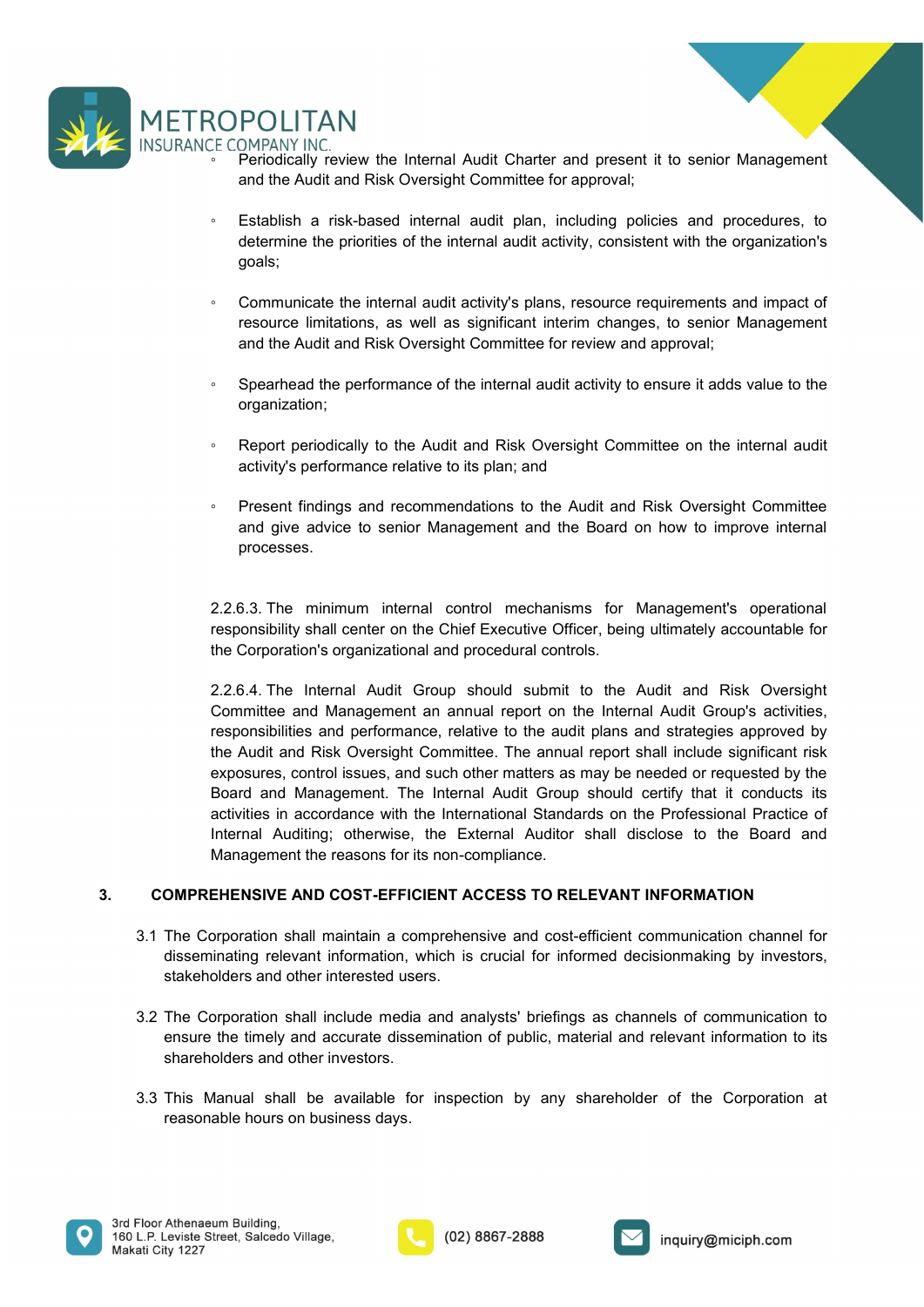

- METROPOLITAN<br>3.4 All Directors, executives, division and department heads are tasked to ensure the thorough<br>3.4 All Directors, executives, division and department heads are tasked to ensure the thorough<br>3.5 An adequate num ETROPOLITAN<br>DIRANCE COMPANY INC.<br>All Directors, executives, division and department heads are tasked to ensure the thorough<br>dissemination of this Manual to all employees and related third parties, and to likewise enjoin<br>co ETROPOLITAN<br>URANCE COMPANY INC.<br>All Directors, executives, division and department heads are tasked to ensure the thore<br>dissemination of this Manual to all employees and related third parties, and to likewise en<br>compliance METROPOLITAN<br>3.4 All Directors, executives, division and department heads are tasked to ensure the thorough<br>3.3 All Directors, executives, division and department heads are tasked to ensure the thorough<br>dissemination of th **ETROPOLITAN**<br>
URANCE COMPANY INC.<br>
All Directors, executives, division and department heads are tasked to ensure the thorough<br>
dissemination of this Manual to all employees and related third parties, and to likewise enjoi ETROPOLITAN<br>
URANCE COMPANY INC.<br>
All Directors, executives, division and department heads are tasked to ensure the<br>
dissemination of this Manual to all employees and related third parties, and to like<br>
compliance in the p
- 

# **POLICIES**

- METROPOLITAN<br>
ANDIPRODUCTANT NIC.<br>
3.4 All Directors, executives, division and department heads are tasked to ensure the thorough<br>
dissemination of this Manual to all employees and related third parties, and to likewise en METROPOLITAN<br>
INSURANCE COMPANY INC.<br>
3.4 All Directors, executives, division and department heads are tasked to ensure the thorough<br>
4.3.4 All Directors, executives, division and department heads are tasked to ensure the **ETROPOLITAN**<br>AIRANCE COMPANY INC.<br>AI Directors, executives, division and department heads are tasked to ensure the thronographiance in the process.<br>
An adequate number of printed copies of this Manual must be reproduced u ETROPOLITAN<br>
URANCE COMPANY INC.<br>
All Directors, executives, division and department heads are tasked to ensure the thorough<br>
dissemination of this Manual to all employees and related third parties, and to likewise enjoin<br> ETROPOLITAN<br>
URANCE COMPANY INC.<br>
MI Directors, executives, division and department heads are tasked to ensure the thorough<br>
distermination of this Manual to all employees and related third parties, and to likewise enjoint METROPOLITAN<br>
INSURANCE COMPANY INC.<br>
3.4 All Directors, executives, division and department heads are tasked to ensure the thorough<br>
4.3 All Directors, executives, division and department heads are tasked to ensure the th
	-
	- LET TIVUT ULT IT ANT<br>
	EVANCE COMPANY INC.<br>
	All Directors, executives, division and department heads are tasked to ensure the thorough<br>
	dissemination of this Manual to all employees and related third parties, and to likewis 4.3 All material method control which we can be the corporation of this Manual to all employees and related third parties, and to likewise enjoin compliance in the process.<br>
	3.5 An adequate number of printed copies of this **CONDIFFORE ADEAT CONDIFFORE STAKE AND ACCUPATION CONDUCT CONDUCT CONDUCT CONDUCT CONDUCT CONDUCT CONDUCT CONDUCT CONDUCT CONDUCT CONDUCT CONDUCT CONDUCT CONDUCT CONDUCT CONDUCT CONDUCT CONDUCT CONDUCT CONDUCT CONDUCT COND** An adequate in the process.<br>
	An adequate number of printed copies of this Manual must be reproduced under the supervision<br>
	of the Human Resources Department, with a minimum of at least one (1) hard copy of the<br>
	Manual per An adequate number of printed copies of this Manual must be reproduced under the supervision<br>of the Human Resources Department, with a minimum of at least one (1) hard copy of the<br>Manual per department.<br>
	LOSURE AND TRANSPA For example to the fairness of the fairness of the fairness of the control of the fairness of the Manual per department, with a minimum of at least one (1) hard copy of the Manual per department.<br>
	LOSURE AND TRANSPARENCY an in the company of the Company and the Company and the approach of the company of the Companible Preparation.<br>
	IDSURE AND TRANSPARENCY OF CORPORATION'S CORPORATE GOVERNANCE<br>
	CIES<br>
	The Corporation should establish corpora ISCLOSURE AND TRANSPARENCY OF CORPORATION'S CORPORATE GOVERNANCE<br>OLICIES<br>4.1 The Corporation should establish corporate disclosure policies and procedures that are practical<br>and in accordance with best practices and regula **CIES**<br> **CIES**<br> **CIES**<br> **CIES**<br> **CIES**<br> **CIES**<br> **CIES**<br> **CIES**<br> **CIES**<br> **CIES**<br> **CIES**<br> **COMPTENTS AND THEAT INTEREM AND THEAT INTEREM AND CONDIBERT AND CONDIBERT AND CONDIBET AND CONDIBE PICTURE of the Corporation's finan** 4.1 The Corporation should establish corporate disclosure policies and procedures that are practical<br>and in accordance with best practices and regulatory expectations to ensure a comprehensive<br>caurate, reliable and this Ma The constration of the shareholders to entered their state of the same is comprehensive, and the shareholders and constrate is complete picture of the Corporation's financial condition, results and business operations.<br>
	Sc any motion control and their spaces and conflicters and other stateholders that gives a fair and complete picture of the Corporation's financial condition, results and business operations.<br>The reports or disclosures requir 4.4 All relevant of the Corporation shall be prepared and submitted to the<br>
	4.5 The reports or disclosures required under this Manual shall be prepared and submitted to the<br>
	4.5 EC by the responsible Committee or Officer t The reports or disclosures required under this Manual shall be prepared and submitted to the SEC by the responsible Committee or Officer through the Corporation's Compliance Officer;<br>All material information about the Corp not even the consultion control and the Corporation shall also disclose the corporation is considered to the point of the Corporation schematic control and the corporation schematic and the corporation which could adversel by an entertial information about the Corporation shall be dily material information and internal information shall be fully, fairly, fairly, accurately and timely disclosed to the public. Such information shall include ea 4.7 The Corporation shall color the public. Such information shall disclosed to the public such information shall here disconsided to the public such information shall need disclosed to the public such information shall n where the public. Such information shall include earnings results, acquisition or disposal of siloscal of the public. Such information shall include earnings results, acquisition or disposal of significant assets, board ch
	-
	-
	-
	- significant assets, board changes, RPTs, shareholdings of directors and changes to ownership.<br>In evaluating the farmess of the transaction price in a proposed acquisition or disposal of assets,<br>an independent partires of t therefor. 4.8 MI Directors and Officers shall disclose to the Corporation any dealings in the Corporation's<br>4.5 All relevant and material information on individual Board members and key executives shall be<br>4.5 All relevant and mater All Directors and Officers shall disclose to the Corporation any dealings in the Corporation's<br>shares within three (3) business days.<br>All relevant and material information on individual Board members and key executives sha 4.8 All relevant and material information on individual Board members and key executives shall be disclosed, to allow the shareholders to evaluate their experience and qualifications and assess any potential conflicts of i All relevant and material information on individual Board members and key executives shall be<br>disclosed, to allow the shareholders to evaluate their experience and qualifications and assess<br>any potential conflicts of inter non-time of the Smith Highland information on the mandement of economic and the management of the management of the management of the management of the corporation shall provide a clear discolsure of its policies and proce
	-
	-





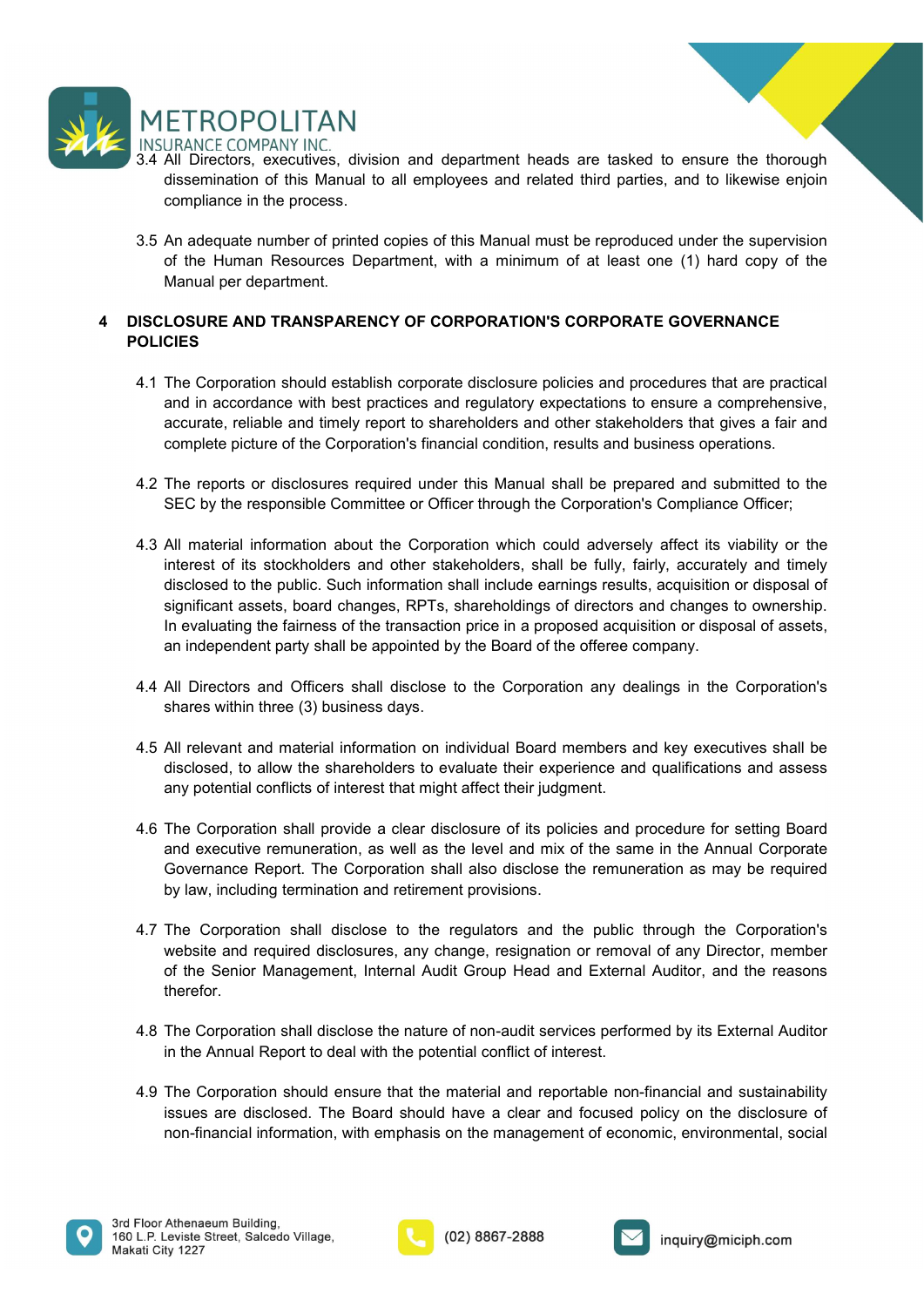

ETROPOLITAN<br>uRANCE COMPANY INC.<br>and governance issues of its business, which underpin sustainability. The Corporation shall<br>endeavor to adopt a globally recognized standard or framework in reporting sustainability and<br>non-ETROPOLITAN<br>
URANCE COMPANY INC.<br>
and governance issues of its business, which underpin sustainability. The Corporation shall<br>
endeavor to adopt a globally recognized standard or framework in reporting sustainability and<br> ETROPOLITAN<br>
URANCE COMPANY INC.<br>
and governance issues of its business, which underpin sustainability. The Corporatendeavor to adopt a globally recognized standard or framework in reporting sustaina<br>
non-financial issues.

**SET ROPOLITAN**<br>
SURANCE COMPANY INC.<br>
SURANCE COMPANY INC.<br>
and governance issues of its business, which underpin sustainability. The Corporation shall<br>
endeavor to adopt a globally recognized standard or framework in rep **SURANCE COMPANY INC.**<br>SURANCE COMPANY INC.<br>and governance issues of its business, which underpin sustainability. The<br>endeavor to adopt a globally recognized standard or framework in reporting<br>non-financial issues.<br>Other i METROPOLITAN<br>
INSURANCE COMPANY INC.<br>
and governance issues of its business, which underpin sustainability. The Corporation shall<br>
endeavor to adopt a globally recognized standard or framework in reporting sustainability a

METROPOLITAN<br>
INSURANCE COMPANY INC.<br>
and governance issues of its business, which underpin sustainability. The Corporation shall<br>
endeavor to adopt a globally recognized standard or framework in reporting sustainability a **IMETROPOLITAN**<br>INSURANCE COMPANY INC.<br>and governmence issues of its business, which underpin sustainability. The Corporation shall<br>endeavor to adopt a globally recognized standard or framework in reporting sustainability METROPOLITAN<br>
INSURANCE COMPANY INC.<br>
and governance issues of its business, which underpin sustainability. The Corporation shall<br>
endeavor to adopt a globally recognized standard or framework in reporting sustainability a METROPOLITAN<br>
INSURANCE COMPANY INC.<br>
INSURANCE COMPANY INC.<br>
end agreementes issues of its business, which underpin sustainability. The Corporation shall<br>
endeavor to adopt a globally recognized standard or framework in r METROPOLITAN<br>
INSURANCE COMPANY INC.<br>
and agorenance issues of its business, which underpin sustainability. The Corporation shall<br>
endeavor to adopt a globally recognized standard or framework in reporting sustainability a stakeholders. FOR THE TRIVENT WORKINGT COMPANY INC.<br>
INSURANCE COMPANY INC.<br>
and governance issues of tis business, which underpin sustainability. The Corporation shall<br>
endeavor to adopt a globally recognized standard or framework in r The Corporation and given and a state of this business, which undeptin sustainability. The Corporation shall<br>
non-financial issues.<br>
Other information that shall always be disclosed includes corporate strategy and off bala endeavor to adopt a globally recognized standard or framework in reporting sustainability and<br>non-financial issues.<br>Shorter information that shall always be disclosed includes corporate strategy and off balance<br>sheet trans Other information that shall always be disclosed includes corporate strategy and off balance<br>sheet transactions.<br>4.10 The Corporation shall adopt and implement policies governing RPTs as may be required by the<br>SEC. The mat Other information that shall always be disclosed includes corporate strategy and off balance<br>sheet transactions.<br>An Othe Corporation shall adopt and implement policies governing RPTs as may be required by the<br>4.10 The Corp sheet transactions.<br>
4.10 The Corporation shall adopt and implement policies governing RPTs as may be required by the SEC. The material or significant RPTs reviewed and approved during the year should be disclosed in its A 4.10 The Corporation shall adopt and implement policies governing RPTs a<br>SEC. The material or significant RPTs reviewed and approved during the<br>in its Annual Corporate Governance Report.<br>4.11 The Board shall commit at all 1.1 IS vanish co-point of occurrence report.<br>
4.11 The Board shall commit at all times to fully disclose material information dealings. It shall cause<br>
the filing of all required information through the appropriate exchang

Filie board and commit at an unitered between the propriate exchange mechanisms and submissions<br>
Filing of all required information through the appropriate exchange mechanisms and submissions<br>
REHOLDERS AND OTHER STAKEHOLD

the SEC, which are applicable to the Corporation for the interest of the stockholders and other<br>
REHOLDERS AND OTHER STAKEHOLDERS<br>
Corporation shall treat all shareholders and other stakeholders fairly and equitably, and a **EXEMPLOERS AND OTHER STAKEHOLDERS**<br>
Corporation shall treat all shareholders and other stakeholders fairly and equitably, and also<br>
Corporation recognizes that the most cogent proof of good corporate governance is that wh **ENTERE STATE STATE STATE AND CONTER STATE SET CONTINUES**<br>
Corporation shall treat all shareholders and other stakeholders fairly and equitably, and also<br>
prinze, protect and facilitate the exercise of their rights.<br>
Corpo Corporation shall treat all shareholders and other stakeholders fairly and equitably, and also<br>
Scription, protect and facilitate the exercise of their rights.<br>
Corporation recognizes that the most cogent proof of good cor Corporation shall treat all shareholders and other stakeholders fairly and equitably, and also<br>
exporation recognizes that the most cogent reloof of good corporate governance is that which is<br>
Corporation recognizes that t Corporation recognizes that the most cogent proof of good corporate governance is the to the eyes of its investors. Therefore, the following provisions are issued for the general and external parties concerned, as governan Shall to the eyes of its investors. Therefore, the following provisions are issued for the guidance of<br>thermal and external parties concerned, as governance covernant between the Corporation and all<br>vestors.<br> **INVESTORS' R** nternal and external parties concerned, as governance covenant between the Corporation and all<br>vestors.<br> **S1.1 Commitment to Respect Rights of Investors/Minority Interests**<br>
The Board is committed to respect the rights of **INVESTORS' RIGHTS AND PROTECTION**<br> **5.1.1 Commitment to Respect Rights of Investors/Minority Interests**<br>
The Board is committed to respect the rights of the shareholders and minority interests.<br>
The Roorpration shall esta **5.1.2.** Commitment to Respect Rights of Investors/Minority Interests<br>
The Board is committed to respect the rights of the shareholders and minority interests.<br>
The Corporation shall establish an Investor Relations Office **5.1.1 Commitment to Respect Rights of Investors/Minority Interests**<br>The Board is committed to respect the rights of the shareholders and minority interests.<br>The Corporation shall establish an Investor Relations Office (IR





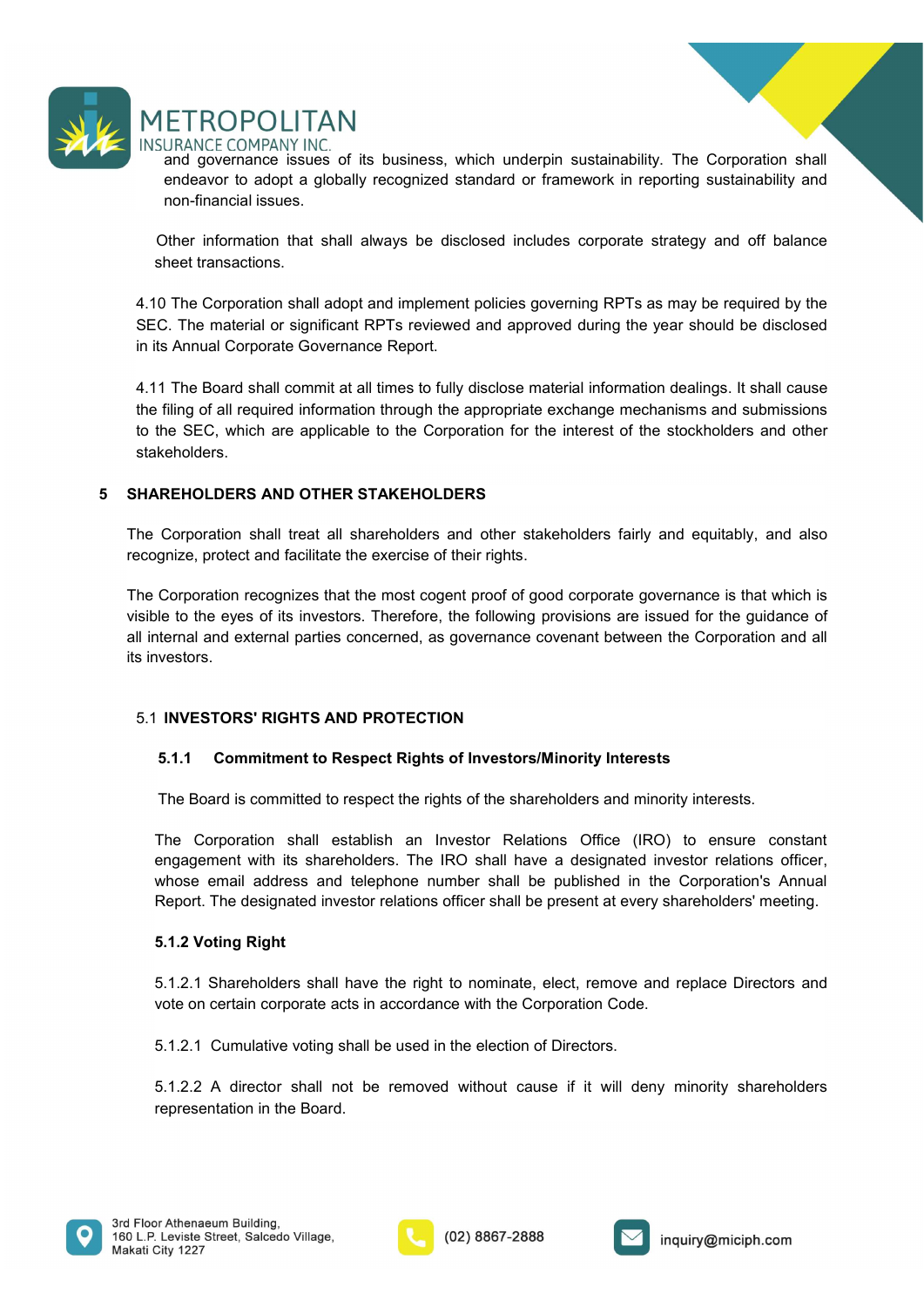

**SURANCE COMPANY INC.**<br>5.1.2.3 The Board should be transparent and fair in the conduct of the annual and special<br>shareholders' meetings of the Corporation. The shareholders shall be encouraged to personally<br>attend such mee **SURANCE COMPANY INC.**<br>SURANCE COMPANY INC.<br>5.1.2.3 The Board should be transparent and fair in the conduct of the annual and special<br>shareholders' meetings of the Corporation. The shareholders shall be encouraged to perso **ATTROPOLITAN**<br>S.1.2.3 The Board should be transparent and fair in the conduct of the annual and special<br>S.1.2.3 The Board should be transparent and fair in the conduct of the annual and special<br>shareholders' meetings. If **A PROPOLITAN**<br>
SURANCE COMPANY INC.<br>
S.1.2.3 The Board should be transparent and fair in the conduct of the annual and special<br>
shareholders' meetings of the Corporation. The shareholders shall be encouraged to personally THE SUPPOLITAN<br>S.1.2.3 The Board should be transparent and fair in the conduct of the annual and special<br>shareholders' meetings of the Corporation. The shareholders shall be encouraged to personally<br>attend such meetings. I **THETROPOLITAN**<br>S.1.2.3 The Board should be transparent and fair in the conduct of the annual and special<br>S.1.2.3 The Board should be transparent and fair in the conduct of the annual and special<br>shareholders' meetings. If METROPOLITAN<br>
INSURANCE COMPANY INC.<br>
5.1.2.3 The Board should be transparent and fair in the conduct of the annual and sp<br>
shareholders' meetings of the Corporation. The shareholders shall be encouraged to perse<br>
attend s METROPOLITAN<br>
INSURANCE COMPANY INC.<br>
S.1.2.3 The Board should be transparent and fair in the conduct of the annual and special<br>
shareholders meetings of the Corporation. The shareholders shall be enpouraged to personally<br> **INCROPOLITAN**<br>INSURANCE COMPANY INC.<br>INSURANCE COMPANY INCOLUTE STATES TO THE SAME STATES STATES STATES are found as a special shareholders' meetings of the Corporation. The shareholders shall be encouraged to personally METROPOLITAN<br>
INSURANCE COMPANY INC.<br>
ST.1.2. The Board should be transparent and fair in the conduct of the annual and special<br>
shareholders' meetings. If they cannot attend, they shall be apprised ahead of time of their METROPOLITAN<br>
INSURANCE COMPANY INC.<br>
INSURANCE COMPANY INC.<br>
S.1.2.3 The Board should be transparent and fair in the conductor of the annual and special<br>
shareholders "neetings of the Coproration. The shareholders shall b METROPOLITAN<br>
SIJRANCE COMPANY INC.<br>
ST-123 The Board should be transparent and fair in the conduct of the annual and special<br>
shareholders' meetings. If they cannot attend, they shall be apprised ahead of time of their ri The Board should be transparent and fair in the conduct of the annual and<br>
Insults the Doard should be transparent and fair in the conduct of the annual and<br>
shareholders' meetings of the Corporation. The shareholders shal

shareholders "neetings of the Corporation. The shareholders shall be encouraged to personally<br>appoint a proxy. Subject to the requirements of the by-laws of the Corporation, the exercise of<br>that right shall not be unduly r attend such meetings. If they cannot attend, they shall be apprised ahead of thier right to proportion, the servise of the corporation, the servise of the radium of the corporation, the servise of that right shall not be u appoint a proxy. Subject to the requirements of the by-laws of the Corporation, the exercise of<br>that right shall not be unduly restricted and any doubt about the validity of a proxy shall be<br>resolved in the shareholders fa 1.5.1.3 Pre-emptive Right<br>
All shareholders shall have pre-emptive rights, unless the same is denied in the air<br>
All shareholders shall have pre-emptive rights, unless the same is denied in the air<br>
incorporation or an ame 5.1.5. **Pre-emptive Right**<br>
Shareholders shall have pre-emptive rights, unless the same is denied in the articles of<br>
corporation or an amendment thereto. They shall have the right to subscribe to the capital stock of<br>
Eco **1.3 Pre-emptive Right**<br>
shareholders shall have pre-emptive rights, unless the same is denied in the articles of<br>
corporation or an amendment thereto. They shall have the right to subscribe to the capital stock of<br>
e Corp **13. Pre-emptive Right**<br>
shareholders shall have pre-emptive rights, unless the same is denied in the calicies of<br>
corporation or an amendment thereto. They shall have the right to subscribe to the capital stock of<br>
corpor shareholders shall have pre-emptive rights, unless the same is denied in the articles of<br>corporation or an amendment thereto. They shall have the right to subscribe to the capital stock of<br>corporation. The articles of inco shareholders shall have pre-emptive rights, unless the same is denied in the a<br>corporation or an amendment thereto. They shall have the right to subscribe to the capitor<br>accorporation. The articles of incorporation shall l

is Corporation. The articles of incorporation shall lay down the specific rights and powers of ereporations with respect to the particular shares they hold, all of which shall be protected by law so gras they shall not be areholders with respect to the particular shares they hold, all of which shall be protected by law so<br>g as they shall not be in conflict with the Corporation Code.<br>A<br>**A Power od Inspection**<br>shareholders shall be allowed g as they shall not be in conflict with the Corporation Code.<br>
1.4 Power od Inspection<br>
shareholders shall be allowed to inspect corporate books and records including minutes of Board<br>
tellings and stock registries in acco **1.4 Power od Inspection**<br> **shareholders shall be allowed to inspect corporate books and records including minutes of Board<br>
bettings and stock registries in accordance with the Corporation Code and shall be furnished with** 1.4 Power od Inspection<br>
shareholders shall be allowed to inspect corporate books and records includi<br>
eletings and stock registries in accordance with the Corporation Code and sh<br>
mual reports, including financial stateme shareholders shall be allowed to inspect corporate books and records including minutes of Board<br>ellings and stock registries in accordance with the Corporation Code and shall be furnished with<br>thual reports, including fina special shareholders' meeting mathemology methanic and the next with the restrictions,<br>the nual reports, including financial statements, without cost or restrictions.<br> **S. Right of Information**<br> **S.1.5.1** The shareholder

1.5. Right of Information statements, inherated and the provided, upon request, with periodic<br>5.1.5.1 The shareholders of the Corporation shall be provided, upon request, with periodic<br>reports which disclose relevant perso 1.5 **Right of Information**<br>
5.1.5.1 The shareholders of the Corporation shall be provided, upon request, with periodic<br>
ereports which disolose relevant personal and professional information about the Directors and<br>
Office 5.1.5.1 The shareholders of the Corporation shall be provided, upon request, with periodic<br>reports which disclose relevant personal and professional information about the Directors and<br>officers and certain other matters su 5.1.5.1 The shareholders of the Corporation shall be provided, upon request, with periodic<br>reports which disclose relevant personal and professional information about the Directors and<br>Officers and certain cheme treatrs su reports which disclose relevant personal and professional information about the Directors and<br>officers and certain other matters such as their holdings of the Corporation's shares, dealings<br>officers and certain other matte Officers and certain other matters such as their holdings of the Corporation's shares, dealings<br>of thicknows the Corporation, relationships among Directors and key Officers, and compensation of<br>Directors and Officers.<br>5.15 shareholders who attended the meeting; and considered significant in the discussion process.<br>
S.15.2 The Corporation shall endeavor to provide the shareholders with the notices of annual<br>
and special shareholders' meetings Directors and Officers.<br>
S.1.5.2 The Corporation shall endeavor to provide the shareholders with the notices of annual<br>
say a section shall endeavor to provide the shareholders wellther notices shall<br>
contain sufficient an





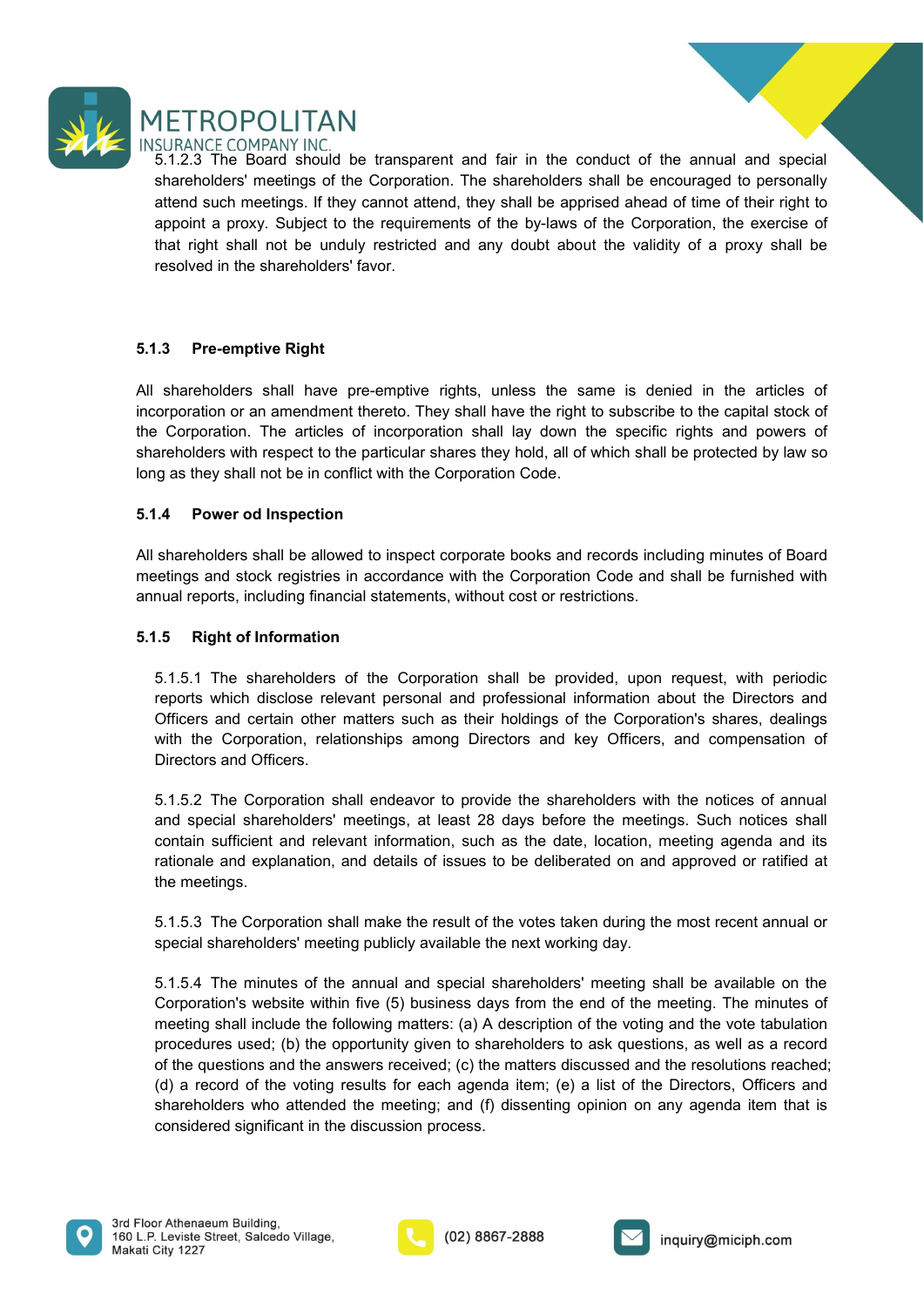

**SURANCE COMPANY INC.**<br>5.1.5.5 The minority shareholders shall be granted the right to propose the holding of a meeting,<br>5.1.5.5 The minority shareholders shall have access to any and all information relating to matters<br>5.

**ETROPOLITAN**<br>
SURANCE COMPANY INC.<br>
S.1.5.5 The minority shareholders shall be granted the right to propose the holding of a meeting,<br>
and the right to propose items in the agenda of the meeting, provided the items are fo **Solution**<br>SURANCE COMPANY INC.<br>SURANCE COMPANY INC.<br>A.5.5. The minority shareholders shall be granted the right to propose the holding of a meeting,<br>and the right to propose items in the agenda of the meeting, provided th **THETROPOLITAN**<br>S.1.5.5 The minority iNic.<br>S.1.5.5 The minority shareholders shall be granted the right to propose the holding of a meeting,<br>and the right to propose items in the agenda of the meeting, provided the items a FORPOLITAN<br>SURANCE COMPANY INC.<br>5.1.5.5 The minority shareholders shall be granted the right to propose the holding of a meeting,<br>and the right to propose items in the agenda of the meeting, provided the items are for legi **SET ROPOLITAN**<br>SURANCE COMPANY INC.<br>S.1.5.5 The minority shareholders shall be granted the right to propose the holding of a meeting,<br>and the right to propose items in the agenda of the meeting, provided the items are for **SET ROPOLITAN**<br>SURANCE COMPANY INC.<br>5.1.5.5 The minority shareholders shall be granted the right to propose the holding of a meeting,<br>and the right to propose tiems in the agenda of the meeting, provided the items are for THROPOLITAN<br>SURANCE COMPANY INC.<br>S.1.5.5 The minority shareholders shall be granted the right to propose the holding of a meeting,<br>and the right to propose items in the agenda of the meeting, provided the items are for leg **SET ROPOLITAN**<br>SURANCE COMPANY INC.<br>STARCE COMPANY INC.<br>STAS The minority shareholders shall be granted the right to propose the he<br>and the right to propose items in the agenda of the meeting, provided the item<br>business p Solution to the matter in the symbol of the matter of the meeting, provided the lemma of the meeting of a meeting shall be first to propose items in the agenda of the meeting, provided the litems are for legitimate busines The minority shareholders shall be granted the right to propose the holding of a meeting, and in the sound of the meeting, provided the items are for legitimate spurposes, and in accordance with haw, jurisprudence and best ROPOLITAN<br>
The minority shareholders shall be granted the right to propose the holding<br>
right to propose items in the agenda of the meteting, provided the items are<br>
spurposes, and in accordance with law, jurisprudence and METROPOLITAN<br>
INSURANCE COMPANY INC.<br>
5.1.5.5 The minority shareholders shall be granted the right to propose the holding of a<br>
5.1.5.6 The minority shareholders shall have access to any and all information relating<br>
to an 5.1.6.1 Shareholders shall have the right to receive dividends subject to the discretion of the

Board.

shall be in increased to the Mosar Corporation shall be competed to the Corporation shall information shall have access to any and all information relating to matter<br>S.1.5.6. The minority shareholders shall have access to be the molecules that the molecules of the molecules and all information relating to matters for which the Management is accountable for and to those relating to matters for which the Management shall included such informa 5.1.5.6 The minority shareholders shall have access to any and all information relating to matters<br>for which the Management Is alsocuutable for and to those relating to matters for which the Management shall include such i for which the Management is accountable for and to those relating to matters for which the Management is accountable for and to those relating to matters for which the Management shall includes uch information and, if not Management shall include such information and, if not included, then the minority shareholders<br>shall be allowed to propose to include such matters in the agenda of shareholders' meetings,<br>being within the definition of "le Shall be all the definite or popose to include such matters in the agenda of shareholders' meetings,<br>the shown the definition of "legitimate purposes", and in accordance with law, jurisprudence and<br>best practice.<br>5.1.5.7 A being within the definition of "legitimate purposes", and in accordance with law, jurisprudence and<br>best practice.<br>5.1.5.7 Accurate and timely information shall be made available to the shareholders to enable<br>them to make 5.1.5.7 Accurate and timely information shall be made available to the shareholders to<br>them to make a sound judgment on all matters brought to their attention for consic<br>or approval.<br>5.1.6. **Right to Dividends**<br>5.1.6.1 Sh The shareholders shall have approach in the shall of the right or the right or consideration or approval.<br> **The shareholders shall have the right to receive dividends subject to the discretion of the Board.**<br> **S.1.6.2 The** of the manner of the Dividends<br>
S.1.6.2 The Corporation shall have the right to receive dividends subject to the discretion of the<br>
Board.<br>
S.1.6.2 The Corporation shall be compelled to declare dividends when its retained any of the Dividends<br>
any of the following shall have the right to receive dividends subject to the discretion of<br>
Board.<br>
5.1.6.2 The Corporation shall be compelled to declare dividends when its retained earnings s<br>
be in **Example 12**<br> **Example 15.16.2** The Corporation shall have the right to receive dividends subject to the discretion of the<br>
Board.<br> **Example 16.6** The Corporation shall be compelled to declare dividends when its retained e 5.1.6.1 Shareholders shall have the right to receive dividends subject to the discretion of the<br>
Board.<br>
5.1.6.2 The Corporation shall be compelled to declare dividends when its retained earnings shall<br>
be in excess of 10 Superior to those of 100% of its paid-in capital stock, except: a) when list retained earnings shall<br>be in excess of 100% of its paid-in capital stock, except: a) when justified by definite coprorate<br>expansion projects or 5.1.6.2 The Corporation shall be compelled to declare dividends when its retained<br>be in excess of 100% of its paid-in capital stock, except: a) when justified by de<br>expansion projects or programs approved by the Board; or be in excess of 100% of its paid-in capital stock, except: a) when justified by definite corporate expansion projects or programs approved by the Board; or b) when the Corporation is prohibited under any loan agreement wit expansion projects or programs approved by the Board; or b) when the Corporation is prohibited under any loan agreement with any financial institution or readitor, whether local or foreign, from declaring dividends without

declaring dividends without its consent, and such consent has not been secured; or c) whe can be clearly shown that such retention is necessary under special circumstances obtaining the Corporation, such as when there is a **5.1.7 Appraisal regnt:**<br>
The shareholders shall have appraisal right or the right to dissent and demand payment of the fair<br>
The shareholders shall have appraisal right or under Section 82 of the Corporation Code, under<br> The shareholders shall have appraisal right or the right to dissent and demand payment of the fair<br>via use of the righares in the manner provided for under Section 82 of the Corporation Code, under<br>any of the following cir





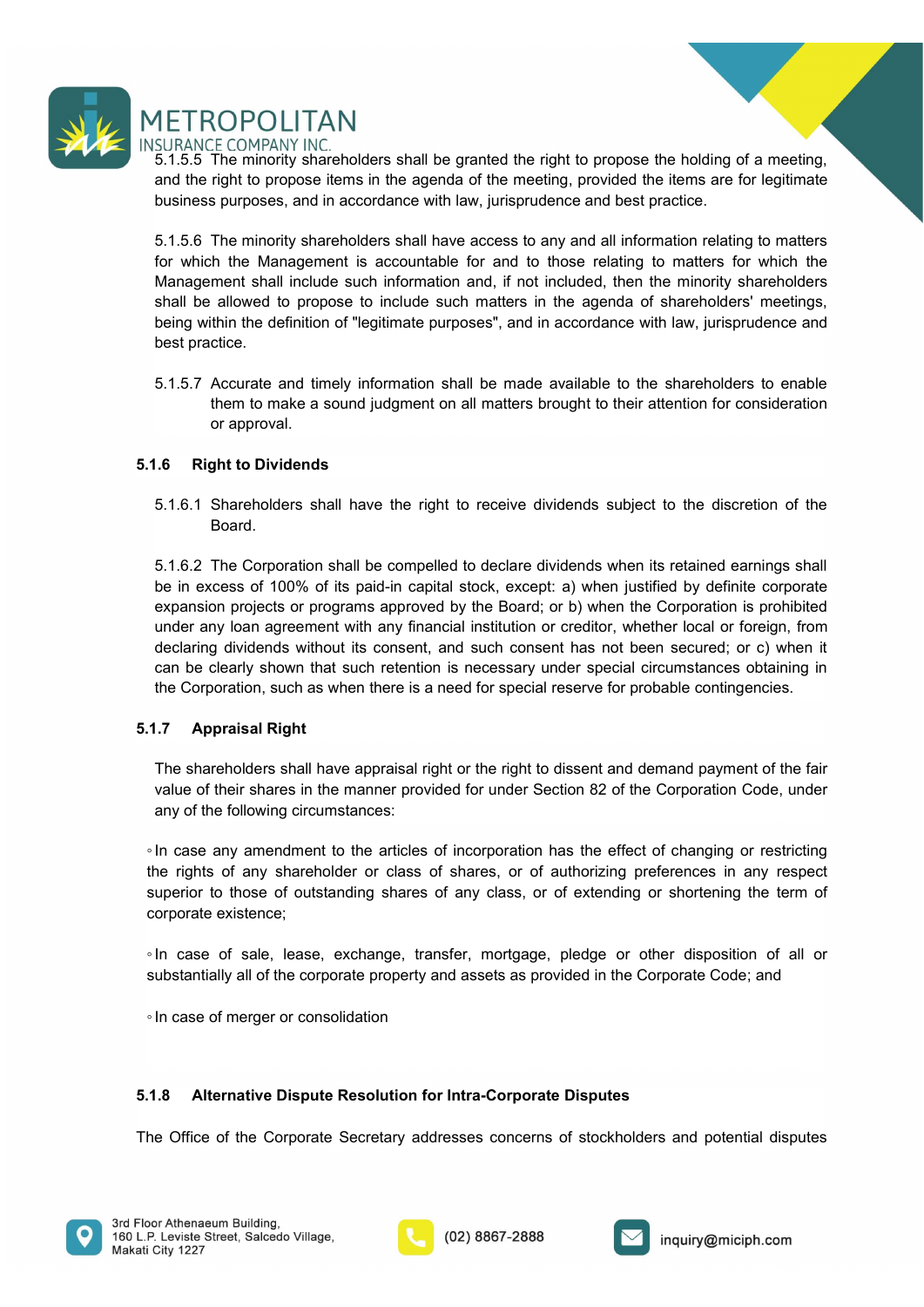



METROPOLITAN<br>
INSURANCE COMPANY INC.<br>
between the Corporation and stockholders.<br>
1.9 Promotion of Shareholders' Rights<br>
It shall be the duty of the Directors to promote shareholder rights, remove impediments to the<br>
exerci METROPOLITAN<br>
INSURANCE COMPANY INC.<br>
Setween the Corporation and stockholders.<br>
5.1.9 Promotion of Shareholders' Rights<br>
It shall be the duty of the Directors to promote shareholder rights, remove impediments to the<br>
exer METROPOLITAN<br>INSURANCE COMPANY INC.<br>Between the Corporation and stockholders.<br>1.1.9 Promotion of Shareholders' Rights<br>It shall be the duty of the Directors to promote shareholder rights, remove impediments to the<br>They shal METROPOLITAN<br>INSURANCE COMPANY INC.<br>5.1.9 Promotion of Shareholders' Rights<br>1.5.1.9 Promotion of Shareholders' rights and allow possibilities to seek redress for violation of their rights.<br>They shall encourage the exercise METROPOLITAN<br>
INSURANCE COMPANY INC.<br>
INSURANCE COMPANY INC.<br>
S.1.9 Promotion of Shareholders' Rights<br>
t shall be the cluy of the Directors to promote shareholder rights, remove impediments to the<br>
sexcrets of shareholders METROPOLITAN<br>
INSURANCE COMPANY INC.<br>
between the Corporation and stockholders.<br>
5.1.9 Promotion of Shareholders' Rights<br>
It shall be the duty of the Directors to promote shareholder rights, remove impediments to the<br>
exer METROPOLITAN<br>
INSURANCE COMPANY INC.<br>
5.1.9 Promotion of Shareholders Rights<br>
1.5.1.9 Promotion of Shareholders 'Rights<br>
It shall be the duty of the Directors to promote shareholder rights, remove impediments to the<br>
exerc VETROPOLITAN<br>
INSURANCE COMPANY INC.<br>
Shall be the duty of the Directors to promote shareholder rights, remove impediments to the<br>
sterctise of shareholders' rights and allow possibilities to seek redress for violation of Shareholder information and stockholders.<br>Shareholder information and stockholders in the Directors of the Directors of the Shareholder rights, remove impediments to the<br>sexecise of shareholders' rights and allow possibili METROPOLITAN<br>
EINSURANCE COMPANY INC.<br>
between the Corporation and stockholders.<br>
5.1.9 Promotion of Shareholders' Rights<br>
1. Sall be the duty of the Directors to promote shareholder rights, remove impedin<br>
exercise of sha METROPOLITAN<br>
INSURANCE COMPANY INC.<br>
SASE DERVIRONT INCE IS and and sockholders.<br>
SASE THE RIST PROPORTED and stockholders established by possibilities to seek redress for violation of their rights.<br>
They shall encourage **COLOGET SECONSTANUMENT CONSTANUMENT CONSTANT**<br> **COLOGET SECONSTANCE COMPANY INC.**<br> **S.1.9 Promotion of Shareholders' Rights**<br> **COLOGET SECONSTANCE COMPANY INC.**<br> **COLOGET SECONSTANUMENT AREAD CONSTANUES CONSTANT CONSTAN**  $\begin{array}{l} \textsf{METROPOCLITAN} \\ \textsf{INSLIMATE COMPANY INCC} \\ \textsf{BUCWeen the Corporation and stockholders.} \\ \textbf{5.1.9} \quad \textbf{Promotion of Starchbolders' Rights} \\ \textsf{SUCWene} \\ \textsf{SUCWene} \\ \textsf{SUCWene} \\ \textsf{SUCWene} \\ \textsf{SUCWane} \\ \textsf{SUCWane} \\ \textsf{SUCWane} \\ \textsf{SUCWane} \\ \textsf{SUCWane} \\ \textsf{SUCWane} \\ \textsf{SUCWane} \\ \textsf{SUCWane} \\ \textsf{SUCWane} \\ \textsf{SUCWane}$ 5.1.9 Promotion of Shareholders' Rights<br>
It shall be the duty of the Directors to promote shareholder rights, remove impediments to the<br>
exercise of shareholders' rights and allow possibilities to seek redress for violatio **5.1.9 Promotion of Shareholders' Rights**<br>
1. thall be the duty of the Directors to promote shareholder rights, remove impediments to the<br>
2. two-crossor of shareholders rights and allow possibilities to seek redress for v t shall be the duty of the Directors to promote shareholder rights, remove impediments to the vacerose of shareholders rights and allow possibilities to seek redress for violation of their rights.<br>They shall encourage the It shall be the duty of the Directors to promote shareholder rights, remove impediments to the common state and lengths and allow possibilities to seek redress for violation of their rights.<br>They shall encourage the exerci is are of shareholders, rights and allow possibilities to seek redress for violation of their rights.<br>They shall encourage the exercise of shareholders' voting rights and the solution of collective action-<br>problems through

rights.

problems through appropriate mechanisms. They shall be instrumental in removing excessive costs<br>
and other ardmistrative or practical impediments to shareholders participating in meetings and<br>
ording in person. The Directo and other ardministrative or practical impediments to shareholders participating in meetings and/or<br>script in person. The Directors shall pave the way for the electronic filing and distribution of<br>shareholder information n 5.2. Duties to Stakeholders<br>
5.2. Duties to Stakeholders established by law, by contractual relations and through voluntary<br>
commitments must be respected. Where stakeholders 'rights and/or interests are at stake,<br>
stakeho **5.2 Duties to Stakeholders**<br>The rights of stakeholders established by law, by contractual relations and trrough voluntary<br>commitments must be respected. Where stakeholders rights and/or interests are at stake,<br>stakehold The rights of stakeholders established by law, by contractual relations and through voluntary<br>commitments must be respected. Where stakeholders' rights and/or interests are at stake,<br>stakeholders should have the opportunit commitments must be respected. Where stakeholders' rights and/or interests are at stake,<br>stakeholders should have the opportunity to obtain prompt effective redress for the violation of their<br>stakeholders should have the o stakeholders should have the opportunity to obtain prompt effective redress for the violation of their<br>splits.<br>The Board shall identify the Corporation's various stakeholders and promote cooperation<br>between them and the Co rights.<br>
S.2.1 The Board shall identify the Corporation's various stakeholders and promote cooperation<br>
corporate mem and the Corporation in creating wealth, growth and sustainability. Stakeholders in<br>
corporate governance 5.2.1 The Board shall identify the Corporation's various stakeholders and promote cooperation<br>
ten them and the Corporation in creating wealth, growth and sustainability, Stakeholders in<br>
corporate governance include, but between them and the Corporation in creating wealth, growth and sustainability. Stakeholders in<br>scripteral governance include, but are not limited to, customers, employees, suppliers,<br>shareholders, investors, creditions, t

rights.

corporate governance include, but are not limited to, customers, employees, suppliers, shareholders, investors, creditors, the community the Corporation operatios in, society, the sovernment, regulators, competitors, exter shareholders, investors, creditors, the community the Corporation operates in, society, the government, regulators, competitors, external auditors, among others.<br>
5.2.2 The Corporation's Code of Business Conduct and Ethics sycemment, regulators, encrimations, caronic analoge corruptions, and the Sale stabilish clear policies and<br>Brograms to provide a mechanism for the fair treatment of stakeholders and better protection of their<br>rights.<br>5.2. 5.2.2 The Corporation's Code of Business Conduct and Ethics shall establish clear policies and<br>programs to provide a mechanism for the fair treatment of stakeholders and better protection of their<br>rights.<br>
S.2.3 The Corpor programs to provide a mechanism for the fair treatment of stakeholders and better protection of their rights.<br>
S.2.3 The Corporation shall maintain open and easy communication with its stakeholders, through<br>
stakeholder en nguis.<br>
5.2.3. The Corporation shall maintain open and easy communication with its stakeholders, through Stakeholder engagement touchpoints in the Corporation, such as the I RO, Office of the Corporate Secretary, customer 5.2.3 The Corporation shall maintain open and easy communication with its stakeholders, through<br>stakeholder engagement touchpoins in the Corporation, such as the I RO, Office of the Corporate<br>Secretary, customer care, and stakeholder engagement touchpoints in the Corporation, such as the I RO, Office of the Corporate<br>Secretary, customer care, and corporate communications group.<br>
S:2.4 The Corporation shall develop and maintain mechanisms fo





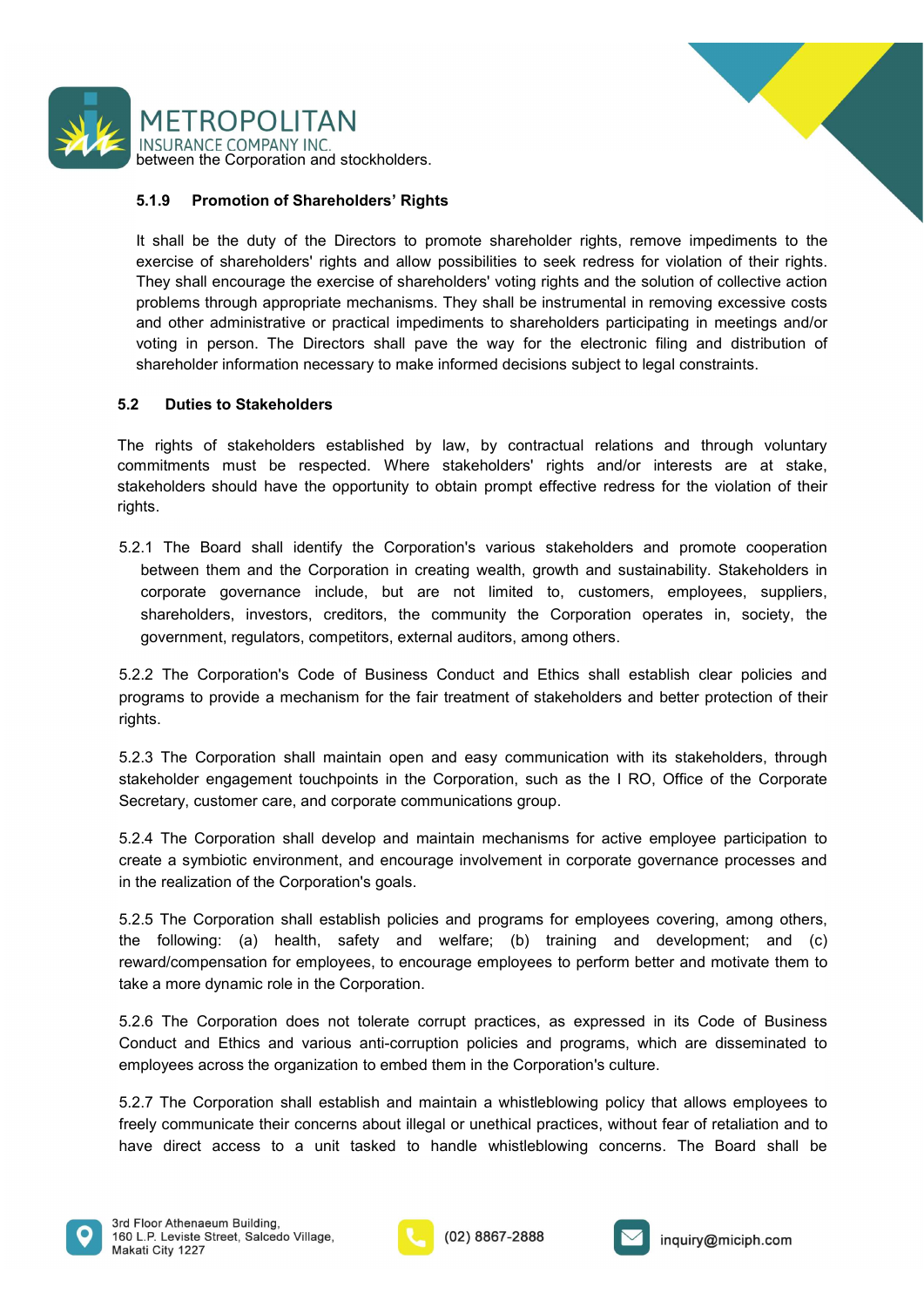

**CORPOLITAN**<br>
CONFANY INC.<br>
CONSURANCE COMPANY INC.<br>
S.2.8 The Corporation shall be socially responsible in all its dealings with the communities where it<br>
operates. It should ensure that its interactions serve its environ METROPOLITAN<br>
INSURANCE COMPANY INC.<br>
S.2.8 The Corporation shall be socially responsible in all its dealings with the communities where it<br>
sperates. It should ensure that its interactions serve its environment and stakeh

**CORPOLITAN**<br>
INSURANCE COMPANY INC.<br>
INSURANCE COMPANY INC.<br>
S.2.8 The Corporation shall be socially responsible in all its dealings with the communities where it<br>
operates. It should ensure that its interactions serve it METROPOLITAN<br>
INSURANCE COMPANY INC.<br>
INSURANCE COMPANY INC.<br>
5.2.8 The Corporation shall be socially responsible in all its dealings with the communities where it<br>
operates. It should ensure that its interactions serve it METROPOLITAN<br>
INSURANCE COMPANY INC.<br>
SOSE The Corporation shall be socially responsible in all its dealings with the communities where it<br>
operates. It should ensure that its interactions serve its environment and stakeho METROPOLITAN<br>
INSURANCE COMPANY INC.<br>
conscientious in establishing the framework, as well as in supervising and ensuring its enforcement.<br>
5.2.8 The Corporation shall be socially responsible in all its dealings with the c METROPOLITAN<br>
INSURANCE COMPANY INC.<br>
conscientious in establishing the framework, as well as in supervising and ensuring its enforcement.<br>
5.2.9 The Corporation shall be socially responsible in all its dealings with the c





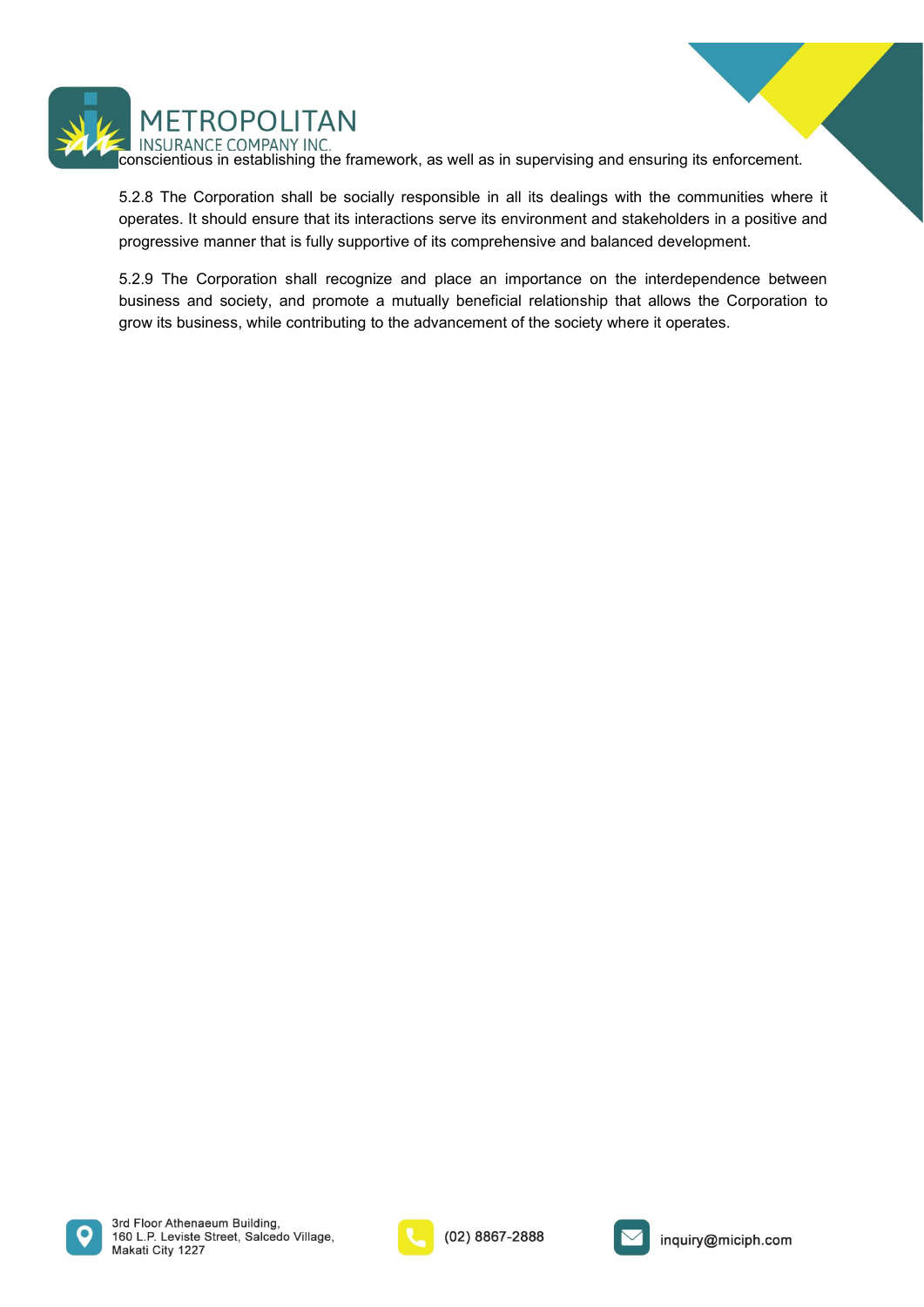



METROPOLITAN<br>
INSURANCE COMPANY INC.<br> **6. TRAINING AND ASSESSMENT**<br>
The best measure of the Board's effectiveness is through an assessment process. The<br>
regularly carry out evaluations to appraise its performance as a body METROPOLITAN<br>TRAINING AND ASSESSMENT<br>The best measure of the Board's effectiveness is through an assessment process. The Board shall<br>regularly carry out evaluations to appraise its performance as a body, and assess whether

**ETROPOLITAN**<br> **ENGING AND ASSESSMENT**<br>
TRAINING AND ASSESSMENT<br>
The best measure of the Board's effectiveness is through an assessment process. The Board shall<br>
regularly carry out evaluations to appraise its performance **POSET MIX TRANT THE ROPOLITAN**<br> **TRANNING AND ASSESSMENT**<br>
The best measure of the Board's effectiveness is through an assessment process. The Board shall<br>
regularly carry out evaluations to appraise its performance as a

METROPOLITAN<br>TRAINING AND ASSESSMENT<br>The best measure of the Board's effectiveness is through an assessment process. The Board shall<br>regularly carry out evaluations to appraise its performance as a body, and assess whether **METROPOLITAN**<br>
INSURANCE COMPANY INC.<br> **TRAINING AND ASSESSMENT**<br>
The best measure of the Board's effectiveness is through an assessment process. The Board shall<br>
regularly carry out evaluations to appraise its performanc **EXERCPOLITAN**<br> **EXERVIGRANCE COMPANY INC.**<br>
TRAINING AND ASSESSMENT<br>
Treputarly carry out evaluations to appraise its performance as a body, and assess whether it<br>
regularly carry out evaluations to appraise its performan METROPOLITAN<br>
TRANING AND ASSESSMENT<br>
The best measure of the Board's effectiveness is through an assessment process. The Board shall<br>
regularly carry out evaluations to appraise its performance as a body, and assess wheth **FORMING AND ASSESSMENT**<br>TRAINING AND ASSESSMENT<br>The best measure of the Board's effectiveness is through an assessment process. The Board shall<br>regularly carry out evaluations to appraise its performance as a body, and as **EXERCPOLITAN**<br> **EXERVIBRANCE COMPANY INC.**<br> **EXERVIBRANCE TRANCE TRANCE TRANCE SERVIGITS**<br> **EXERCISE TRANCE TRANCE SERVIGITS**<br> **EXERCISE TRANCE TRANCE SERVIGITS**<br> **EXERCISE TRANCE TRANCE CONSISTS**<br> **EXERCISE TRANCE TRANCE** 

**EXECUTE ANN**<br>
INSURANCE COMPANY INC.<br>
TRAINING AND ASSESSMENT<br>
The best measure of the Board's effectiveness is through an assessment process. The Board shall<br>
regularly canry out evaluations to appraise its performance a **METROPOLITAN**<br> **TRANNING AND ASSESSMENT**<br> **TRANSIRANCE COMPANY INC.**<br>
THE best measure of the Board's effectiveness is through an assessment process. The Board shall<br>
regularly carry out evaluations to appraise its perfor **ETHEN INTERNATIC CONTERTS INTERNATION**<br>TRAINING AND ASSESSMENT<br>The best measure of the Board's effectiveness is through an assessment process. The Board shall<br>regularly carry out evaluations to appraise its performance as The best measure of the Board's effectiveness is through an assessment process. The Board shall<br>regularly carry out evaluations to appraise its performance as a body, and assess whether it<br>possesses the right mix of backgr The best measure of the Board's effectiveness is through an assessment process. The Board shall<br>regularly carry out evaluations to appraise its performance as a body, and assess whether it<br>gossesses the right mix of backgr approval.

broad of the Board of Chair method of the Board of the Corporation annual self-assessment of its performance, including the Berformance of the Chair, individual members and committees. Every three (3) years, the assessment 6.1 The Board shall conduct an annual self-assessment of its performance, including the proformance of the Chair, individual members and committees. Every three (3) years, the assessment may be supported by an external fac performance of the Chair, individual members and committees. Every three (3) years, the assessment<br>
may be supported by an external facilitator.<br>
6.2 The Board's self-assessment system shall provide, at the minimum, criter may be supported by an external facilitator.<br>
6.2 The Board's self-assessment system shall provide, at the minimum, criteria and process to<br>
determine the performance of the Board, the Individual Directors and the Committe 6.2 The Board's self-assessment system shall provide, at the minimum, criteria and process to determine the performance of the Board, the individual Directors and the Committees and shoud allow<br>for a feedback mechanism fro 6.2 The Board's self-assessment system shall provide, at the minimum, criteria and process to<br>determine the performance of the Board, the individual Directors and the Committees and should allow<br>for a feedback mechanism fr determine the performance of the Board, the individual Directors and the Committees and should allow<br>
for a feedback mechanism from the shareholders.<br>
E.3 The Compliance with this Manual. Any violation thereof shall subjec for a feedback mechanism from the shareholders.<br>
6.3 The Compliance Officer shall establish an evaluation system to determine and measure<br>
compliance with this Manual. Any violation thereof shall subject the responsible Of the penalty provided under Part 7 of this Manual.<br>6.4 The establishment of such evaluation system, including the features thereof, shall be disclosed in<br>the Corporation's annual report (SEC Form 17-A) or in such form of re 6.4 The establishment of such evaluation system, including the features thereof, shall be disclosed in<br>the Corporation's annual report (SEC Form 17-A) or in such form of report that is applicable to the<br>Corporation. The ad 6.4 The establishment of such evaluation system, including the features thereof, shall be disclosed in<br>the Corporation's annual report (SEC Form 17-A) or in such form of report that is applicable to the<br>Corporation. The ad Corporation. I he adoption of such performance evaluation system must be covered by a Board<br>
approval.<br>
8.5 The Board of Directors and key Officers of the Corporation, including the Corporate Secretary<br>
and Compliance Offi 1.5. The Board of Directors and key Officers of the Corporation, including the Corporate Secretary<br>
2.5. The Board of Corpilance Officer, shall attend a continuing training on corporate governance as may be<br>
equired by the i.5 The Board of Directors and key Officers of the Corporation, including the Corporate Secretary<br>ed Compliance Officer, shall attend a continuing training on corporate governance as may be<br>equired by the SEC, which shall nd Compliance Officer, shall attend a continuing training on corporate governance as may be equived by the SEC, which shall include courses on the developments in the business and regulatory privionments, including emergin equired by the SEC, which shall include courses on the developments in the invironments, including emerging risks relevant to the Corporation. First-time I<br>trientation program, to ensure that they are appropriately apprise molumients, including emerying tas selecting to the Coppletian propertion shall attention program, to ensure that they are appropriately apprised of their duties and responsibilities, effore beginning their directorships.

efore beginning their directorships. The orientation program covers SEC-mandated topics on<br>orporate governance and an introduction to the Corporation's business, articles of incorporation, and<br>code of Business Conduct and orporate governance and an introduction to the Corporation's business, articles of incorporation, and<br>
the visions conduct and Ethics.<br>
This Manual shall be subject to quarterly review unless otherwise amended by the Board